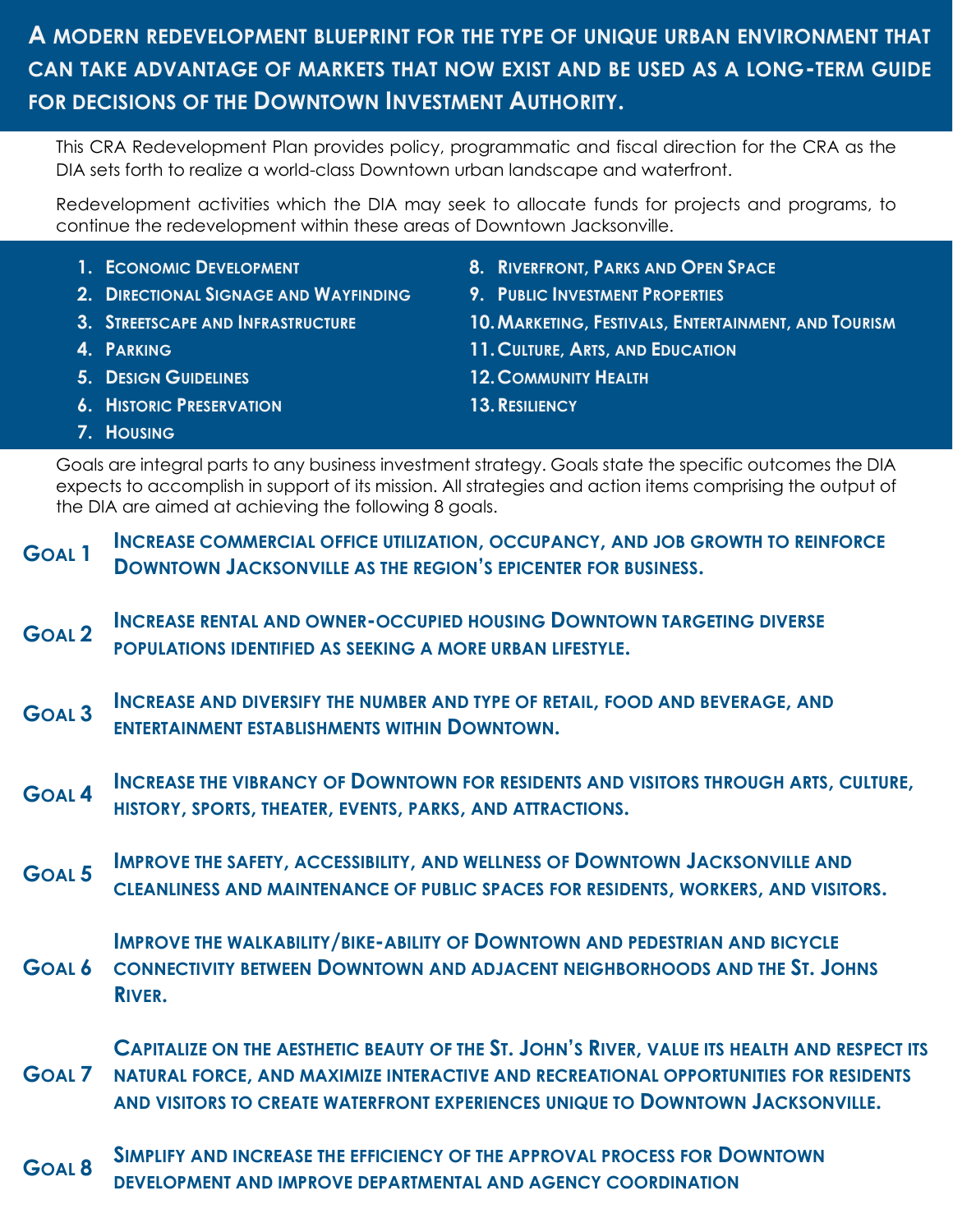## **USING INCENTIVE PROGRAMS, STRATEGIC PARTNERSHIPS, CAPITAL INVESTMENTS, PLANNING, ADVOCACY, MARKETING, AND POLICY, THE DIA STRIVES TO ATTRACT INVESTMENT, FACILITATE JOB CREATION, AND INCREASE DOWNTOWN HOUSING AND RETAIL.**

Investments directed toward projects, programs, and initiatives that attracts private capital and stimulates development activity that generate new wealth within Downtown Jacksonville is the focal point of the BID Strategy.

The BID Strategy is a market-driven guide for the DIA in shaping Downtown Jacksonville's economic growth, and is designed to be easily discernable, focused, and flexible while being programmed specifically with funded and proposed projects and programs for each of the next ten (10) years.

The judicious use of incentives by the DIA follows with a flexible path for competitive development of projects. The12 incentive programs identified below are administered by the DIA.

| <b>RETAIL ENHANCEMENT</b><br><b>PROGRAM (REP)</b>                                                           | Retail, restaurant, art galleries, and entertainment themed businesses are beneficial<br>throughout Downtown, and are a priority within the Core Retail Enhancement Areas. Two<br>Targeted Food and Beverage Districts (FAB REP) have been established to create compact,<br>safe, and walkable dining districts. Sidewalk Enhancement Grants are also authorized within<br>the FAB REP Districts. The importance of waterfront restaurants cannot be overstated, the entire<br>Northbank and Southside riverfronts within Downtown as well as the banks of Hogan's and<br>McCoy's Creeks, qualify as a Waterfront Restaurant Zone. |
|-------------------------------------------------------------------------------------------------------------|-------------------------------------------------------------------------------------------------------------------------------------------------------------------------------------------------------------------------------------------------------------------------------------------------------------------------------------------------------------------------------------------------------------------------------------------------------------------------------------------------------------------------------------------------------------------------------------------------------------------------------------|
| <b>COMMERCIAL</b><br><b>REVITALIZATION PROGRAM</b><br>(CRP)                                                 | CRP Program provides grant funds to tenants for new leases involving existing office space in<br>Downtown. Grant is intended to partially offset the costs of Downtown parking, which is a<br>deterrent to prospective Downtown tenants, and make the Downtown market competitive<br>with suburban office space.                                                                                                                                                                                                                                                                                                                    |
| <b>MULTI-FAMILY HOUSING</b><br><b>REV GRANT</b>                                                             | This program is designed to facilitate residential development within Downtown, stimulate<br>economic growth, and fulfill Downtown population goals by filling the economic gap that exists<br>between achievable rents/NOI, capital requirements, and development costs.                                                                                                                                                                                                                                                                                                                                                           |
| <b>SMALL-SCALE MULTI-</b><br><b>FAMILY HOUSING GRANT</b>                                                    | Program designed to encourage smaller multifamily residential development projects<br>Downtown to accelerate development activity, achieve Downtown population goals, and fill<br>the economic gap that exists between achievable rents/NOI and development costs.                                                                                                                                                                                                                                                                                                                                                                  |
| <b>AFFORDABLE HOUSING</b><br><b>SUPPORT LOAN</b>                                                            | The need for creation of housing at varied price levels is served by offering this Program which<br>may then be helpful in a developer's application to the JHFA in its NOFA that will determine<br>the assignment of the Designation as prescribed in the FHFC RFA.                                                                                                                                                                                                                                                                                                                                                                |
| <b>TARGETED HOTEL REV</b><br><b>GRANT</b>                                                                   | The Targeted Hotel REV Grant will fill the economic gap that exists between achievable<br>rents/NOI, capital requirements, and development costs by providing for recovery of a portion<br>of the incremental increase in ad-valorem taxes.                                                                                                                                                                                                                                                                                                                                                                                         |
| <b>MOBILITY FEE CREDIT</b>                                                                                  | Credits may be applied as an incentive to offset Mobility Fees, or a portion thereon, associated<br>with new allocation of development rights.                                                                                                                                                                                                                                                                                                                                                                                                                                                                                      |
| <b>PARKING SCREENING</b><br><b>GRANT</b>                                                                    | This Grant assists with the costs of compliance with the landscaping and screening<br>requirements of §656.361.6.2.L for accessory and on-site surface parking facilities                                                                                                                                                                                                                                                                                                                                                                                                                                                           |
| <b>STOREFRONT FAÇADE</b><br><b>GRANT PROGRAM</b>                                                            | Grant for the improvement of storefronts, and, if applicable, second story façades, in the<br>Downtown Historic District to activate the streetscape and the revitalization of Downtown.                                                                                                                                                                                                                                                                                                                                                                                                                                            |
| <b>DOWNTOWN</b><br><b>PRESERVATION &amp;</b><br><b>REVITALIZATION PROGRAM</b><br>(DPRP)                     | To foster the preservation and revitalization of unoccupied, underutilized, and/or deteriorating<br>historic, and qualified non-historic, buildings located in Downtown. This program is designed to<br>serve historic projects applying for in excess of \$100,000, and non-historic code compliance<br>projects.                                                                                                                                                                                                                                                                                                                  |
| <b>DOWNTOWN HISTORIC</b><br><b>PRESERVATION &amp;</b><br><b>REVITALIZATION TRUST</b><br><b>FUND (HPRTF)</b> | Establishes the parameters for use of the Trust Fund to facilitate renovation of historically<br>designated landmarks within the Downtown. 1.<br>Only projects that apply for \$100,000 or<br>less in the aggregate are eligible for funding from the Trust Fund.                                                                                                                                                                                                                                                                                                                                                                   |
| <b>WATER QUALITY</b><br><b>COMPENSATORY CREDITS</b>                                                         | Water quality compensatory credits are available for purchase in accordance with the<br>procedure established in Chapter 55, Part 2, of the Jacksonville Ordinance Code.                                                                                                                                                                                                                                                                                                                                                                                                                                                            |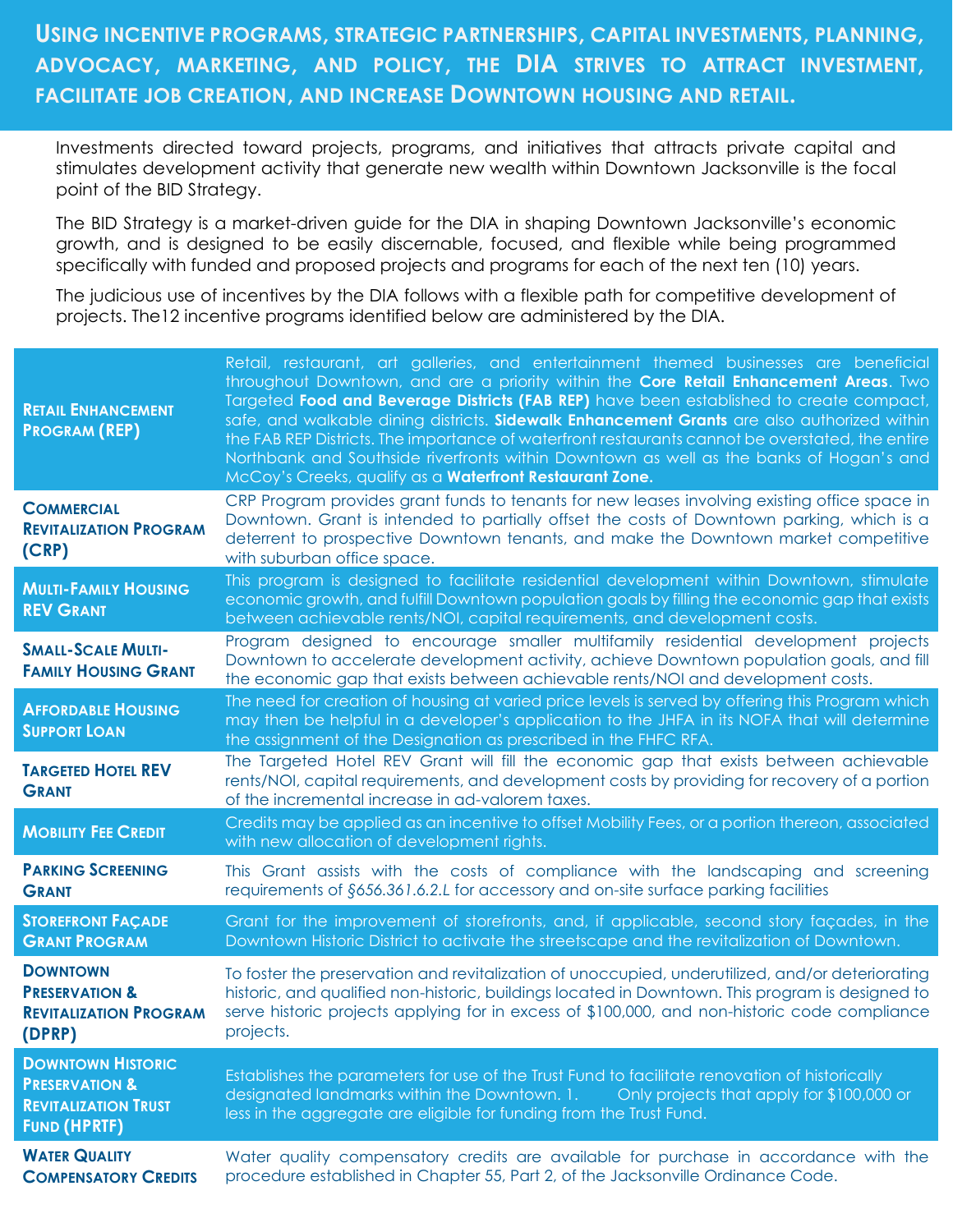### **DOWNTOWN NORTHBANK CRA REDEVELOPMENT PROJECTS**

- Marketing and Promotion
- Shotgun Houses
- Urban Art and Streetscape Program
- Historic Markers
- Northbank Riverwalk Extension and Enhancements
- Acquisition, Development of New Northbank Neighborhood Parks
- Landmark Public Park System on the St. Johns River
- Activation and Programming of Public Spaces
- Enhanced Maintenance of Public Spaces
- Improved Wayfarer Signage
- St. Johns River & Tributary Access
- Liberty Street Improvements
- Bay Street Improvements
- Pearl Street Improvements
- Restore Two-Way Street System
- Artists Live/Work Implementation Strategy
- Park Once
- Expand Free Public Access to Downtown Wi-Fi
- LaVilla Catalyst Sites- Arts Gateway and Convention Center
- Riverfront Plaza Development Pad/Landing Parking Lot Catalyst sites
- Sports & Entertainment surface lots-Catalyst sites
- First Baptist Church Campus Catalytic Sites
- Shipyards & Kids Kampus Catalyst Site
- Former Duval County Courthouse/City Hall Annex Catalyst Sites
- Snyder Memorial Church Catalyst Site
- Riverfront Plaza Park
- Lift Ev'ry Voice and Sing Park
- Hogan Street Improvements- Emerald Trail Link
- Redesign Metropolitan Park
- McCoys Creek Improvements & Emerald Trail Link
- Emerald Trail Model Mile

### **SOUTHSIDE CRA REDEVELOPMENT PROJECTS**

- Marketing and Promotion
- Urban Art and Streetscape Program
- Activation and programming of public spaces
- Enhanced maintenance of public spaces
- St. Johns River & Tributary Access
- Complete Renovation of St. Johns River Park and Friendship Fountain
- Southbank Riverwalk extension and enhancements and Overland Connector
- Acquisition and development of new Southside neighborhood parks
- Landmark Public Park System on the St. Johns River/Rivers Edge
- Flagler Avenue Shared Street
- Cross Southside Connector
- Southside Catalyst Site- RiversEdge/School Board
- Southside Boat Ramp Restaurant Catalyst Site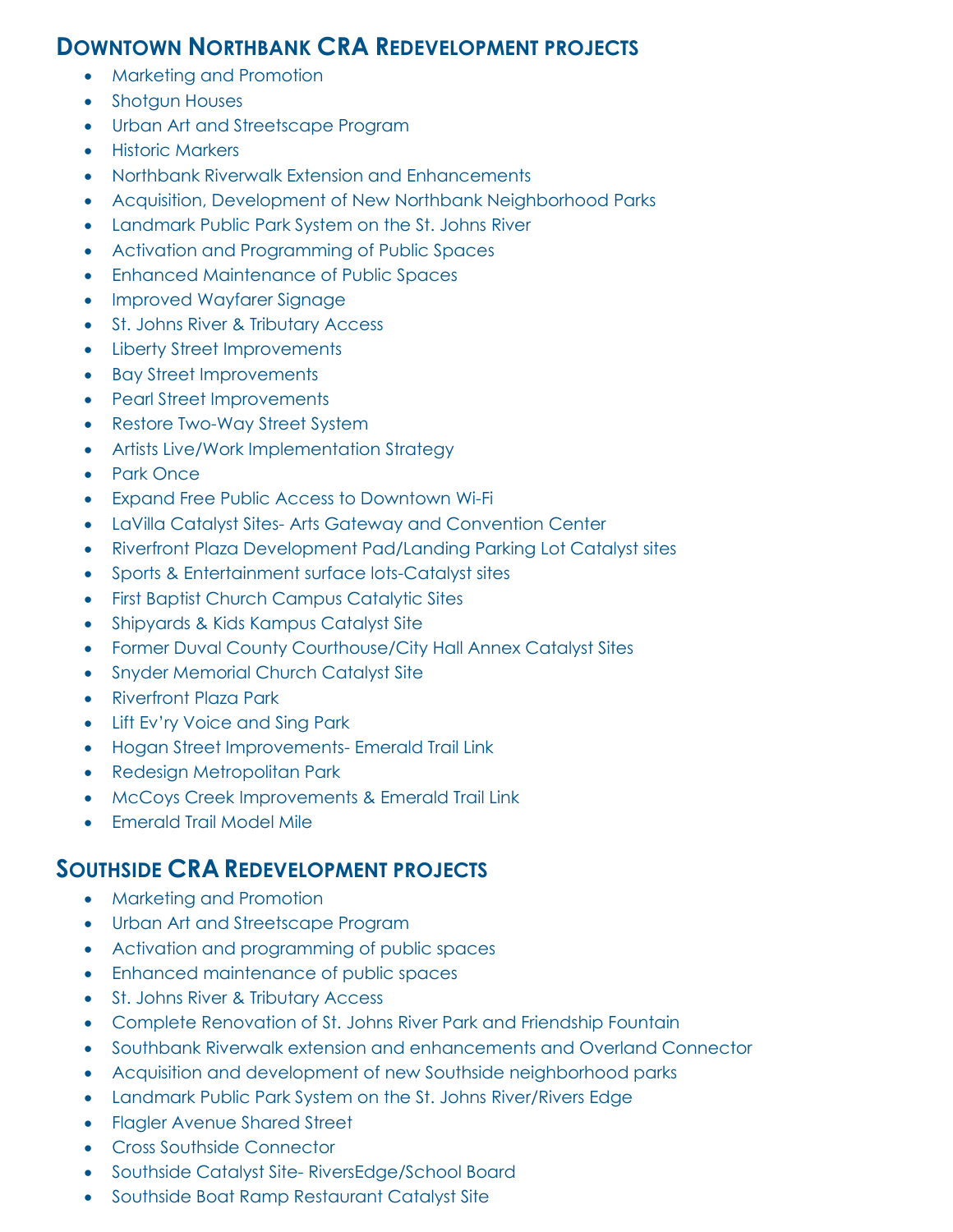

### **DIA Retail Enhancement Program**

### I. PURPOSE AND BENEFIT OF RETAIL PROGRAMS

The Downtown Investment Authority (DIA) is a community redevelopment agency for the Downtown Community Redevelopment Areas established by the City of Jacksonville ("City"). The DIA was formed to revitalize and preserve downtown property values and prevent deterioration in the downtown business district. The DIA supports the City's downtown revitalization objectives and through community workshops and input from numerous stakeholders, has determined that retail and restaurant recruitment and art galleries and entertainment themed businesses are beneficial throughout the Downtown area, and a priority within the area shown on the map attached hereto (the "Core Retail Enhancement Areas").

Further, within the Core Retail Enhancement Areas, two Targeted Food and Beverage Districts have been established ("FABREP Districts") to create compact, safe, and walkable dining districts. Sidewalk Enhancement Grants are also authorized within the FAB REP Districts. Finally, the importance of waterfront restaurants to activation of the riverfront and Downtown in general cannot be overstated and the entire Northbank and Southside riverfronts within the boundaries of Downtown as well as the banks of Hogan's and McCoy's Creeks, qualify as a "Waterfront Restaurant Zone" as defined below, and are eligible for waterfront restaurant incentives.

Collectively, these geographies are referred to as the Retail Program Areas and four distinct incentive programs have been established under the Retail Enhancement Grant umbrella specific to each of these areas.

#### II. FUNDING SOURCES

All Retail Enhancement programs will be structured as grants with claw backs subject to maintaining performance requirements during a defined compliance period but are often referred to as Forgivable Loans. To streamline documentation, DIA has chosen to eliminate Loan agreements and recorded security instruments in favor of grant agreements with applicable claw back language. All eligible properties are located within the boundaries of either the Northbank or Southside CRA (the "Retail Program Areas"). As such, individual awards will be funded from the Retail Enhancement Program funding of the applicable CRA or from the available Forgivable Loan or Retail Enhancement Program funding within the Downtown Economic Development Fund.

The DIA will allocate funds on an as needed basis to provide recoverable grants to any property or business owner with qualified projects to assist with paying some of the costs associated with renovating or preparing commercial space for retail, salon, restaurant, gallery, or other similar use for occupancy as identified more completely elsewhere in these guidelines.

#### III. GENERAL REQUIREMENTS APPLICABLE TO ALL RETAIL PROGRAMS

- Retail tenants for these purposes are identified as: 1) businesses that sell products on a transactional basis to end consumers; 2) food and beverage establishments; or 3) providers of services targeted towards the general public (other than health care, legal, or financial advisory).
- Businesses operating exclusively or primarily on a membership or appointment basis and not welcoming walk-in customers, or providing goods and services targeted principally to other businesses, shall not generally meet this definition, unless approved on a case-by-case basis.
- Business eligibility for may be further limited as outlined in each program guidelines found below.
- The project must be consistent with the Downtown Master Plan and the Downtown Zoning Overlay.
- Locations should be ground floor, street facing (or river facing in the case of waterfront restaurant locations) and designed to attract the general public except in the case of second floor restaurants directly accessible from street which may qualify.
- All rehabilitation work and design features must comply with all applicable city codes, ordinances, the established Downtown Development Review Board Guidelines and the Downtown Zoning Overlay.
- Work must follow plans and specifications submitted to DIA as part of the program application.
- Work must be completed within the time frame established by the DIA for each project
- All applicable licenses and permits must be obtained, including all permits required by the City of Jacksonville's Planning Department, Development Services Division.
- All costs of enforcement of any claw back shall be the responsibility of the applicant.
- Sales reporting shall be a condition of receiving any Retail Enhancement Programs incentive other than the Stand-alone Sidewalk Enhancement Grant.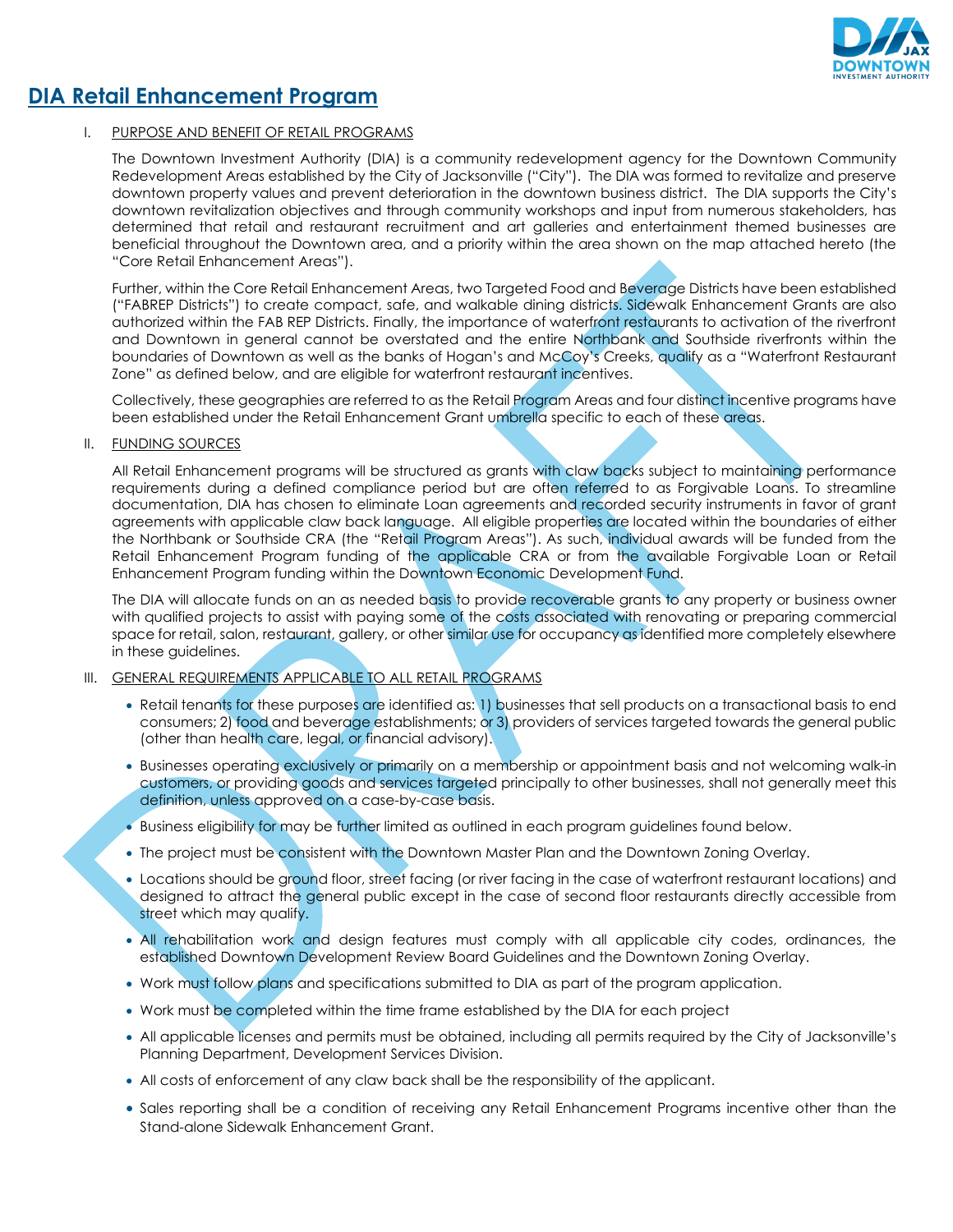

#### IV. PROGRAM PARAMETERS APPLICABLE TO ALL RETAIL PROGRAMS

Funds may be used to retain and improve existing businesses or to recruit new businesses in the geographic areas identified in each Retail Enhancement Program. The following identifies specific goals for the Program:

- Expand the local property tax base by stimulating new investment in older, Downtown properties;
- Expand state and local sales tax base by increasing sales for new or existing shops; and
- Attract new and retain existing business to/in Downtown by decreasing renovation costs incurred for modernizing retail space in older, commercial properties in the Retail Program Areas.
- Establish new retail businesses in new properties deemed to be making significant contributions to growth within an identified area of importance within the Retail Program Areas.

To advance recruitment and marketability, the recoverable grant ("Grant") provides an incentive to improve the interior appearance and functionality and the utility of street level storefronts for the purpose of attracting retail and restaurant owners/investors and to draw more commercial activity to the Downtown area.

a. Desired Retail Businesses for the Retail Program Enhancement Areas

The following is a list of desired retail and other businesses in the Retail Program Areas. The list below is not allinclusive but serves as a guide only:

| stores<br>including<br>Apparel<br>accessories<br>(purses, scarves, hats) | Specialty retail apparel such as bridal, formal<br>gown, tuxedo, costume. |
|--------------------------------------------------------------------------|---------------------------------------------------------------------------|
| Toy stores                                                               | Hobby stores, craft store and supplies                                    |
| Art supplies, framing stores                                             | Pet stores and supplies                                                   |
| Specialty food stores/delicatessens                                      | Restaurants                                                               |
| Coffee/Tea shops                                                         | <b>Gift Stores</b>                                                        |
| Book stores                                                              | <b>Stationery stores</b>                                                  |
| Kitchen/home accessories                                                 | <b>Small appliances</b>                                                   |
| Electronics                                                              | Sporting goods                                                            |
| <b>Entertainment venues</b>                                              | Jewelry stores                                                            |
| <b>Florists</b>                                                          | Shoe stores                                                               |
| <b>Art Galleries</b>                                                     | Office supply stores                                                      |
| <b>Pharmacies</b>                                                        | Grocery/Butcher/Fresh<br>seafood/Produce<br>market                        |

#### b. Program Funding Uses

- Remodeling, renovation, rehabilitation, installation, and additions to the interior and exterior of an existing commercial building are eligible for Grant funds. Grant funds shall be used to modify and improve buildings and shall not be used for normal maintenance or repair.
- The ground floor of mixed-use projects improving multiple floors can qualify for funds; provided the ground floor will be used for retail and only renovations to the ground floor are part of the eligible renovation or build out scope.
- Generally, renovation projects must exceed \$50,000 before DIA will consider the project for grant funding.
- Grantee must remain in the location for three (3) years and must create or retain two (2) or more full-time equivalent jobs (which may include the owner operator) during the term of the agreement for a minimum of thirty-two (32) operating hours per week during which the doors must be open at all times.
- Existing retailers who need to modernize the location or business owners at the end of their lease term who are considering moving from Downtown can qualify for grant funds.
- Applicants proposing to use Grant funds to help relocate from one Downtown building to another are not eligible to receive Grant funds unless the proposed move is necessary for business expansion that includes job creation, involuntary displacement from current space that is unrelated to financial or operating disputes, or similar circumstances.
- Applicants proposing to construct new buildings are not eligible under this program, unless expressly identified otherwise elsewhere within these guidelines. New construction of a mixed- use building or stand-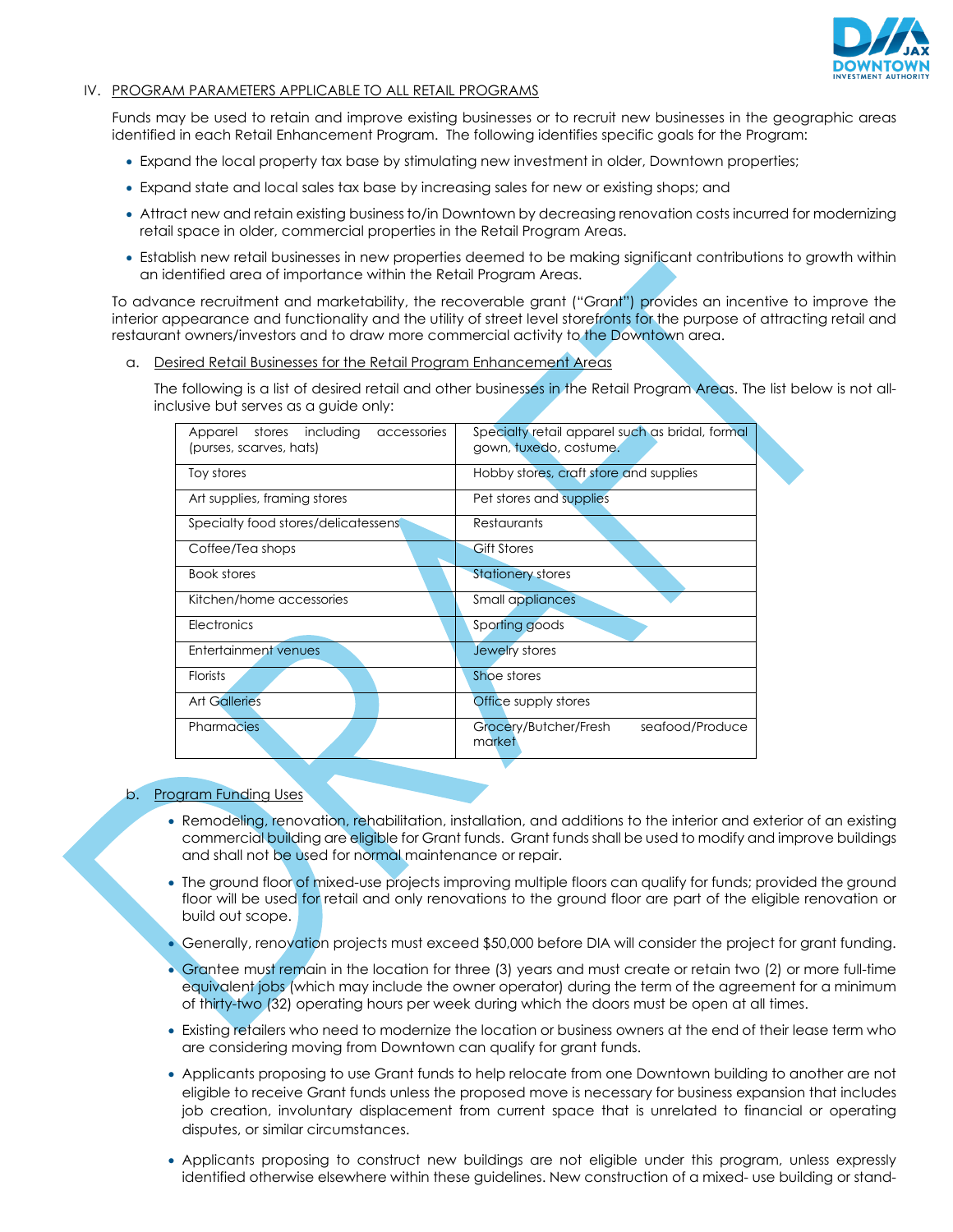

alone restaurant qualifies pursuant to the Waterfront Restaurant Program in the Waterfront Restaurant Zone.

- Other non-eligible projects include adult entertainment venues, single-serving package stores, business-tobusiness companies, non-profit and government agencies.
- Eligible Grant expenditures include (among others as may be determined in underwriting):
	- Interior demolition or site preparation costs as part of a comprehensive renovation project.
	- Permanent building improvements, which are likely to have universal functionality. Items including but not necessarily limited to demising walls, exterior lighting, code compliant restrooms, electrical wiring to the panel, HVAC systems.
	- Improvements to meet Fire and Life Safety codes and/or Americans with Disabilities Act requirements.
	- Exterior improvements including signs, painting, or other improvements to the outside of a building.
	- Sanitary sewer improvements.
	- Grease traps.
	- Elevator Installation which services the retail.
- Ineligible Grant expenditures include (among others as may be determined in underwriting):
	- Temporary or movable cubicles or partitions to subdivide space.
	- Office equipment including computers, telephones, copy machines, and other similar items.
	- Renovating space on a speculative basis to help attract new tenants. (Note: This provision can be waived pursuant to the recommendation of the REPD committee and approval by the DIA Board).
	- Moving expenses.
	- Working capital.
- c. General Retail Enhancement Grant Requirements

Applicants will be required to execute a grant agreement and other security documents, including personal guarantees, as may be deemed necessary.

The Grants shall be recoverable and amortized over a period of three (3) years. The principal amount of the Grant will fully amortize over a period of three (3) years at a rate of 33.33 percent each year. If the grantee does not default on the Grant terms during the required three (3) year period, the Grant will be closed on the third anniversary date.

#### V. APPLICATION REQUIREMENTS APPLICABLE TO ALL RETAIL PROGRAMS

A completed application signed by the applicant(s) must be provided to DIA Staff and will serve as the basis for the staff report to be presented to the Retail Enhancement and Property Disposition Committee ("REPD") of the DIA Board. With the application, each applicant must provide the following, unless stated otherwise elsewhere in these guidelines:

- a. Evidence that the applicant is prepared to do business by including with the application the following required items:
	- Business Plan to include:
		- Concept and target market
		- Advertising/marketing plan
		- Source of cash/start-up capital
		- Summary of management team's skills and experience related to the proposed business
		- Number of job positions created (will require a commitment to be maintained through the compliance period)
		- Days and hours of operation (will require a commitment to be maintained through the compliance period)
	- Three-year operating pro-forma and cash flow analysis
	- Design for the storefront and interior
	- Plan for merchandising (inventory levels, brands)
- b. A detailed written description and scaled elevation drawing depicting the size, dimension, and location of the improvements and modifications, with samples when applicable.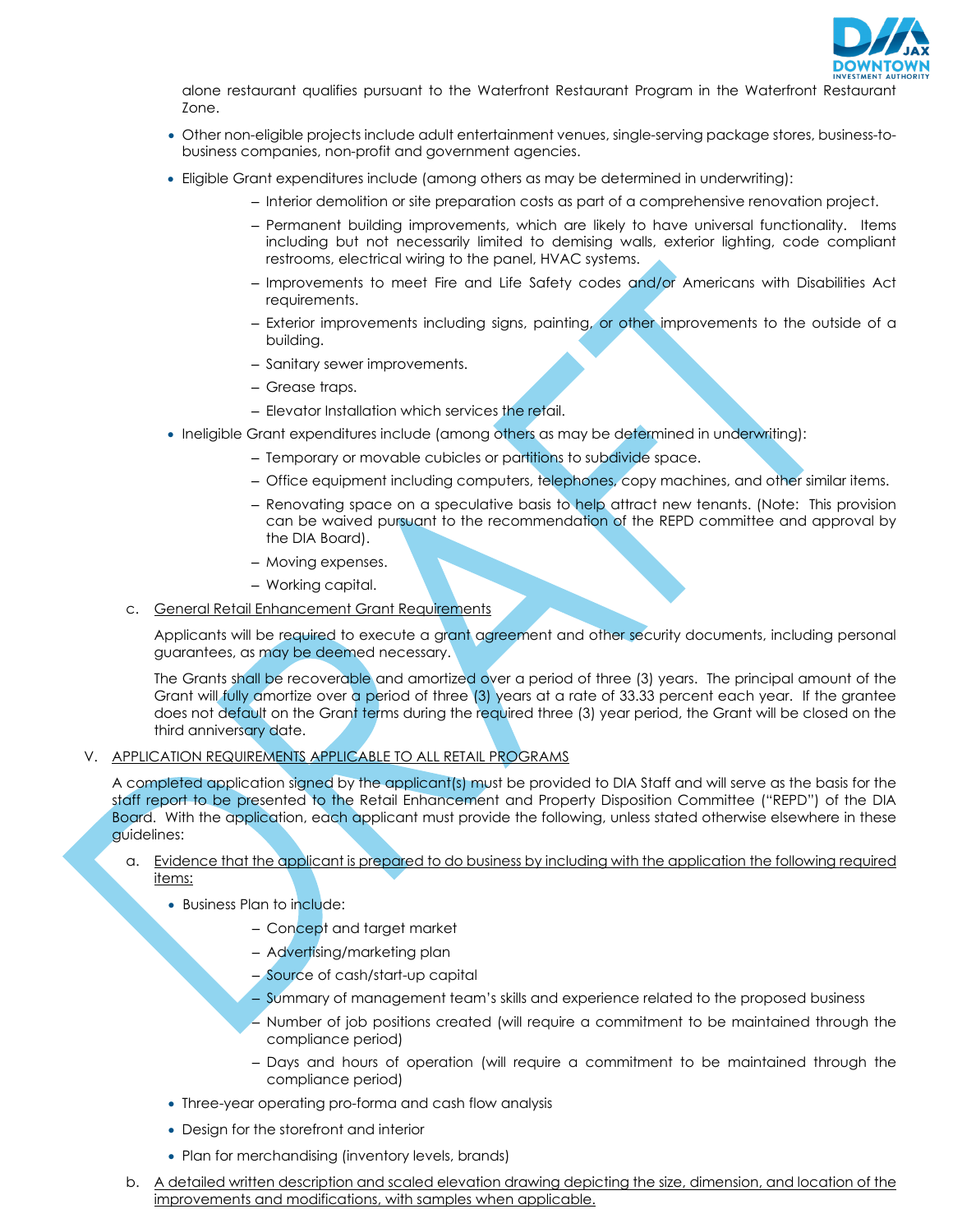

- c. A legally valid and binding new lease for a period of at least three years with use restricted to an allowable retail use. The lease may be fully negotiated, but not yet executed, but the executed form of the lease will be a requirement of funding.
- d. A fully negotiated agreement and construction budget with a licensed and qualified contractor.
- e. If the tenant is paying for the improvements, the lease must provide for a minimum of free rent, discounted rent, or equivalent thereof in lieu of the property owner having to share the cost of the improvements.
- f. Unless the property owner is the applicant, a notarized statement from the property owner authorizing the construction and improvements.
- g. If the property owner is the applicant, a copy of the property tax bill or deed to confirm ownership of the property.
- VI. PROJECT EVALUATION CRITERIA APPLICABLE TO ALL RETAIL PROGRAMS

The primary criteria for approval for any retail incentive will be the feasibility of the business plan. A successful business plan will be the one that conveys the most promising combination of relevant experience, financial feasibility, product and market research, growth potential and job creation.

The Project Evaluation Criteria and allocated points are listed below:

- a. Business Plan (see point breakdown below) (up to 40 points)
	- Plan shows good short-term profit potential and contains realistic financial projections (up to 10 points)
	- Plan shows how the business will target a clearly defined market and its competitive edge (up to 5 points)
	- Plan shows that the management team has the skills and experience to make the business successful (up to 10 points)
	- Plan shows that the entrepreneur has made or will make a personal (equity) investment in the business venture (up to 10 points)
	- Number of FTE job positions created in excess of the required two (2) positions (up to 5 points)
- b. Expansion of the local property tax base by stimulating new investment in existing Downtown properties (up to 5 points for properties five years and older and an additional 5 points if the property is a historic property (local landmark status or contributing structure status) – maximum of 10 points)
- c. Expansion of the state and local sales tax base by increasing sales for new or existing shops (up to 5 points)

Minimum score of 30 points out of 55 points possible is required to have the proposed project referred to the REPD Committee for funding consideration.

#### VII. REVIEW AND AWARD PROCEDURE APPLICABLE TO ALL RETAIL PROGRAMS

All completed applications will be reviewed by DIA Staff and if a project is determined to be eligible, presented to the REPD Committee of the DIA Board. The REPD Committee will make recommendations based on the DIA staff's evaluation of the project prepared utilizing the Project Evaluation Criteria below. A minimum score of thirty (30) points must be obtained by the applicant in staff review in order to be eligible for presentation to the REPD Committee. Recommendations of the REPD Committee will be considered at the next regularly scheduled monthly meeting of the DIA Board for approval or denial of the application. Notification of Grant funding approval or denial will be sent to the applicant by the DIA staff within two business days following the DIA Board Meeting.

Applicants will be encouraged during the Grant review process to reuse, rehabilitate or restore historic architectural elements to retain the charm and character of older buildings and incorporate design principles sensitive to neighboring building structures.

- Applicant shall complete and submit application form with all required supporting documents to the DIA staff. Processing of the application will not commence until the application is deemed complete.
- DIA staff schedules a meeting with applicant to review the project.
- DIA staff will review the project and provide comments to the applicant relating to any application requirement deficiencies.
- If the application requirements have been met, the DIA staff will evaluate the project utilizing the Project Evaluation Criteria and present a staff report summarizing the application, business plan, project budget, and recommended Grant amount to the REPD Committee for review and approval.
- If the application and Grant amount is approved by the REPD Committee, resolution, term sheet, and staff report will move forward for consideration at the next regularly scheduled DIA Board meeting.
- DIA Board approves, modifies, or rejects the recommendation of the REPD Committee. If approved or modified, DIA staff is directed to work with the Office of General Counsel to prepare a grant agreement,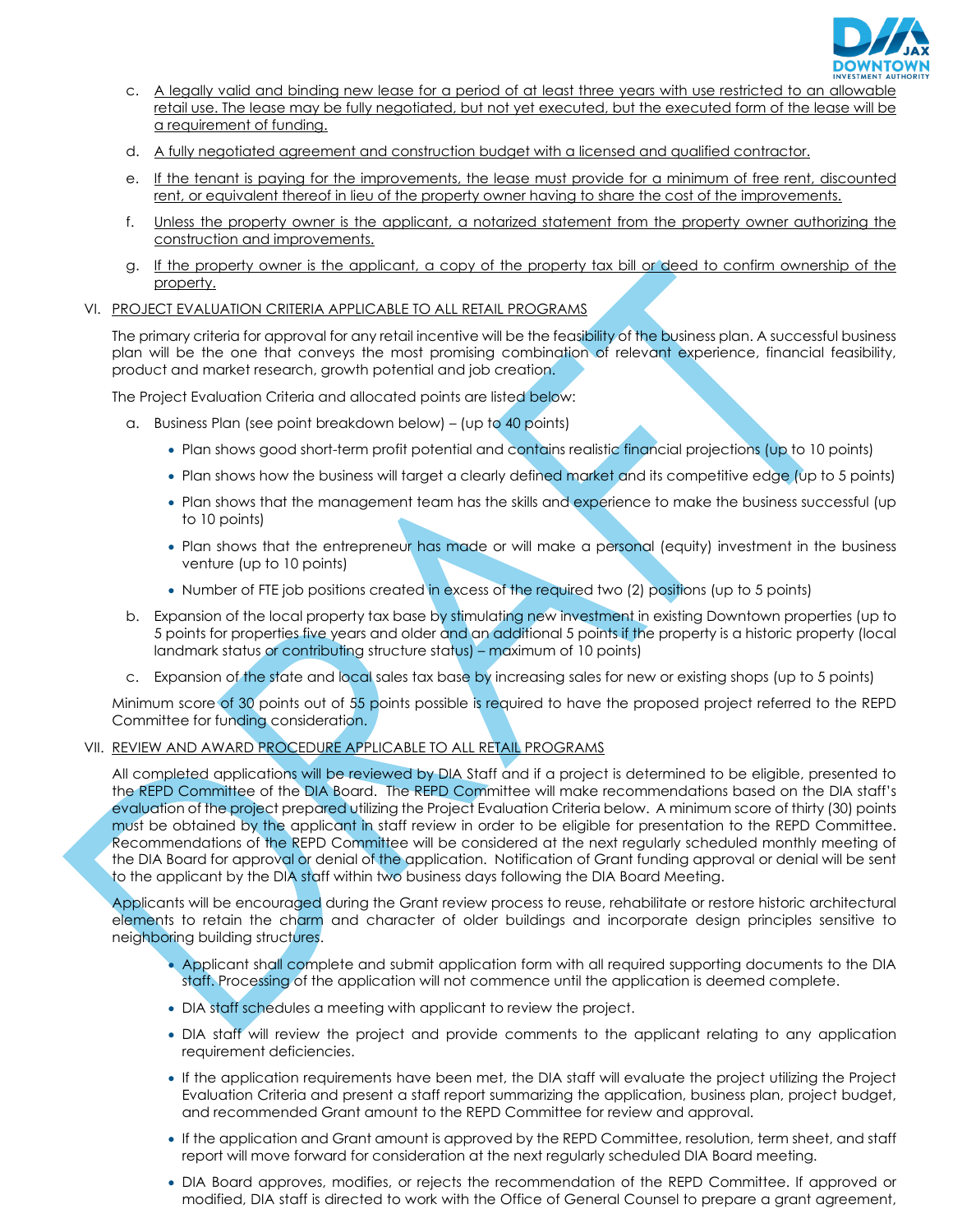

utilizing the form approved by the DIA and other applicable security documents or guarantees as may be considered necessary for signature by the applicant. The agreement shall identify the approved scope of work, terms of compliance, and amount of the Grant.

- Applicant or contractor(s) must secure a building permit and approval from the Downtown Design Review Board for the complete scope of work, and contractors must be registered with the City. Use of JSEB contractors in accordance with Section 126 will be a requirement in each grant agreement.
- Upon completion of the project and final approvals of all required inspections, the applicant may request reimbursement of eligible expenses. Reimbursement for improvements will require proof of payment (e.g., canceled checks, lien waivers, contractor affidavit).
- Following a request for reimbursement payment in accordance with the approved disbursement schedule, or upon completion of the project and final inspection and acceptance by the DIA, a one-time lump sum payment will be processed for approval and payment by DIA staff. The payment request will be processed within thirty (30) business days from receipt of the reimbursement request and all supporting documentation as deemed necessary.
- Prior to reimbursement, the applicant must hold a current occupational license to do business in the City.

*Up-front or limited "progress" payments may be available subject to Board approval based on applicant's willingness to provide a personal guarantee and a business plan score of 48 or higher.*

#### VIII. BASIC RETAIL ENHANCEMENT GRANT – PROGRAM SPECIFIC REQUIREMENTS

For areas outside the boundaries of the Core Retail Enhancement Areas, and for certain new construction within the boundaries of the Core Retail Enhancements Areas, the following Base Retail Enhancement Program grants shall be available:

a. Basic Retail Program Grant Requirements

In addition to the requirements above, applicant projects will be subject to the following Program requirements:

- Projects located in the Cathedral, Church, LaVilla and Brooklyn Districts within Downtown, outside the boundaries of the Northbank or Southside Core Retail Enhancement Areas will be eligible.
- New street-level spaces in ground-up construction that are either at least 5,000 sq ft or in corner locations wherever located within Downtown will be eligible.
- Remodeling, renovation, rehabilitation, installation, and additions to the interior and exterior of the existing commercial building, as well as tenant improvement costs beyond vanilla shell for new corner or large footprint retail establishments are eligible for Grant funds.
- Grant funds shall be used to modify and improve existing buildings or build out eligible space in new buildings beyond vanilla shell and shall not be used for normal maintenance or repair.
- b. Additional business uses eligible for Basic Program (outside Core Retail Enhancement Areas)

Provided such businesses meet storefront transparency requirements and access directly from the street, and otherwise comply with the program parameters, creative office uses such as those identified below may participate outside the Core Retail Enhancement Areas.

- Business incubators
- Education/academia
- Information technology offices
- Co-work office spaces
- c. Basic Retail Program Grant Funding

The Grant offers a maximum grant award of \$20 for every square foot leased or occupied by the proposed tenant or business as recommended by DIA staff, the REPD Committee, and approved by the DIA Board. The amount of incentive dollars awarded shall not exceed 50% of the total project construction costs. The application may be made by the property owner, the tenant or jointly by the property owner and the tenant.

The applicant's verified expenditures for the improvements must match or exceed the amount of the Grant funding (a minimum of \$1 to \$1 ratio). The amount of the Grant shall not exceed the \$20 for every eligible square foot leased or occupied by the proposed tenant or business.

#### IX. CORE RETAIL ENHANCEMENT GRANT PROGRAM

The Core Retail Enhancement Grant Program (the "Program") is designed to create momentum in the critical task of recruiting and retaining restaurant and retail businesses in the Northbank and Southside **Core Retail Enhancement Areas** as designated in the attached map.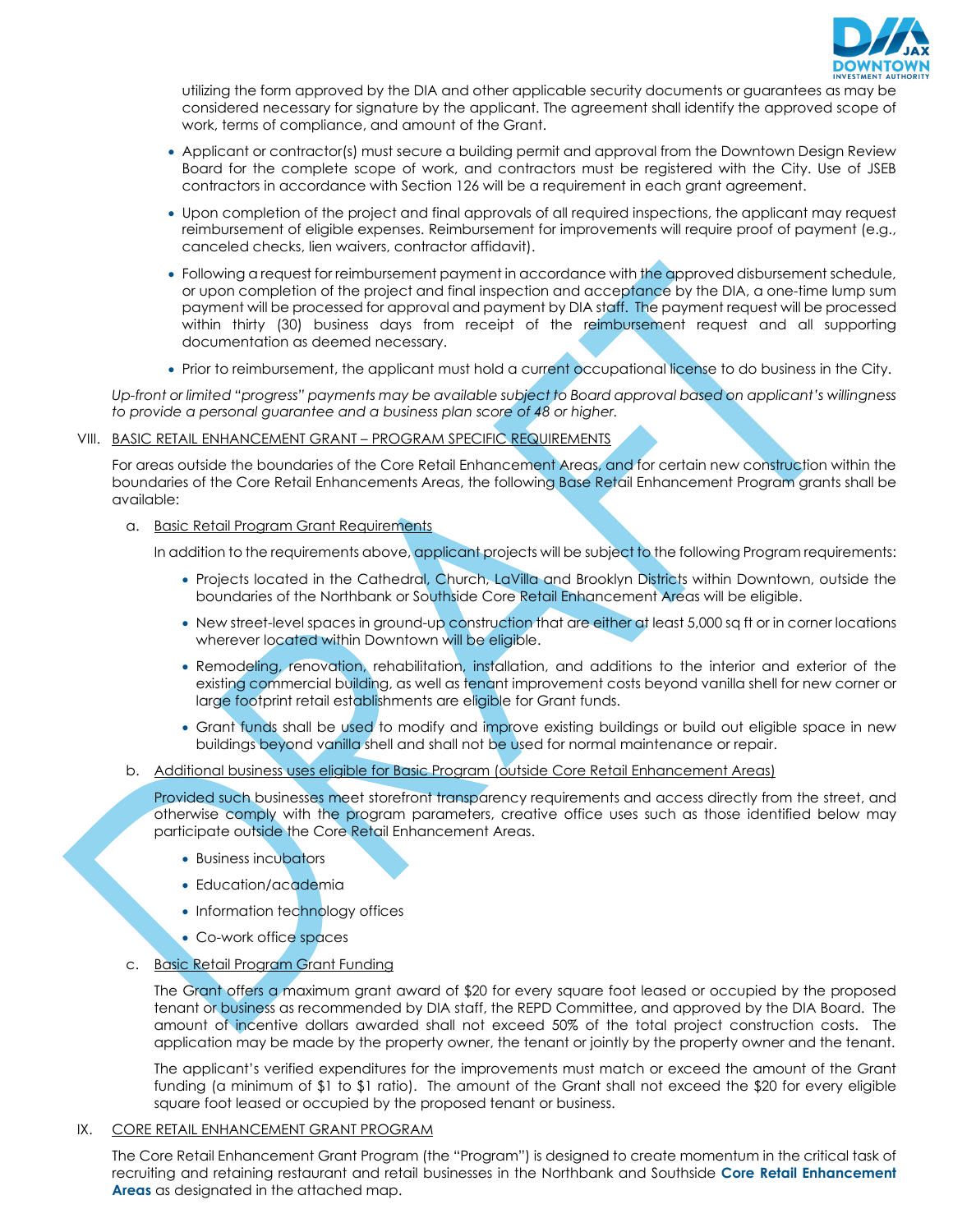

#### a. Core Retail Program Grant Funding

The Grant offers a maximum grant award of \$30 for every square foot leased or occupied by the proposed tenant or business as recommended by DIA staff, the REPD Committee, and approved by the DIA Board.The amount of incentive dollars awarded shall not exceed 50% of the total project construction costs. The application may be made by the property owner, the tenant or jointly by the property owner and the tenant.

- An incentive boost of \$5.00 per square foot shall be available to businesses primarily selling goods as opposed to services.
- An incentive equal to triple-net costs plus \$7.00 per sq ft for percentage-rent only deals (not to exceed 7% of gross sales), with \$1.00 per sq ft less for every \$1.00 per sq ft charged in base rent.

The applicant's verified expenditures for the improvements must match or exceed the amount of the Grant funding (a minimum of \$1 to \$1 ratio). The amount of the Grant shall not exceed the \$30 for every eligible square foot leased or occupied by the proposed tenant or business.

- X. TARGETED RETAIL ACTIVATION: FOOD AND BEVERAGE ESTABLISHMENT GRANT PROGRAM
	- a. Program Purpose and Benefit:

Targeted Retail Activation: Food and Beverage Establishments ("FAB-REP") expands upon the Core Retail Enhancement Program to revitalize business corridors and underutilized or vacant buildings with a focus on food and beverage establishments within the Northbank Core Retail Enhancement Area.

The FAB-REP creates two distinct districts that provide concentrated areas of dining, and entertainment opportunities that are visible from the street, open beyond workday hours, and utilize unique place making efforts such as creative lighting, interesting public art and inviting outdoor spaces.

These activated streets will provide the urban lifestyle that many Downtown residents seek and also promote small businesses by cultivating vibrant retail districts that will attract visitors. Further, by encouraging the location of restaurant and beverage establishments within these specific districts, patrons and business owners alike will benefit from the variety of options and the unique, walkable, and visually connected areas.

Operating as an enhanced incentive to the Core Retail Enhancement Grant Program, the Targeted Retail Activation: Food and Beverage Establishment Grant Program ("FAB-REP"), is designed to incentivize the investment and clustering of food and beverage establishments in two target areas: **The Elbow** and the **Hogan x Laura Districts**. These target areas were chosen based on the following factors:

- Existing building stock within the area which can readily be used and/or converted for the targeted street front uses (first and certain second floors eligible);
- Proximity to public parking garages that are not utilized extensively at night, which provide an opportunity for ample parking for patrons at free or reduced rates as the market develops;
- Existing concentration of restaurants, bars, and entertainment venues;
- Existing sidewalk width or ROW convertible to expanded sidewalk;
- Streets designated within the adopted CRA plan for conversion to two-way creating a slower speed, providing greater visibility of street front establishments, and creating a more pedestrian friendly environment; and
- Impact on two City owned sites proposed for redevelopment- Former Courthouse/City Hall annex adjacent to the Elbow and Riverfront Plaza development parcel at the waterfront of Laura and Hogan.

#### b. The Elbow:

The Downtown bar and entertainment area already branded as The Elbow, with a focus on the following street frontages, which are described and depicted in the map below:

- Street frontage facing Adams St. from the middle of the block traveling east from Main St. and terminating at the west side of Newnan St.
- Street frontage facing Forsyth St. from the middle of the block traveling east from Main Street on the north side, continuing east from Ocean St. and terminating at the west side of Liberty St., with only the south side of Forsyth St. traveling east from Newnan St. included.
- Street frontage facing Ocean St. traveling south to Forsyth St and terminating at the middle of the block between Bay St. and Independent Dr., with only the east side of Bay Street between Forsyth St. and Bay St. included
- Street frontage facing Bay St. traveling east from Ocean St. and terminating at the west side of Liberty St., with only the north side of Bay St. traveling east from Newnan St. included.

*\*\*Frontage on Adams St., Forsyth St., and Bay St. is important as Main and Ocean will remain one-way and will be less*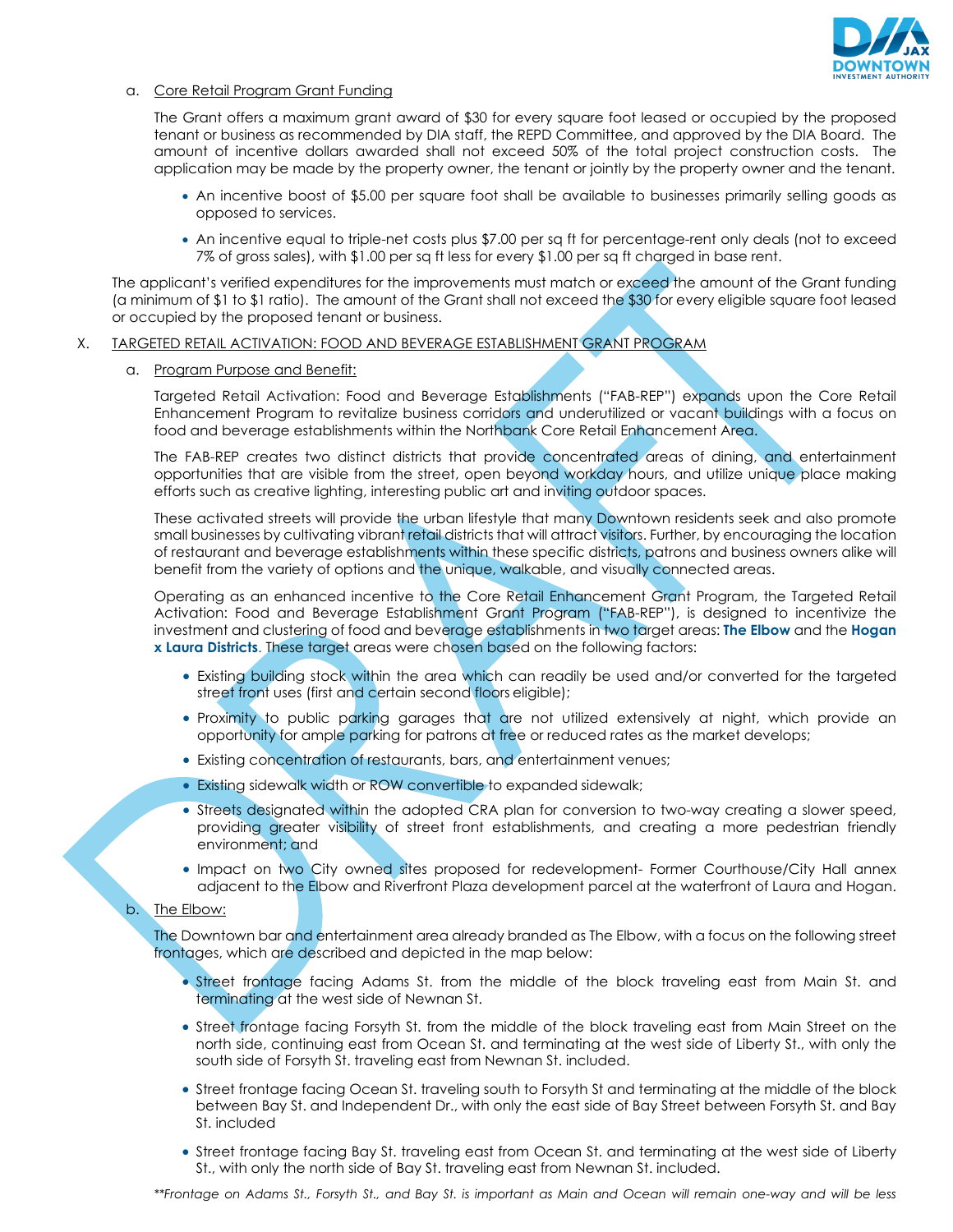

*walkable, however, connections that activate the frontage between districts could be considered.*

#### **The Elbow FAB-REP District**



c. Hogan x Laura Districts:

Already home to several restaurants and bars, with a focus on the following street frontages, which are described and depicted in the map below:

- Street frontage facing Hogan St. beginning at Ashley St. on the west side of Hogan St., including both sides of the street at Duval St., and terminating at Water St.
- Street frontage facing Laura St. beginning at Duval St., continuing south on Laura St. until Bay St. on both sides of the street, and continuing on the west side of Laura St. and terminating at Independence Dr.
- Street frontage facing Monroe St., Adams St., and Forsyth St. beginning at the middle of the block between Julia St. and Hogan Street on both sides of the street, and terminating at the middle of the block between Laura St. and Main St.
- Street frontage facing Bay St. beginning at the middle of the block between Julia St. and Hogan Street on both sides of the street, and terminating at Laura St.
- Street frontage facing Bay St. beginning at Laura St. and continuing east on the north side of Bay St. and terminating at the middle of the block between Laura St. and Main St.
- Street frontage facing Water St., and Independence Dr. beginning at the middle of the block between Julia St. and Hogan St. continuing east on the north side of Water St., and Independence Dr. and terminating Laura St.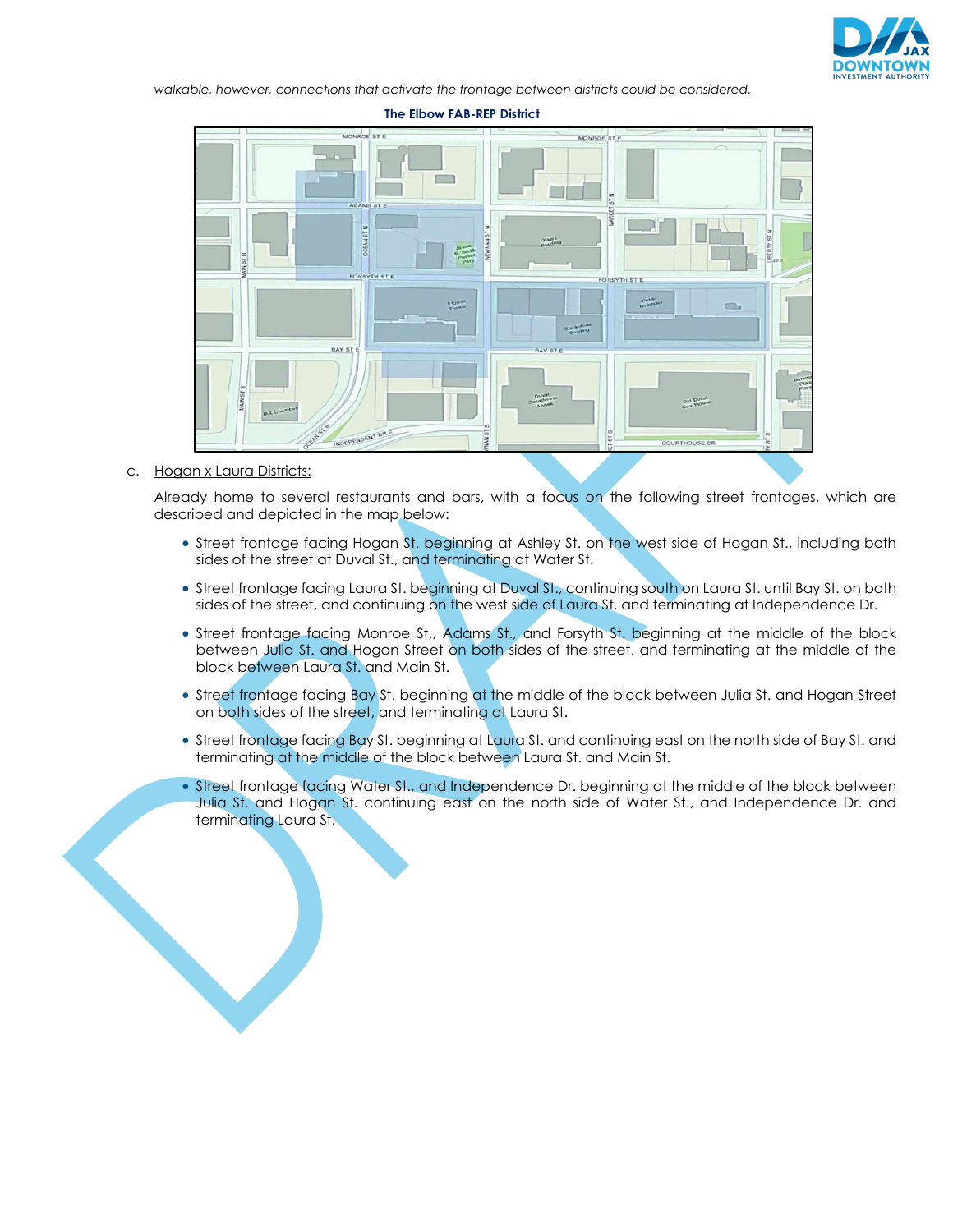

# **Hogan x Laura FAB-REP District**



### d. Qualifying Establishments:

The Type of establishment will determine the appropriate incentive level.

- Type 1: Generally, full service (i.e., wait staff, table bussers), full menu, full kitchen, non-disposable serveware. Must be open a minimum of five days per week for dinner until at least 9 p.m.
- Type 2: Generally, limited service; order at the counter, self-clearing of tables, partial or full kitchen, buffet line, with on-site preparation and consumption of food. Must be open a minimum of five days per week for either breakfast (by 7:00 a.m.) or dinner/evening hours (until at least 9:00 p.m.).
- Type 3: Generally, no kitchen or minimal kitchen, counter service only, limited menu or beverage only. Must be open a minimum of five days per week for either breakfast (by 7:00 a.m.) or dinner/evening hours (until at least 9:00 p.m.).
- The below table provides various classifications of establishments and the most likely type from the descriptions above. The DIA has the discretion to determine the type of establishment if it is not listed here or it is not clearly defined.

| <b>Establishment</b>                                     | Type:          |
|----------------------------------------------------------|----------------|
| <b>Fine Dining Restaurant</b>                            | 1              |
| Food Hall (Not less than 6 restaurant bays)              | 1              |
| <b>Contemporary Casual Restaurant</b>                    | $1$ or $2$     |
| Casual/Family Style Restaurant                           | $1$ or $2$     |
| <b>Fast Casual Restaurant</b>                            | $\overline{2}$ |
| <b>Fast Food Restaurant</b>                              | 2 or 3         |
| Café or Deli Restaurant                                  | $2$ or $3$     |
| Pizza Parlor                                             | $2$ or $3$     |
| Multi-vendor Food Hall                                   | $\mathfrak{D}$ |
| Coffee Shop                                              | $\mathfrak{D}$ |
| Ice Cream Shop                                           | 3              |
| Pastry Shop/Bakery                                       | $\overline{2}$ |
| Craft Brewery Tap Room                                   | $\mathfrak{p}$ |
| Craft Distillery Tasting Room                            | $\mathfrak{D}$ |
| Bar/Lounge                                               | 3              |
| Entertainment Venue, such as music hall or movie theater | $\mathfrak{p}$ |

e. General Program Requirements: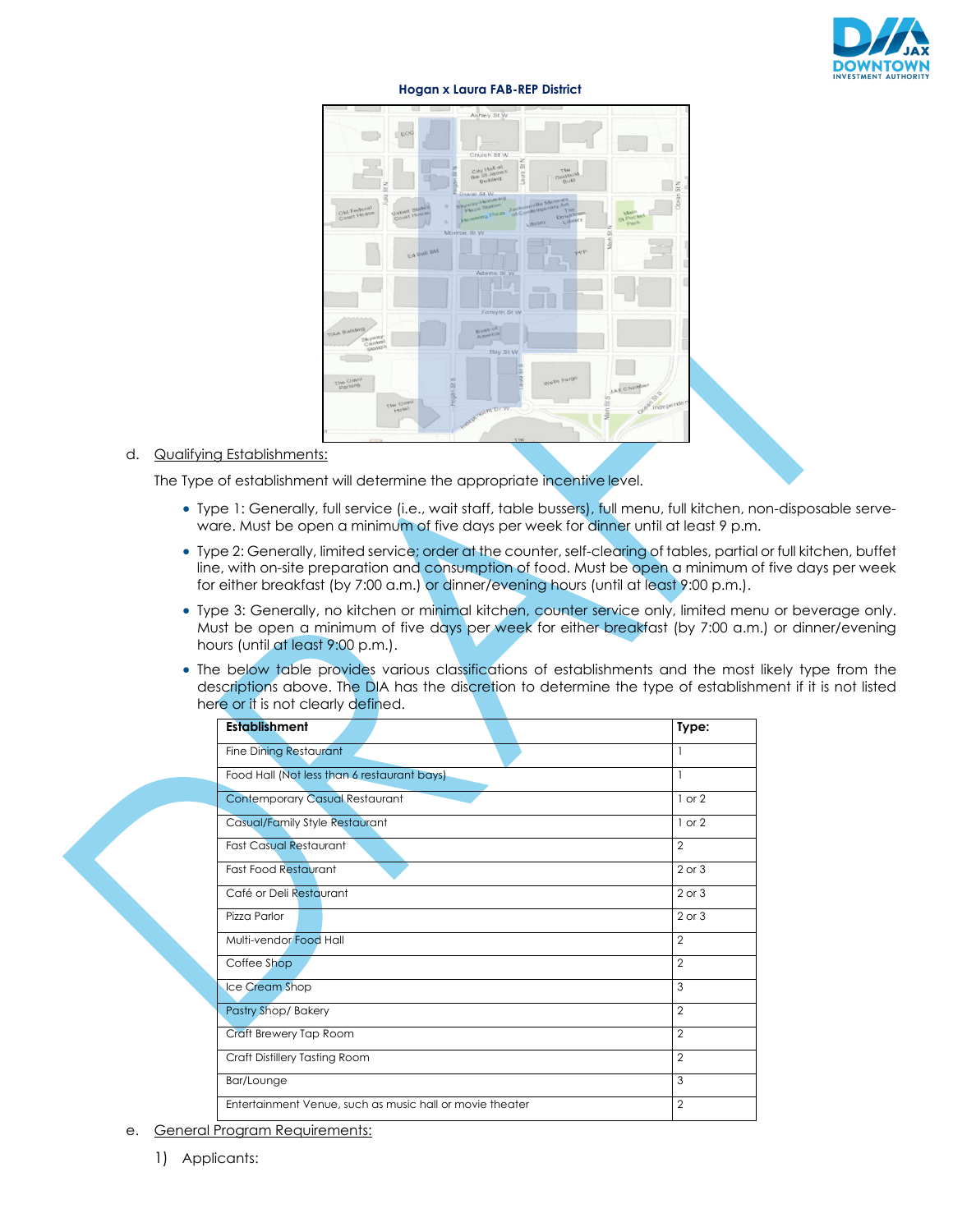

- a) Business Owner and the Property Owner would submit a joint application for a FAB-REP Grant, indicating both the Business Owner and Property Owner's investments towards the eligible improvements.
	- i. The Business Owner and Property Owner must each contribute at least 25% of the cost of eligible improvements or provide a rent concession equal to such amount. Funding received through the Downtown Historic Preservation & Revitalization Trust Fund ("HPTF"), or the related portion paid by the Business Owner or the Property Owner, is not eligible for consideration towards the required contribution to the cost of eligible improvements under FAB-REP.
	- ii. Inclusion of the Business Owner in the Application Process creates alignment between incentive and performance as they are the principal beneficiary of the improvements in the immediate future.
	- iii. Inclusion of the Property Owner in the Application Process creates "buy-in" from the Property Owner as many of the eligible improvements will directly benefit him or her longer than the lease agreement with the Business Owner.
- b) The Business Owner and the Property Owner will execute the same FAB- REP Grant Agreement that will identify specific responsibilities for each.
	- i. The amount of grant funds secured by an agreement that will reflect the total FAB-REP Grant awarded by the DIA, compliance measures, and other terms irrespective of the Property Owner contribution.
	- ii. The DIA reserves the right to determine if a personal guarantee or other form of security is necessary for the note. The decision will be based on the creditworthiness of the Business Owner and/or the Property Owner.
	- iii. If the Business Owner is also the Property Owner, the DIA may request security in the form of a subordinate mortgage or lien on the property.
	- iv. Property Owner will have a cure period of 180 days should the Business Owner abandon the lease during the compliance period of the Grant.

#### 2) Grant Funding

a) Improvement Incentive amounts

Funding under the FAB-REP program will be determined by the Type of establishment and limited to 50% of eligible costs, as outlined in Section III(e).

| <b>Establishment Type</b> | <b>Price per Square Foot</b> | <b>Cap of Eligible Costs</b> |
|---------------------------|------------------------------|------------------------------|
| Type 1:                   | \$65/Sq. F1                  | 50% of eligible costs,       |
|                           |                              | not to exceed \$400,000      |
| Type 2:                   | \$50/Sq. Ft.                 | 50% of eligible costs,       |
|                           |                              | not to exceed \$200,000      |
| Type 3:                   | $$40/$ Sq. Ft.               | 50% of eligible costs,       |
|                           |                              | not to exceed \$100,000      |

b) Historic Preservation/Adaptive Reuse Boost

For properties designated as a local landmark (per the Jacksonville Historic Preservation Section of the Planning & Development Department), applicant can receive an additional \$20 per square foot boost to the grant award (still subject to cap). Any changes to the exterior of local landmarks will need to be approved by the Jacksonville Historic Preservation Section or Jacksonville Historic Preservation Commission.

Costs included in an application for funding, or previously approved for funding, through the Downtown Historic Preservation & Revitalization Trust Fund ("HPTF") at any level may not be included for consideration in the FAB-REP or for purposes of the boost, whether covered by the HPTF grant or not. Such costs must be separately identifiable in the construction budget presented at the time of application.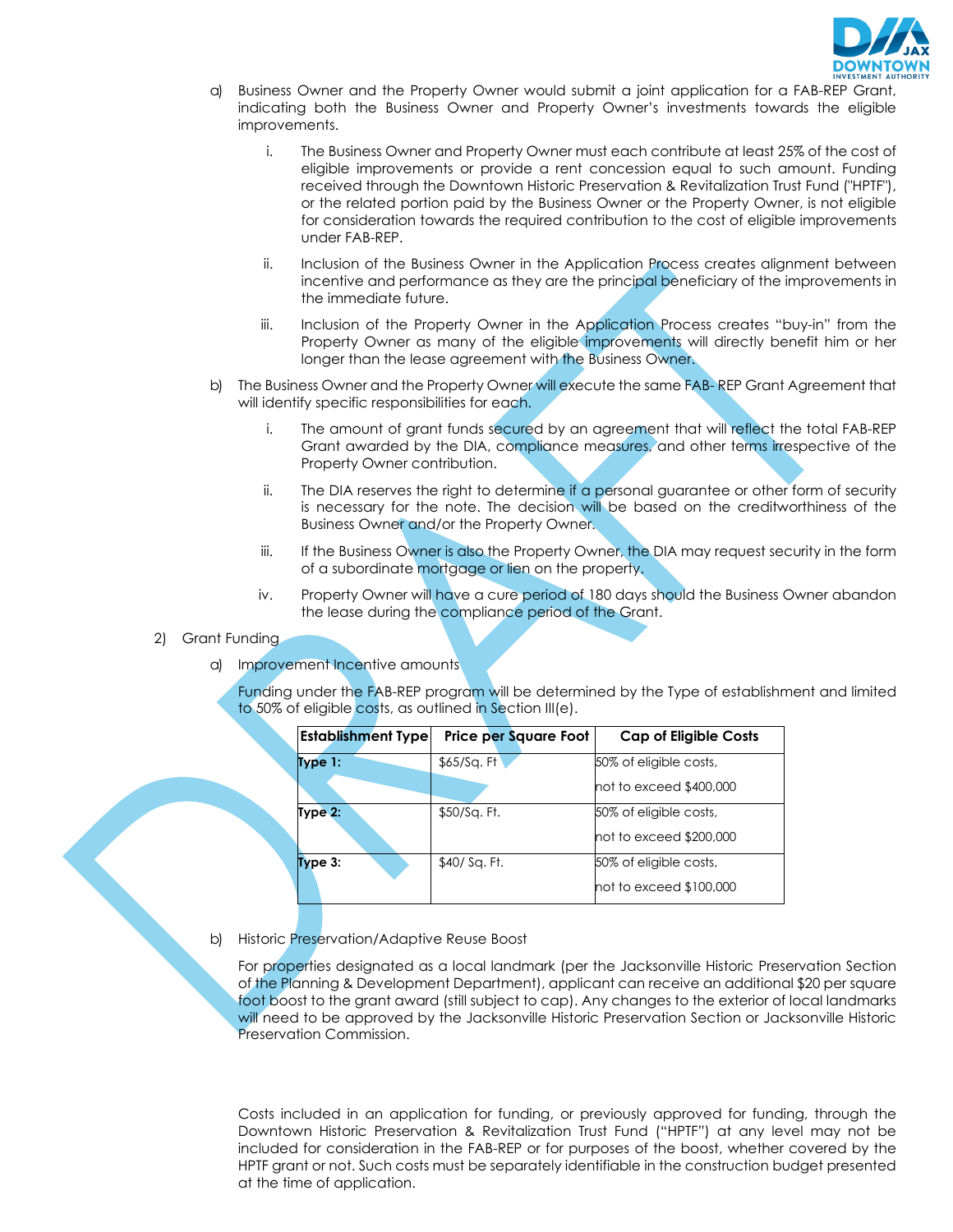

For properties designated as a contributing structure to the Downtown Historic District (per the National Park Service) but not a local landmark, the applicant can, subject to DIA approval, receive an additional \$10 per square foot boost to their grant (still subject to cap). While DIA encourages preservation of the historic façade of contributing structures, it is an intent of the FAB-REP to promote ground floor activation. To that end, the replacement of storefront plate glass windows with window opening systems or similar modifications that promote greater street front visibility and access will not disqualify an applicant from receiving the boost.

- c) Type of Funding
	- i. Zero-interest, Grant, payable upon completion of the work and receipt by DIA of invoices for goods and services rendered, and proof that recipients paid for such goods and services.
		- No interest shall accrue upon the principal of the total loan amount with principal forgiven over a five (5) year period.
		- Total principal balance will amortize 20% each year of the compliance period.
		- At end of five years, the loan shall be forgiven in its entirety on the condition the improvements are installed and maintained in reasonably good condition and no City Code violations are incurred during the compliance period.
		- If it is determined that recipient(s) is in default, interest and full payment of the grant may be demanded.
		- DIA may help arrange bridge financing with community lenders, to facilitate funding requirements during the construction or build-out phase of the project. However, it is not the responsibility of DIA to arrange such financing arrangement.
- d) Recipient Eligibility:
	- i. **Hours of Operation**: Establishment must be open not less than 5 days per week which must include either breakfast or dinner/evening hours, and specifically including at least one of the following operating periods:
		- Breakfast: opening no later than 7:00 am
		- Dinner/Evening hours: staying open at least until 9:00 pm, including either Friday or Saturday evening
		- DIA will have the authority to modify the required hours of operation in the event market conditions require same.
		- Availability of funding for the specific type:
			- In an effort to create a competitive and diverse mix of establishments in the FAB-REP districts, the DIA will target FAB- REP Grants to a specific number of establishments types each year. Annually, grants will be awarded on a first come, first serve basis, subject to available funds, and allocated as follows:
				- Type 1: not more than 5 in total for the year
				- Type 2: not more than 4 in each district
				- Type 3: not more than 3 in each district
			- The DIA reserves the right to adjust this allocation at any time based on market conditions and grant demand. Further, the DIA will evaluate the applicant's business plan, proximity to other establishments, the contribution made to the diversity in the retail mix of the area proposed, the product offering, and price points, in relation to the existing or approved establishments in the FAB-REP district.
	- iii. First floor spaces with access from the street or customers visible from the street are eligible. Situations where the upper floor space is related to the operations on the first floor and adds to the street activation may be considered as supplemental space on a case-by-case basis.
	- iv. Second floor only spaces may be eligible if open rooftop, balcony, or deck where service is visible from street level and access from street level is provided via stairs or elevator accessible from the sidewalk.
	- v. Supplemental space including outdoor seating areas, meeting space, banquet halls, and similar areas should not be included in the calculation of eligible square feet. DIA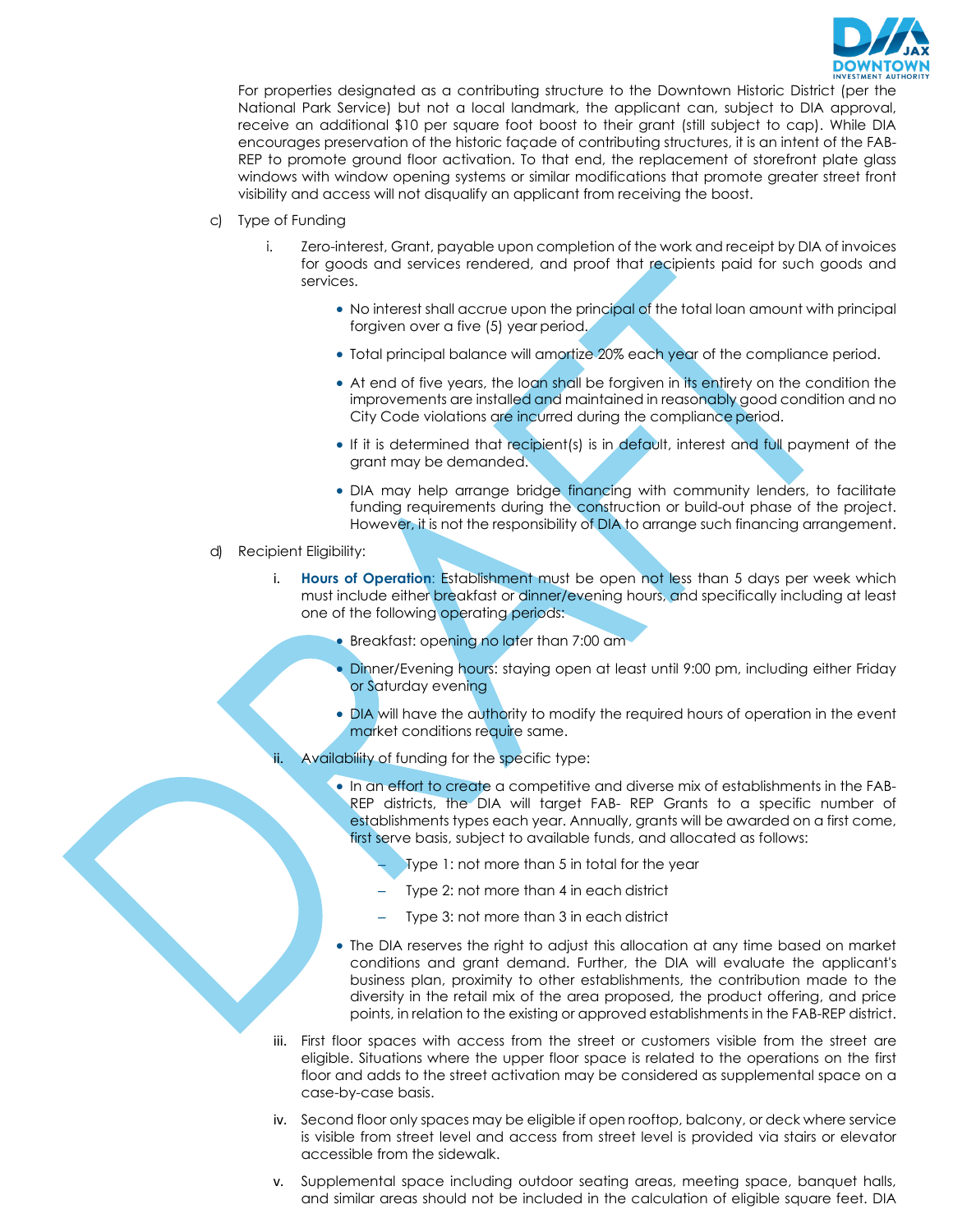

may award an incentive for supplemental space at a reduced rate per square foot depending on the anticipated use and level of finish which must be separately identifiable in the construction budget presented at the time of application.

- vi. Applicant must provide a copy of a fully negotiated lease agreement with at least 3 year term operating during the entirety of the compliance period.
- vii. The scoring rubric found in the existing Retail Enhancement Program will be utilized in scoring applications.
- viii. In the event the recipient is unable to meet the above eligibility requirements, a Retail Enhancement Program Grant should be considered.
- e) Eligible and Ineligible Improvements:
	- i. Eligible Improvements

To be considered eligible, the improvement must be directly related to the retail food or beverage establishment seeking the grant. Office, distribution, and costs associated with preparation or packaging of food or beverages to be consumed or distributed off-site are considered indirect improvements and not eligible for grant funds. Further, the use of FAB-REP grant funds may not be used for any portion of the cost of improvements submitted as part of an application or already approved for funding through an HPTF Grant. Such costs must be separately identifiable in the construction budget presented at the time of application.

The below list is not exhaustive but is illustrative of those improvements that otherwise would be considered eligible.

- Interior demolition and site preparation
- Code compliance, life safety and ADA
- Electrical, utility, and mechanical improvements (e.g., lighting, HVAC, elevator for establishment use only).
- Doors, windows, flooring, façade improvements (including awnings affixed to the building), and other interior and exterior improvements.
- Cooking, refrigeration, and ventilation systems, but not small appliances (e.g., microwave), fixtures, point-of-sale systems
- Other construction or improvements that would commonly be recognized as permanent or part of the interior or exterior of the tenant space
- 50% reimbursement of infrastructure costs clearly and demonstrably associated with preparation and packaging of food or beverages to be consumed or distributed off-site as a supplemental (not primary) use

#### ii. Ineligible Improvements

Generally, any non-permanent improvements or improvements that do not directly relate to food or beverage operation, or any improvement made without the necessary permits are not eligible for grant funds.

- Temporary or movable furniture such as tables, chairs
- China, tablecloths, silverware, etc.
- Small kitchen appliances (i.e., microwaves, toasters)
- Enhancements or improvements generally considered out of scale with the business plan included as part of the grant application. By way of example, an ice cream parlor would generally not require a wine cellar.
- Office equipment
- Moving expense
- Working capital
- Refinancing existing debts for prior improvements
- General periodic maintenance
- Soft costs (e.g., engineering and design, developer fees, etc.)
- New building construction or new building additions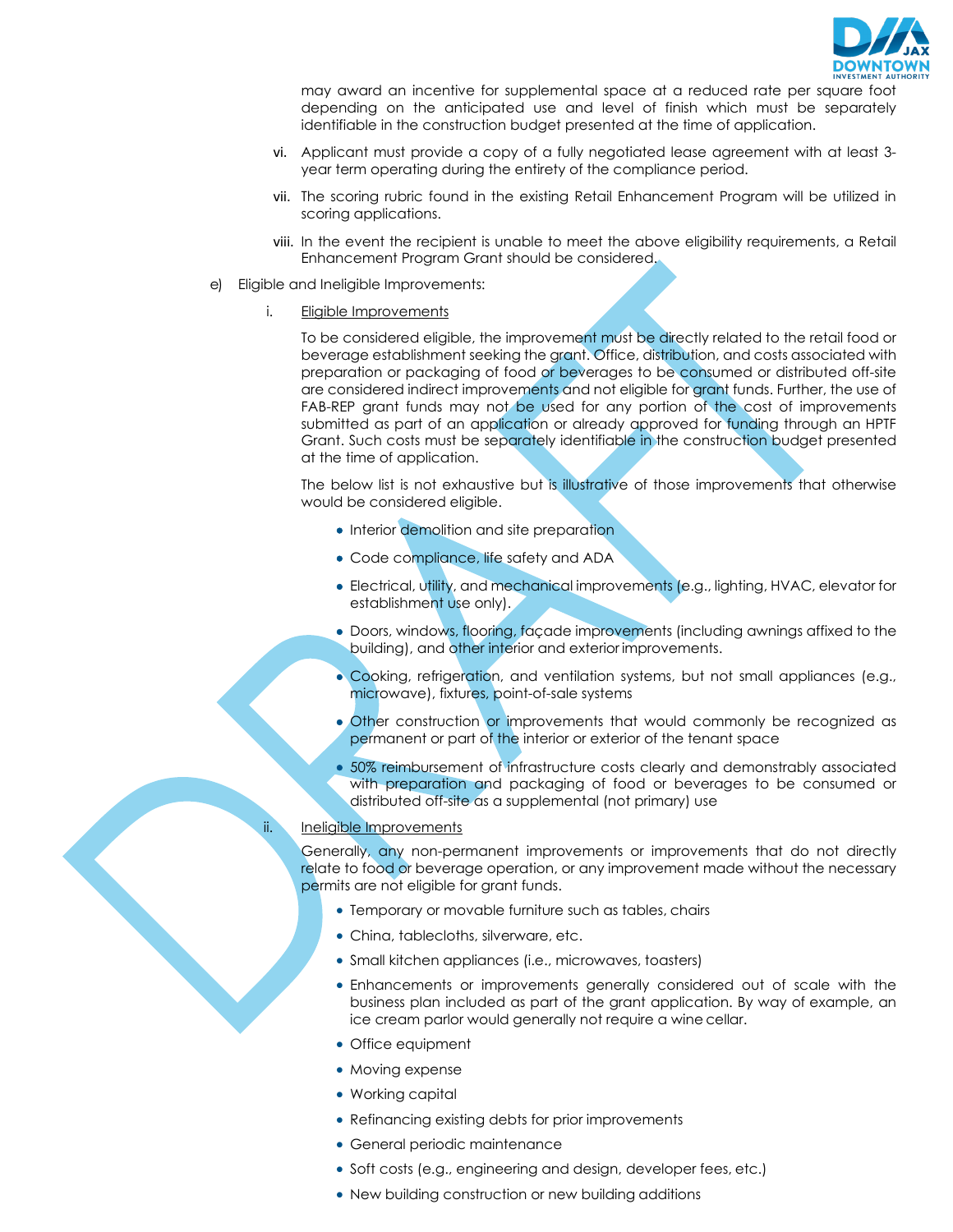

#### XI. TARGETED RETAIL ACTIVATION - WATERFRONT RESTAURANT PROGRAM SPECIFIC REQUIREMENTS

In an effort to activate the Riverfront, celebrate the beauty of our National Heritage River, and capitalize on the City's investment in the Riverwalk, signature riverfront parks, and public recreational docks, a Waterfront Restaurant Zone has been established within which three new incentives are available.

There are four program types of Waterfront restaurant incentive:

- 1. Existing Riverfront buildings
- 2. New Construction Riverfront Mixed Use Buildings
- 3. New Construction Riverfront Free-standing restaurants
- 4. Creekfront restaurants

In addition to the requirements above in Sections I-VII of this Retail Incentive Program, the following program specific requirements shall apply.

#### a. Waterfront Restaurant Zone

 The Waterfront Restaurant Zone runs from the Fuller Warren Bridge to the eastern boundary of the Sports and Entertainment District on the Northbank and from the Fuller Warren Bridge to the Northeast Park at RiversEdge on the Southside and along the banks of McCoy's and Hogan's Creeks within Downtown. The zone includes privately owned submerged lands where they exist, and the first parcel upland of the bulkhead/top of bank and/or Riverwalk and the property must be directly accessible from the Riverwalk or creek-side public trail. To qualify as within the zone, the waterfront restaurant must be located over water or upland with no intervening development between the restaurant and the Riverwalk or public Creekside trail. The restaurant must have a direct view of the water, direct access to the Riverwalk (in the case of the Southside a bridge to the Riverwalk may be required) or creek side public trail and outdoor service on the waterfront is highly desired.

#### b. Existing Riverfront Buildings

#### 1. Qualifying Establishments

Only Type 1 restaurants with a minimum of 3,000 square feet of enclosed indoor space will qualify. Type 1 is generally, full service (i.e., wait staff, table bussers), full menu, full kitchen, non-disposable serve-ware. Must be open a minimum of five days per week for dinner until at least 9 p.m.

The below table provides various classifications of establishments and the most likely type from the descriptions above. The DIA has the discretion to determine the type of establishment if it is not listed here or it is not clearly defined.

| <b>Establishment</b>                        | <b>Type</b>       |
|---------------------------------------------|-------------------|
| <b>Fine Dining Restaurant</b>               |                   |
| Food Hall (Not less than 6 restaurant bays) |                   |
| <b>Contemporary Casual Restaurant</b>       | $1 \text{ or } 2$ |
| Casual/Family Style Restaurant              | $1 \cap r$ ?      |

#### 2. Grant Funding

Improvement Incentive amounts

Funding under the Existing Riverfront Building program will be determined by the Type of establishment and limited to 50% of eligible costs, as outlined in Section III(e) under the FAB- REP program.

| <b>Establishment</b> | Price per Square Foot    | <b>Cap of Eligible Costs</b>                      |
|----------------------|--------------------------|---------------------------------------------------|
| Type $1:$            | \$75/Sq. Ft/ground floor | 50% of eligible costs, not<br>to exceed \$500,000 |
| Type $1:$            | \$65/Sq. Ft./rooftop     | 50% of eligible costs, not<br>to exceed \$400,000 |

#### Direct Boater Access Boost

For qualifying restaurants where a dock with public boater access exists on the parcel, or where the owner has provided the City with an appropriate upland interest and permission to seek a submerged lands lease and construct a public access dock in front of the property, applicant can receive an additional \$10 per square foot boost to the grant award (still subject to cap).

3. General Program Requirements

The General Program Requirements for FABREP contained in Section III(e)(1) Applicants and III (e)(2)(c) Grant Funding-Type of Funding and III(e)(2)(e) Grant Funding-Eligible and Ineligible Improvements shall apply to this program.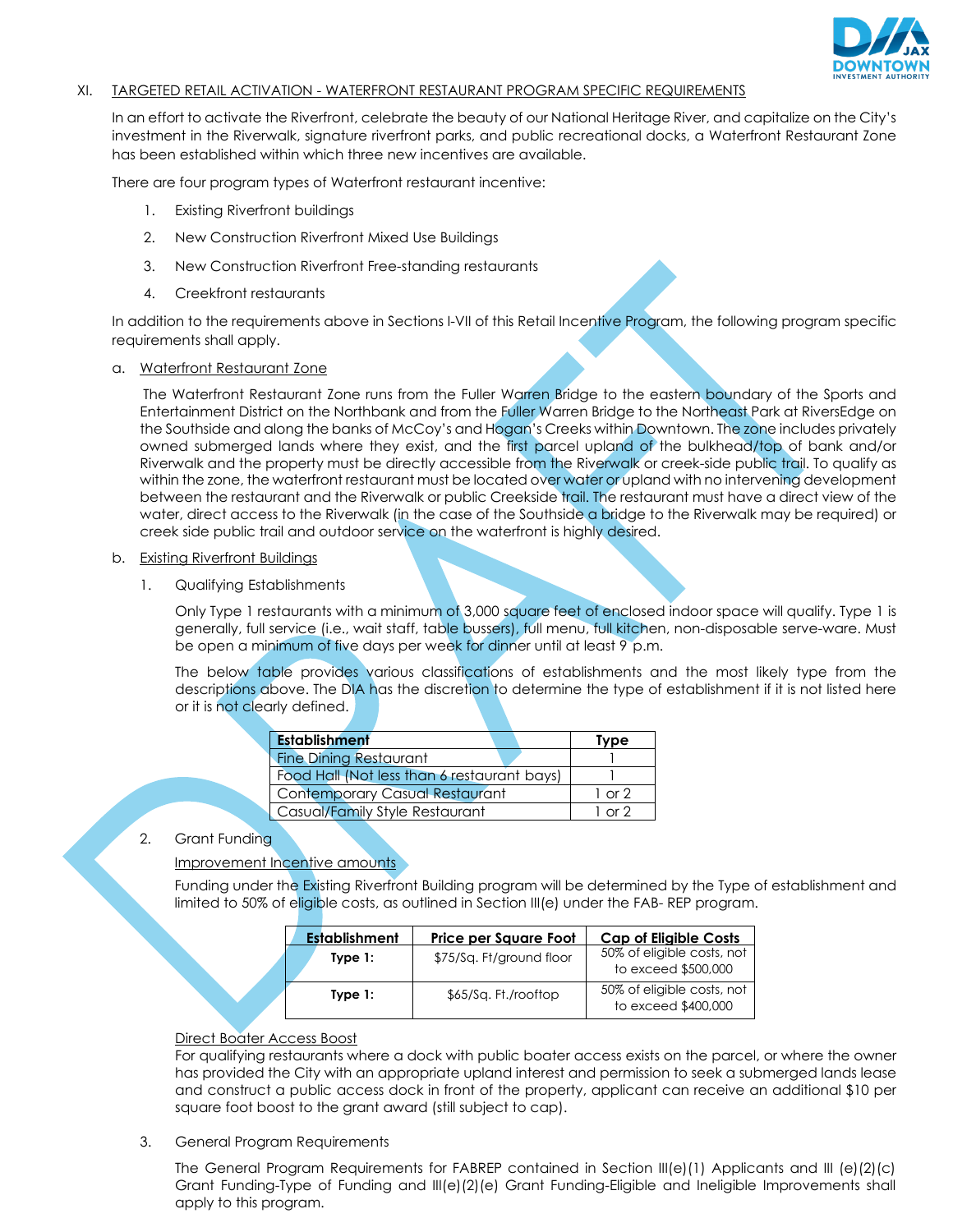

- 4. Recipient Eligibility:
	- Establishment must be open not less than 5 days per week which must include dinner/evening hours, staying open at least until 9:00 pm, including both Friday and Saturday evening
		- DIA will have the authority to modify the required hours of operation in the event market conditions require same.
	- Ground floor spaces that meet the requirements of the Waterfront Restaurant zone are eligible. Situations where the upper floor space is related to the operations on the first floor and adds to the riverfront activation may be considered as supplemental space on a case-by-case basis.
	- Upper floor only spaces may be eligible if open rooftop, entirely open balcony or deck where service is visible from Riverfront ground level and access from Riverwalk level is provided via stairs or elevator accessible from the Riverwalk.
	- Supplemental space including outdoor seating areas, meeting space, banquet halls, and similar areas should not be included in the calculation of eligible square feet. DIA may award an incentive for supplemental space at a reduced rate per square foot depending on the anticipated use and level of finish which must be separately identifiable in the construction budget presented at the time of application.
	- Applicant must provide a copy of a fully negotiated lease agreement with at least 3- year term operating during the entirety of the compliance period.
	- The scoring rubric found in the existing Retail Enhancement Program will be utilized in scoring applications.

#### c. New Construction Riverfront Mixed-Use Buildings

1. Qualifying Establishments

Only Type 1 restaurants with a minimum of 3,000 square feet of enclosed indoor space will qualify. Type 1 is generally, full service (i.e. wait staff, table bussers), full menu, full kitchen, non-disposable serve-ware. Must be open a minimum of five days per week for dinner until at least 9 p.m.

The below table provides various classifications of establishments and the most likely type from the descriptions above. The DIA has the discretion to determine the type of establishment if it is not listed here or it is not clearly defined.

| <b>Establishment</b>                        | Tvpe       |
|---------------------------------------------|------------|
| <b>Fine Dining Restaurant</b>               |            |
| Food Hall (Not less than 6 restaurant bays) |            |
| Contemporary Casual Restaurant              | $1$ or $2$ |
| Casual/Family Style Restaurant              | $1 \cap 2$ |

#### 2. Grant Funding

#### Improvement Incentive amounts

Funding under the New Construction Riverfront Mixed-Use Building program will be determined by the Type of establishment and limited to 50% of eligible costs, as outlined in Section III(e) under the FAB- REP program.

| <b>Establishment</b> | <b>Price per Square Foot</b> | <b>Cap of Eligible Costs</b>                      |
|----------------------|------------------------------|---------------------------------------------------|
| Type $1:$            | \$100/Sq. Ft/ground floor    | 50% of eligible costs, not<br>to exceed \$750,000 |
| Type $1:$            | \$75/Sq. Ft./rooftop         | 50% of eligible costs, not<br>to exceed \$500,000 |

#### Direct Boater Access Boost

For qualifying restaurants where a dock with public boater access exists on the parcel, or where the owner has provided the City with an appropriate upland interest and permission to seek a submerged lands lease and construct a public access dock in front of the property, applicant can receive an additional \$10 per square foot boost to the grant award (still subject to cap).

3. Applicants

The applicant for New Construction Riverfront Mixed-use Buildings may be the owner of the property who is developing the new mixed-use building. A tenant operator need not be identified at the time of application and notwithstanding any other program requirements generally applicable to FAB-REP or Waterfront Restaurant Incentive programs the following provisions shall supersede and control: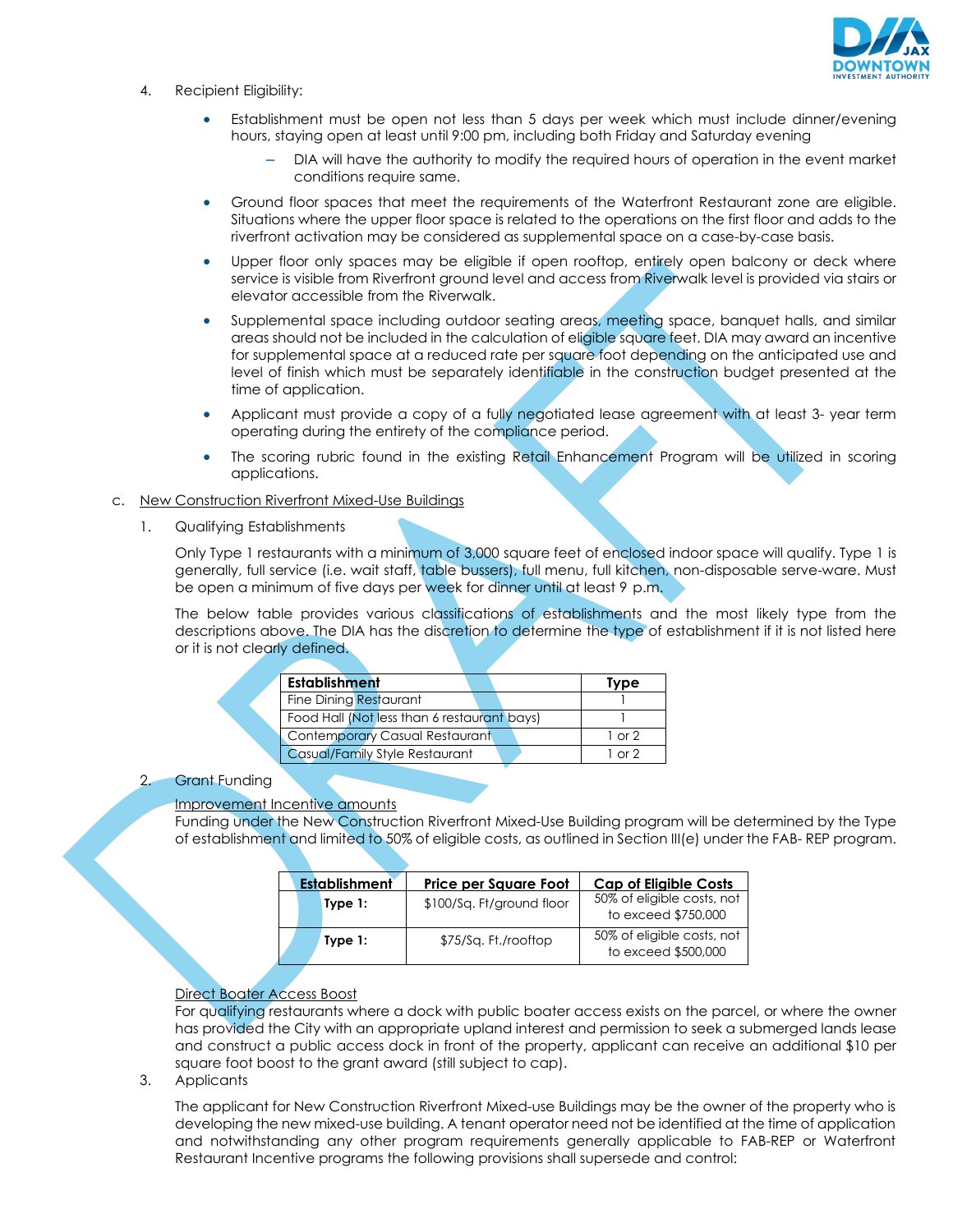

- i. The grant shall be paid upon completion of the restaurant construction and delivery of a fully executed lease with a tenant operator of a qualifying Type 1 restaurant provided such lease requires completion of all remaining tenant improvements and opening for business within 120 days of execution. If the time for completion and opening is longer than 120 days, the grant shall be payable upon opening of the restaurant.
- ii. Restaurant construction cost shall not include the cost of associated parking, if any, nor real estate taxes.
- iii. The loan term shall be 10 years and shall be forgiven 10% per year so long as the restaurant space is occupied with a qualified Type 1 restaurant that operates for a minimum of 8 hours per day, 5 days per week, as described below, and remains in operation throughout the year except in the event of operator turnover.
- iv. In the event of operator turnover, a closure of not more than 60 days will be allowed without loss of loan forgiveness for that year. Any amount not forgiven by the tenth anniversary shall be due and payable on that tenth anniversary date.
- v. If restaurant is located in a mixed-use building for which any incentive is provided for the primary use (such as a multi-family REV grant), only construction costs beyond cold dark shell, which may include increased podium, venting, access, elevator, enlarged patio, grease trap, commercial grade systems, capital expenditures related to tenant improvements, and associated soft costs, will be used to determine total construction cost.
- 4. General Program Requirements

The General Program Requirements for FABREP contained in Section III (e)(2)(c) Grant Funding-Type of Funding and III(e)(2)(e) Grant Funding-Eligible and Ineligible Improvements shall apply to this program.

- 5. Eligibility
	- i. Qualifying restaurants must be open not less than 5 days per week which must include dinner/evening hours: staying open at least until 9:00 pm, including both Friday and Saturday evening
		- DIA will have the authority to modify the required hours of operation in the event market conditions require same.
	- i. Ground floor spaces that meet the requirements of the Waterfront Restaurant zone are eligible. Situations where the upper floor space is related to the operations on the first floor and adds to the riverfront activation may be considered as supplemental space on a case-by-case basis.
	- ii. Upper floor only spaces may be eligible if open rooftop, entirely open balcony or deck where service is visible from Riverfront ground level and access from Riverwalk level is provided via stairs or elevator accessible from the Riverwalk.
	- iii. Supplemental space including outdoor seating areas, meeting space, banquet halls, and similar areas should not be included in the calculation of eligible square feet. DIA may award an incentive for supplemental space at a reduced rate per square foot depending on the anticipated use and level of finish which must be separately identifiable in the construction budget presented at the time of application.
	- iv. Applicant must provide a copy of a fully negotiated lease agreement with at least 3- year term operating during the entirety of the compliance period.

#### d. New Construction Riverfront Free-Standing Restaurant

1. Location

Only free-standing restaurants located on unique parcels not otherwise suitable for a denser use, restaurants constructed over submerged lands, and free-standing restaurants located on other upland sites within the Waterfront Restaurant Zone which in the discretion of DIA have been determined that a free-standing restaurant is the highest and best use of the parcel will be eligible.

2. Qualifying Establishments

The Type of establishment will determine the appropriate incentive level.

i. Type 1: Generally, full service (i.e. wait staff, table bussers), full menu, full kitchen, non-disposable serve-ware. Must be open a minimum of five days per week for dinner until at least 9 p.m.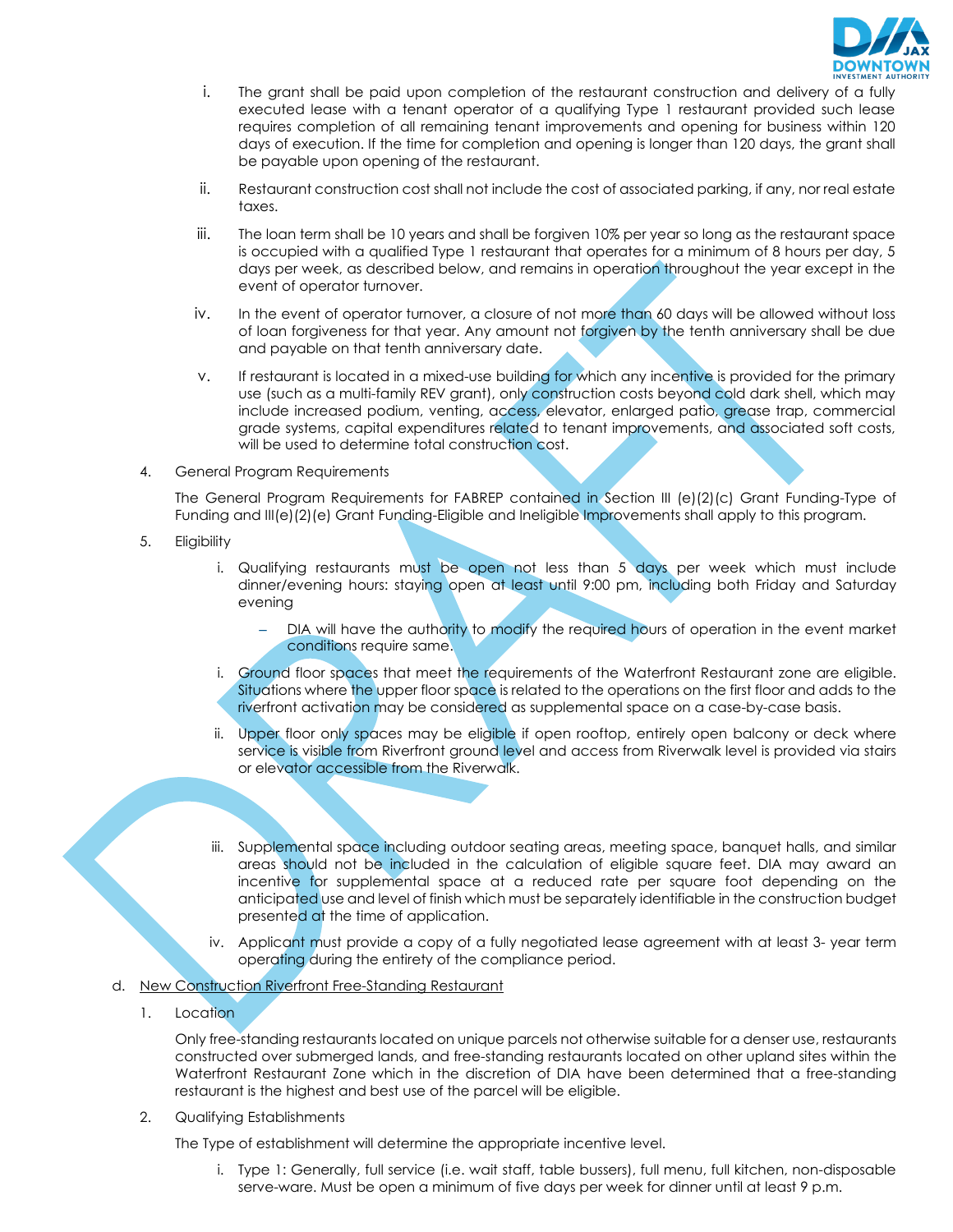

- ii. Type 2: Generally, limited service; order at the counter, self-clearing of tables, partial or full kitchen, buffet line, with on-site preparation and consumption of food. Must be open a minimum of five days per week for either breakfast (by 7:00 a.m.) or dinner/evening hours (until at least 9:00 p.m.).
- iii. Type 3: Generally, no kitchen or minimal kitchen, counter service only, limited menu or beverage only. Must be open a minimum of five days per week for either breakfast (by 7:00 a.m.) or dinner/evening hours (until at least 9:00 p.m.).
- iv. All Types must be open Friday and Saturday evening or Saturday and Sunday daytime.
- v. The below table provides various classifications of establishments and the most likely type from the descriptions above. The DIA has the discretion to determine the type of establishment if it is not listed here or it is not clearly defined.

The below table provides various classifications of establishments and the most likely type from the descriptions above. The DIA has the discretion to determine the type of establishment if it is not listed here or it is not clearly defined.

| Establishment                               | Type:          |
|---------------------------------------------|----------------|
| Fine Dining Restaurant                      |                |
| Food Hall (Not less than 6 restaurant bays) |                |
| Contemporary Casual Restaurant              | $1$ or $2$     |
| Casual/Family Style Restaurant              | $1$ or $2$     |
| <b>Fast Casual Restaurant</b>               | $\overline{2}$ |
| Fast Food Restaurant                        | $2$ or $3$     |
| Café or Deli Restaurant                     | $2$ or $3$     |
| Pizza Parlor                                | $2$ or $3$     |
| Multi-vendor Food Ha <mark>ll</mark>        | 2              |
| Coffee Shop                                 | 2              |
| Ice Cream Shop                              | 3              |
| Pastry Shop/Bakery                          | $\overline{2}$ |
| Craft Brewery Tap Room                      | 2              |
| Craft Distillery Tasting Room               | 2              |
| Bar/Lounge                                  | 3              |

### 3. Grant Funding

### Improvement Incentive amounts

Funding under the New Construction Riverfront Free-standing Restaurant program will be determined by the Type of establishment and limited to 50% of eligible costs, as outlined in Section III(e) under the FAB-REP program. Notwithstanding the foregoing, eligible costs of a free-standing building shall include all construction hard costs of that free-standing restaurant building.

| <b>Establishment Type</b>      | Price per Square Foot      | <b>Cap of Eligible Costs</b>                      |
|--------------------------------|----------------------------|---------------------------------------------------|
| Type $1:$                      | \$100/Sq. Ft/ground floor  | 50% of eligible costs, not<br>to exceed \$750,000 |
| Type $1:$                      | \$75/Sa. Ft./rooftop       | 50% of eligible costs, not<br>to exceed \$500,000 |
| Type $2:$                      | \$50/Sq. Ft./ground floor  | 50% of eligible costs, not<br>to exceed \$250,000 |
| Type $3:$                      | \$40/ Sq. Ft./ground floor | 50% of eligible costs, not<br>to exceed \$100,000 |
| <b>Type 3</b> bar lounge only: | \$50/Sa. Ft./rooftop       | 50% of eligible costs, not<br>to exceed \$350,000 |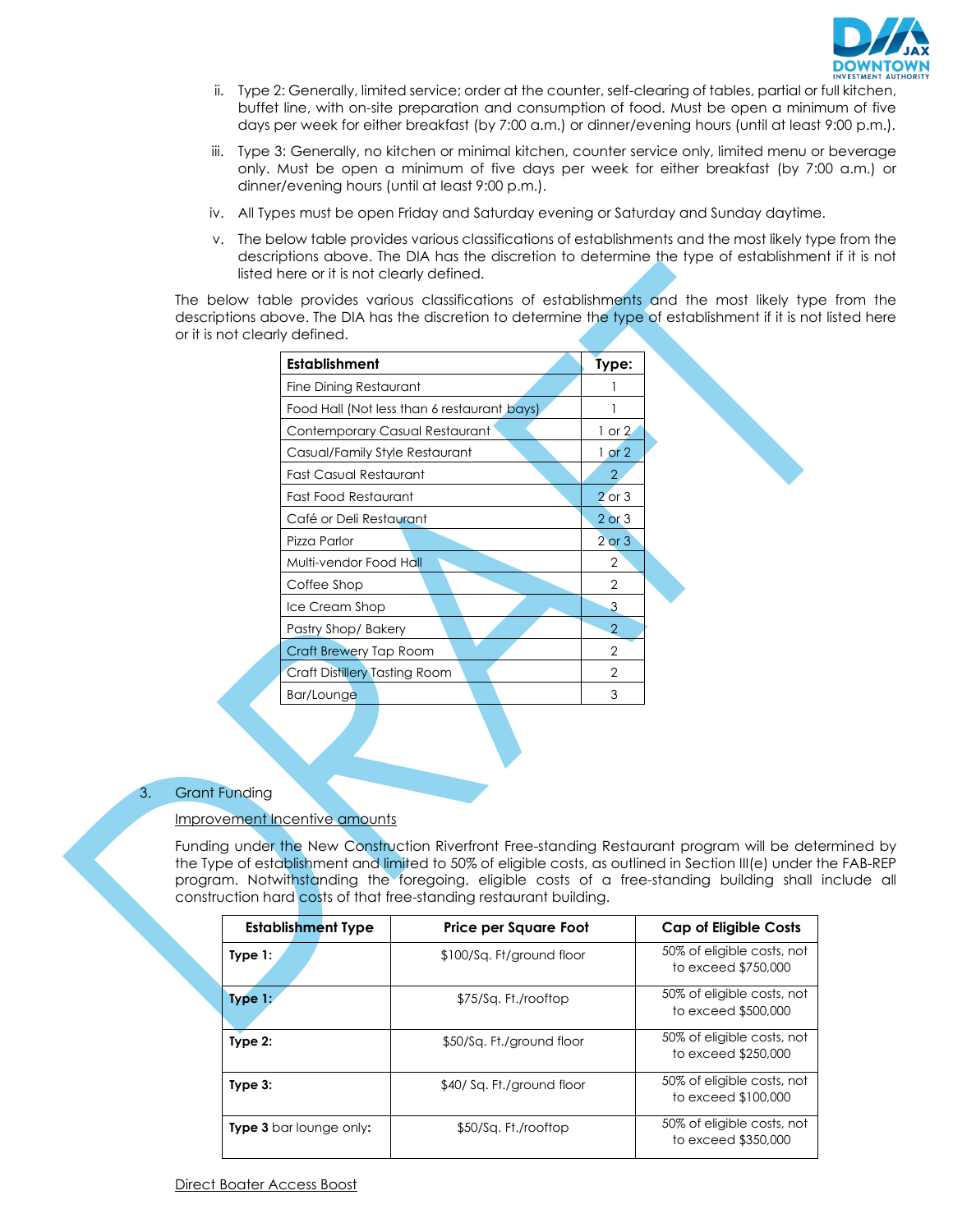

For qualifying restaurants where a dock with public boater access exists on the parcel, or where the owner has provided the City with an appropriate upland interest and permission to seek a submerged lands lease and construct a public access dock in front of the property, applicant can receive an additional \$10 per square foot boost to the grant award (still subject to cap).

4. Applicants

The applicant for a New Construction Free-standing Restaurant may be the owner of the property who is developing the restaurant building. A tenant operator need not be identified at the time of application and notwithstanding any other program requirements generally applicable to FAB-REP or Waterfront Restaurant Incentive programs the following provisions shall supersede and control:

- i. The grant shall be paid upon completion of the restaurant construction and delivery of a fully executed lease with a tenant operator of a qualifying Type 1,2 or 3 restaurant provided such lease requires completion of all remaining tenant improvements and opening for business within 120 days of execution. If the time for completion and opening is longer than 120 days, the grant shall be payable upon opening of the restaurant.
- ii. Restaurant construction cost shall not include the cost of associated parking, if any, nor real estate taxes.
- iii. The loan term shall be 10 years and shall be forgiven 10% per year so long as the restaurant space is occupied with a qualified Type 1 restaurant that operates for a minimum of 8 hours per day, 5 days per week, as described below, and remains in operation throughout the year except in the event of operator turnover.
- iv. In the event of operator turnover, a closure of not more than 60 days will be allowed without loss of loan forgiveness for that year. Any amount not forgiven by the tenth anniversary shall be due and payable on that tenth anniversary date.
- v. A separate tax parcel must be created for the restaurant and total construction cost less the cost of parking and taxes will be used.
- 5. General Program Requirements

The General Program Requirements for FAB-REP contained in Section III (e)(2)(c) Grant Funding-Type of Funding and III(e)(2)(e) Grant Funding-Eligible and Ineligible Improvements shall apply to this program.

- 6. Eligibility
	- v. Qualifying restaurants must be open not less than 5 days per week which must include dinner/evening hours: staying open at least until 9:00 pm, including both Friday and Saturday evening
		- DIA will have the authority to modify the required hours of operation in the event market conditions require same.
	- i. Ground floor spaces that meet the requirements of the Waterfront Restaurant zone are eligible. Situations where the upper floor space is related to the operations on the first floor and adds to the riverfront activation may be considered as supplemental space on a case-by-case basis.
	- ii. Upper floor only spaces may be eligible if open rooftop, entirely open balcony or deck where service is visible from Riverfront ground level and access from Riverwalk level is provided via stairs or elevator accessible from the Riverwalk.
	- iii. Supplemental space including outdoor seating areas, meeting space, banquet halls, and similar areas should not be included in the calculation of eligible square feet. DIA may award an incentive for supplemental space at a reduced rate per square foot depending on the anticipated use and level of finish which must be separately identifiable in the construction budget presented at the time of application.
	- iv. Applicant must provide a copy of a fully negotiated lease agreement with at least 3- year term operating during the entirety of the compliance period.
- e. New Construction Riverfront Free-Standing Restaurant
	- 1. Creekfront Program

Restaurants that meet the Waterfront Restaurant Zone criteria for a creekfront restaurant whether in an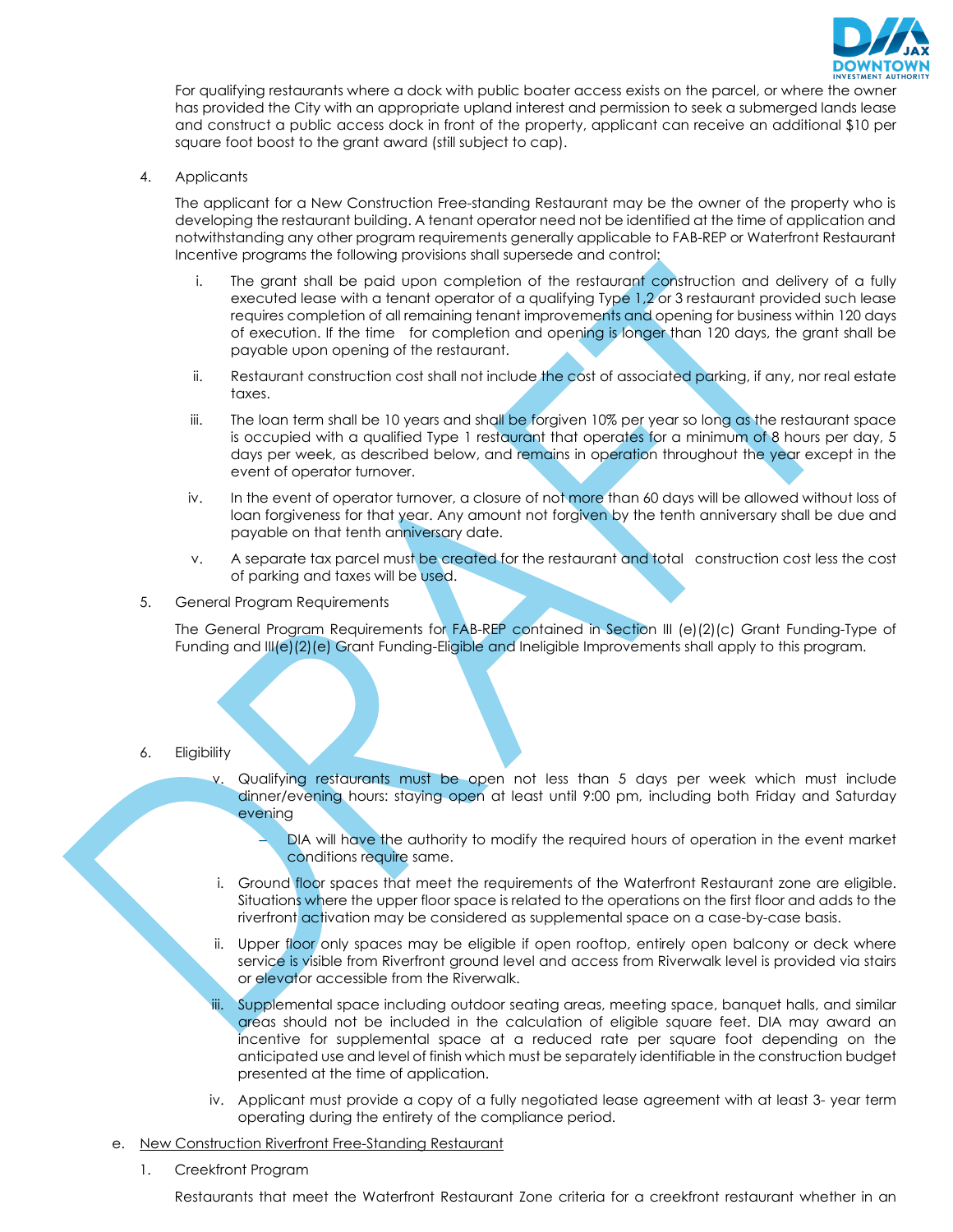

existing building, a new construction creekfront mixed use building, or a new construction creekfront freestanding restaurant building will be eligible for incentive consideration.

2. Existing Creekfront Buildings

Creekfront restaurants within existing buildings that meet the Creekfront Waterfront Zone criteria shall be eligible for the FABREP program as applied in the two designated FABREP districts and all applicable terms of Section X above shall apply except the limitation on location to the designated FABREP Districts.

3. New Construction Creekfront Mixed-Use Buildings

Restaurants within New Construction Creekfront Mixed-Use Buildings shall be eligible for incentives following the same guidelines as applicable to New Construction Riverfront Mixed-Use

Buildings except that the applicable grant amount will be established in accordance with the table below.

Funding under the New Construction Creekfront Mixed-Use Building program will be determined by the Type of establishment and limited to 50% of eligible costs, as outlined in Section III(e) under the FAB-REP program. Only Type 1 establishments are eligible.

| <b>Establishment Type</b> | Price per Square Foot    | <b>Cap of Eligible Costs</b>                      |
|---------------------------|--------------------------|---------------------------------------------------|
| Type 1:                   | \$75/Sq. Ft/ground floor | 50% of eligible costs, not<br>to exceed \$500,000 |
| Type $1:$                 | \$50/Sq. Ft./rooftop     | 50% of eligible costs, not<br>to exceed \$300,000 |

4. New Construction Free-Standing Creekfront Restaurants

New Construction Creekfront Free-standing Restaurants shall be eligible for incentives following the same guidelines as applicable to New Construction Free-standing Riverfront Restaurants except that the applicable grant amount will be established in accordance with the table below.

Funding under the New Construction Riverfront Free-standing Restaurant program will be determined by the Type of establishment and limited to 50% of eligible costs, as outlined in Section III(e) under the FAB-REP program. Notwithstanding the foregoing, eligible costs of a free-standing building shall include all construction hard costs of that free-standing restaurant building.

| <b>Establishment Type</b> | <b>Price per Square Foot</b> | <b>Cap of Eligible Costs</b>                      |
|---------------------------|------------------------------|---------------------------------------------------|
| Type $1:$                 | \$75/Sq. Ft/ground floor     | 50% of eligible costs, not to<br>exceed \$750,000 |
| Type 1:                   | \$50/Sq. Ft./rooftop         | 50% of eligible costs, not to<br>exceed \$500,000 |
| Type $2:$                 | \$50/Sq. Ft./ground floor    | 50% of eligible costs, not to<br>exceed \$250,000 |
| Type $3:$                 | \$40/ Sq. Ft./ground floor   | 50% of eligible costs, not to<br>exceed \$100,000 |
| Type 3 bar/lounge only:   | \$50/Sq. Ft./rooftop         | 50% of eligible costs, not to<br>exceed \$250,000 |

### XII. SIDEWALK ENHANCEMENT GRANT PROGRAM

In an effort to encourage more outdoor dining activity and place making, a Sidewalk Enhancement Grant may be awarded to recipients of FAB-REP funding, subject to the following conditions and limitations:

- a. Eligibility Requirements
	- Properties must be located within FAB-REP District Boundaries.
	- Additional funds will be available to FAB-REP grant recipients, to reimburse up to 80% of eligible outdoor dining improvement costs, but not to exceed \$15,000. A separate budget must be provided. The funds can be used for the cost of creating outdoor spaces that enhance the sidewalk experience, such as tables, chairs, and other furniture, lighting, greenery, umbrellas, and awnings.
	- All Sidewalk Grant recipients must hold a valid Sidewalk Café permit to be eligible for the grant.
	- Application for the Sidewalk Enhancement Grant must include a plan to protect the improvements including all equipment and fixtures for the three-year compliance period, subject to approval by DIA staff.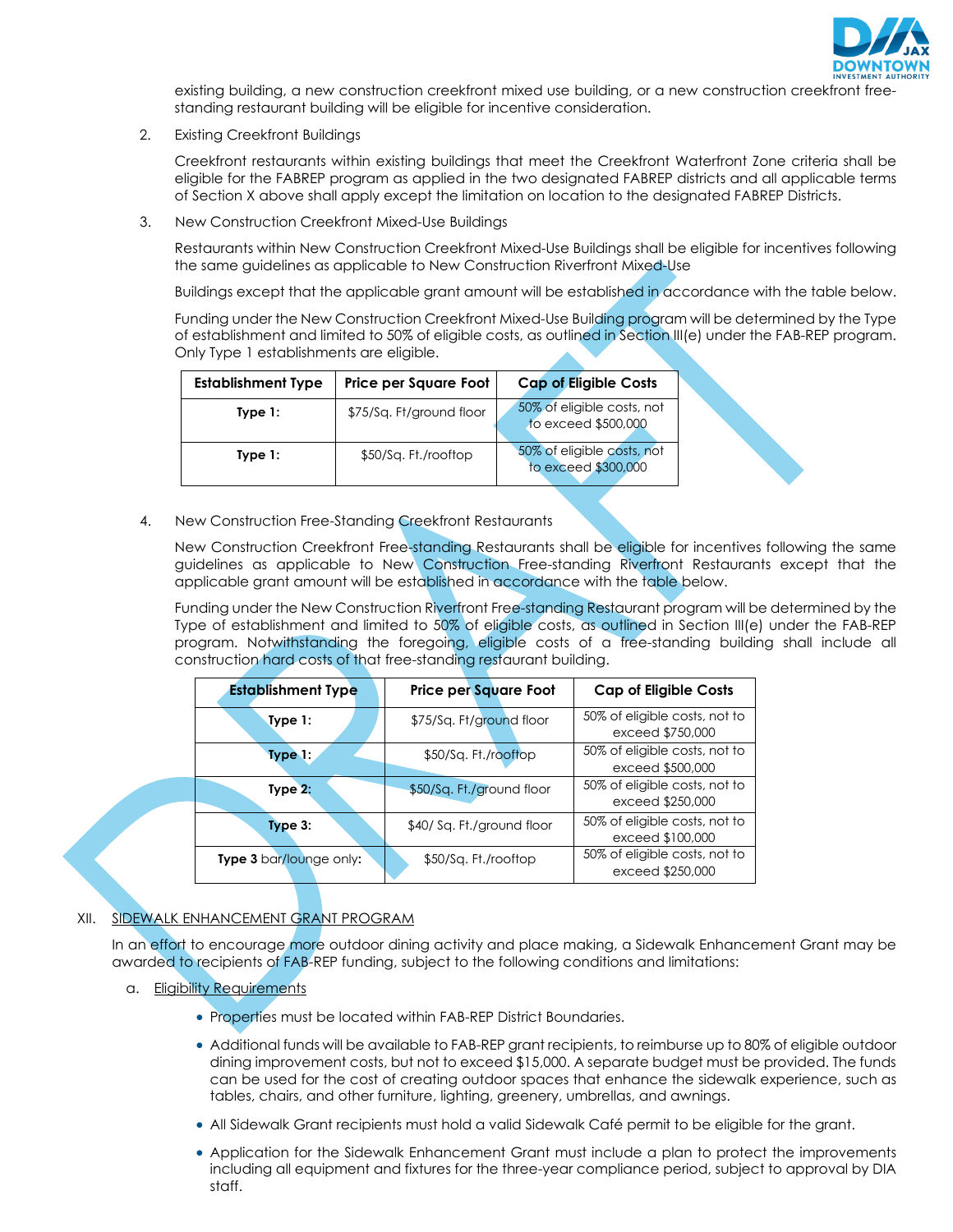

- DIA reserves the right to inspect the improvements during the compliance period. In the event operator fails to use the improvements as intended or fail to secure and maintain the improvements in good repair as agreed, including but not limited to loss of or irreparable damage (beyond normal wear and tear), the DIA may declare the recipient in default. The recipient will then have a period of thirty days to cure such default or DIA may withhold amortization of funds awarded under this Sidewalk Enhancement Grant.
- As an alternative to the REP or FAB-REP, qualifying Business Owners already established or new qualifying Business Owners within the FAB-REP districts, may apply for a Stand-alone Sidewalk Enhancement Forgivable Loan to reimburse up to 80% of eligible outdoor dining improvement costs, but in an amount not to exceed \$5,000, without requiring participation by the Property Owner as a coapplicant. Further, administration of any Stand-alone Sidewalk Enhancement Forgivable Loan will be made as a recoverable grant with claw back provisions for a term of three years. Approval shall be based on applicant eligibility, DIA staff approval of the proposed improvements, evidence of a valid lease with a minimum of three years remaining, and documented approval of the improvements by the landlord. Application Requirements and Project Evaluation Criteria of the REP shall not apply to applicants for a Stand-alone Sidewalk Enhancement Forgivable Loan. However, a separate application and budget must be provided, and other requirements as found under the Sidewalk Enhancement Forgivable Loan program, to the extent not contrary to this paragraph, shall apply to the Stand-alone Sidewalk Enhancement Forgivable Loan.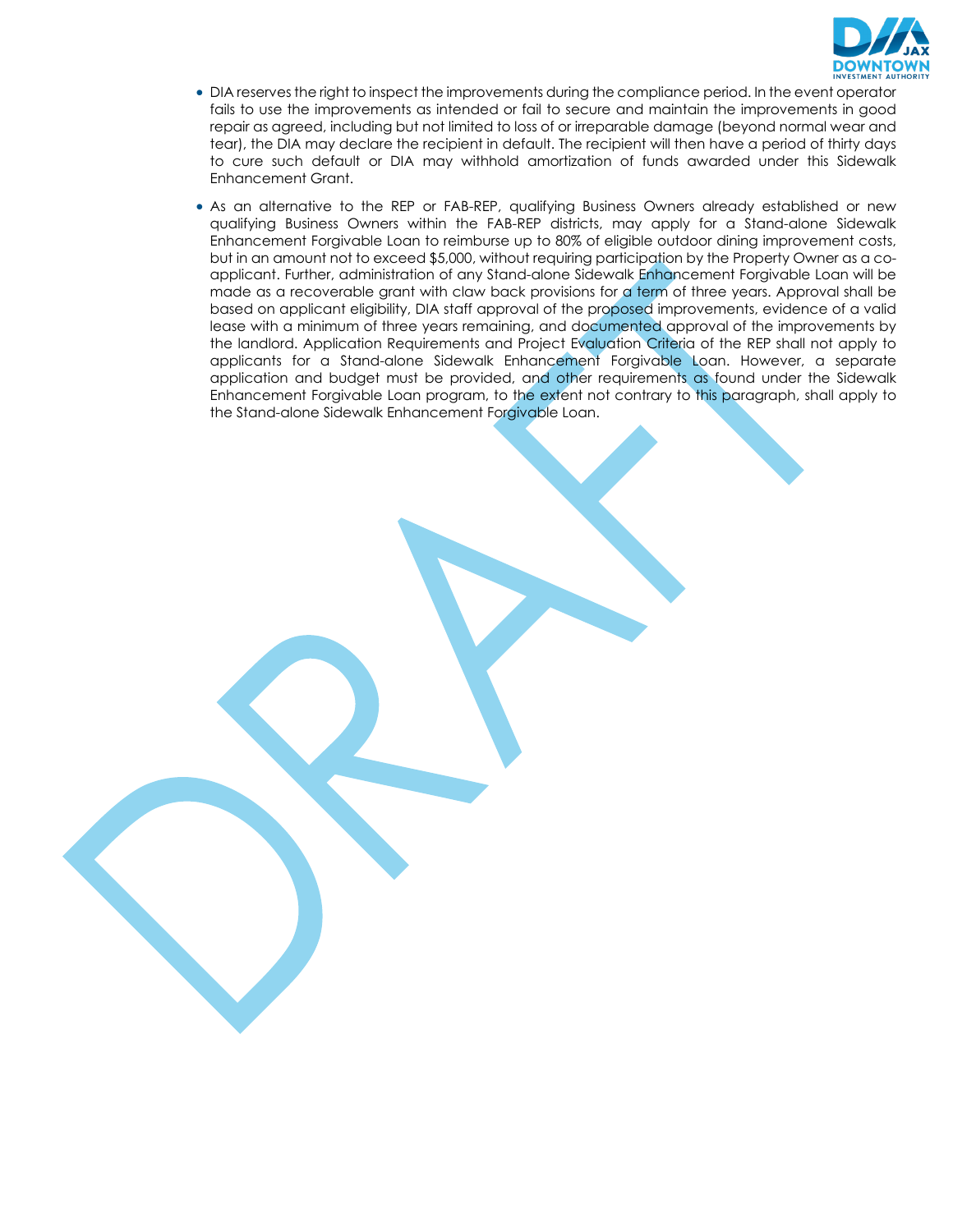

### **DIA Commercial Revitalization Program (CRP)**

The Commercial Revitalization Program provides grant funds to tenants for new involving existing office space in Downtown Jacksonville (e.g., the tenant's first-time lease of the subject space). The grant funds are intended to partially offset the costs of Downtown parking and make the Downtown market competitive with suburban office space. Eventually, the desirability and vibrancy of a Downtown location will outweigh the cost advantage of suburban locations but in the short term, the cost of parking is a deterrent to prospective Downtown tenants. For the purposes of the CRP:

- Existing office space shall mean space that has appeared on the tax rolls as a completed structure for no less than 5 years prior to seeking CRP funds. New construction and/or never occupied shell space shall not be eligible for CRP funds.
	- Storefront/ground-floor office must include a minimum of 1,000 square feet and shall not be located within the boundary of the Core Retail Enhancement Areas.
	- Upper-story/non-ground-floor office space in the subject building must include a minimum of 5,000 square feet and be located in a building with at least 20% vacancy (vacancy shall mean space not producing rent) at time of application.
	- Any office space located within a building that has been below 40% occupancy (occupancy shall mean space producing rent) for a period of 24-consecutive months shall be ineligible for CRP funds. Notwithstanding the foregoing, upon an arm's length change of ownership and material investment in capital improvements to the building by the new owner, the time frame for measurement of occupancy shall reset as of the change of ownership.
- Leases shall not include sublet and/or license agreements
- Expansion space shall be eligible as a new first-time lease of that space.
- Not available to businesses that relocate from one location in Downtown Jacksonville to another.
- Any tenant seeking grant funds under this program must commit to maintaining an employment ratio of 2 employees (which may include owners/principals) per 1,000 square feet of leased space. Only employees that occupy the leased space for an average of 32 hours per week may be counted towards maintaining the required employment ratio.
- Current parking rates are approximately \$90/mo./space depending on location. This offset parking grant offers a 50% discount off the average rate for a three-year lease increasing to 66% discount for a lease of 10 years or longer.

#### For new leases of at least a 3-year term:

New leases for a term of at least 3-years are eligible for a parking offset grant award per 1,000 square foot of office space leased as indicated in the table below. The offset is calculated assuming 2 employees per 1,000 square feet leased, and proof of on-site employees meeting this minimum standard will be required annually to qualify for grant payments. Grant awards are calculated at the time a new lease is executed based on the square feet leased and this program is capped at leases of 50,000 square feet or an equivalent of 100 employee parking spaces. Lease incentives for space greater than 50,000 square feet will be considered on an induvial basis dependent on funds available. Grant awards shall be paid divided by the term of the lease and paid on an annual basis within three months following the lease anniversary date and submission and approval of the annual compliance certificate. Should a tenant fail to maintain compliance with the employment ratio requirement identified above, the DIA may withhold the grant award for any such year and/or discontinue base grant award.

| Lease Term (Years) | Parking offset per space* | <b>Grant Award</b> (Per SF equivalent) |
|--------------------|---------------------------|----------------------------------------|
| 3                  | $$40.00/mo$ .             | \$2.88                                 |
| $4 - 5$            | $$45.00/mo$ .             | \$5.4                                  |
| $6 - 7$            | \$50.00/mo.               | \$8.4                                  |
| $8-9$              | $$55.00/mo$ .             | \$11.88                                |
| $10+$              | $$60.00/mo$ .             | \$14.40                                |

*\* Assuming 2 employees/parking spaces for every 1000 square feet*

Tenant must not have accessed CRP previously for any space, except that, if tenant expands into new space and continues to occupy space for which CRP was accessed, tenant can receive benefits on the additional expansion space which will be considered as new lease space.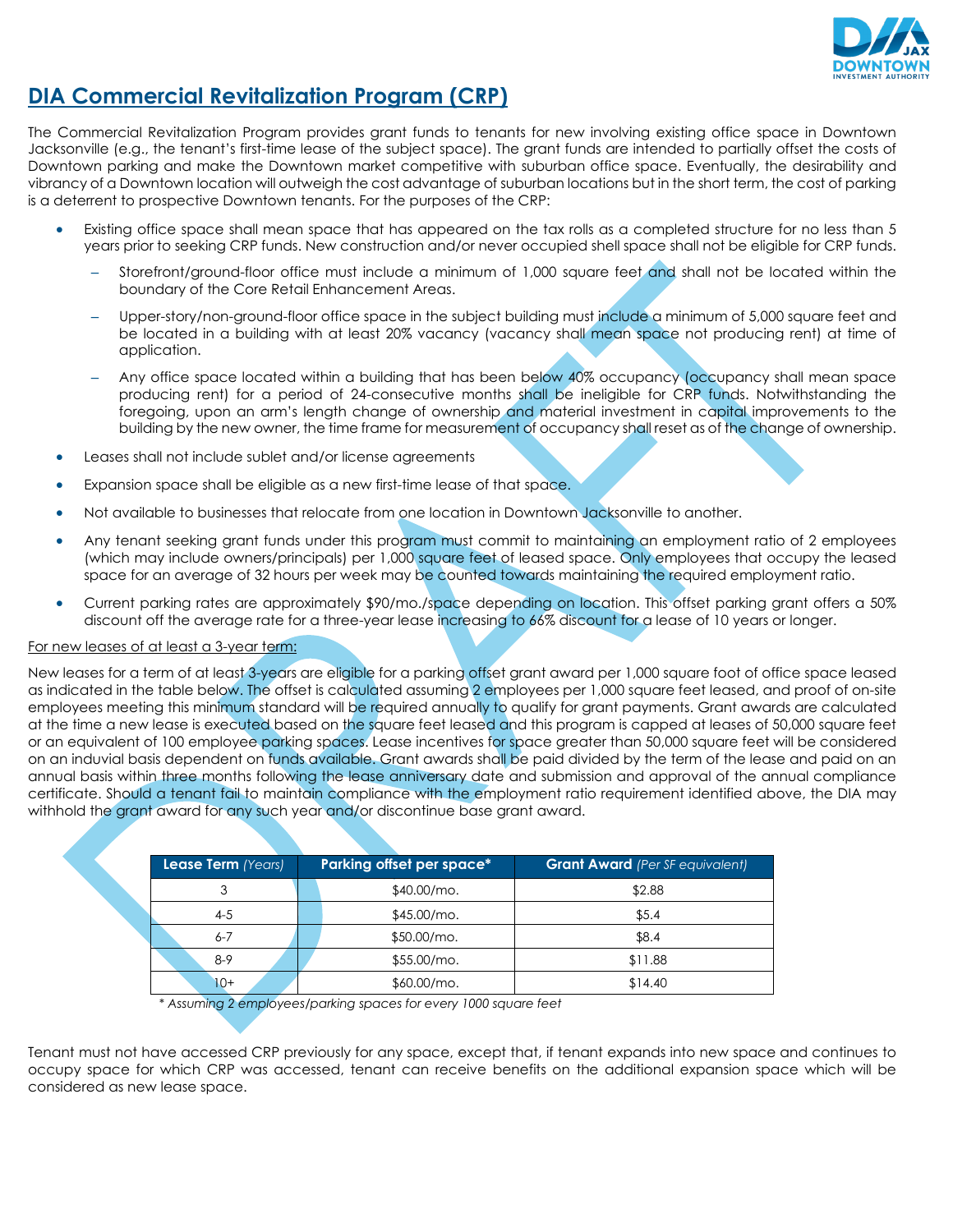

An Application must be filed with the DIA before the new lease is signed.

As an added welcome bonus, the DIA will provide a \$100 gift card good at numerous downtown eateries for each employee (based on the expected ratio of 2 employees per 1,000 square feet leased).

Each recipient of a Commercial Revitalization Program (CRP Parking Grant) must agree to promote Downtown activities and events organized by the City to its employees using electronic or static bulletin boards, newsletters, emails, and/or other standardized methods of internal communication.

#### Example:

A technology development firm signs a 5-year lease for a 50,000 SF existing office space in Downtown Jacksonville. It is assumed that they will maintain at least 100 employees on site generating a parking offset grant of \$45/mo. times 12 months times100 employee spaces times 5 years or \$270,000. The tenant would be eligible for total grant award of \$270,000 or the equivalent of \$5.40 /SF

#### COVID Recovery Renewal Lease Grant

Recognizing the unique impacts of the COVID pandemic on commercial occupancy, and the importance of retaining our existing workforce in Downtown, for the period from January 1, 2022 through September 30, 2023, the Commercial Revitalization Program will be available for lease renewals for existing tenants who have not otherwise participated in the CRP program and who enter into qualified renewal leases of a least

three (3) years in length for equal or greater amounts of leased space within Downtown. The Grant Award for such renewal leases will be 50% of the applicable grant Amounts for new to Downtown tenants.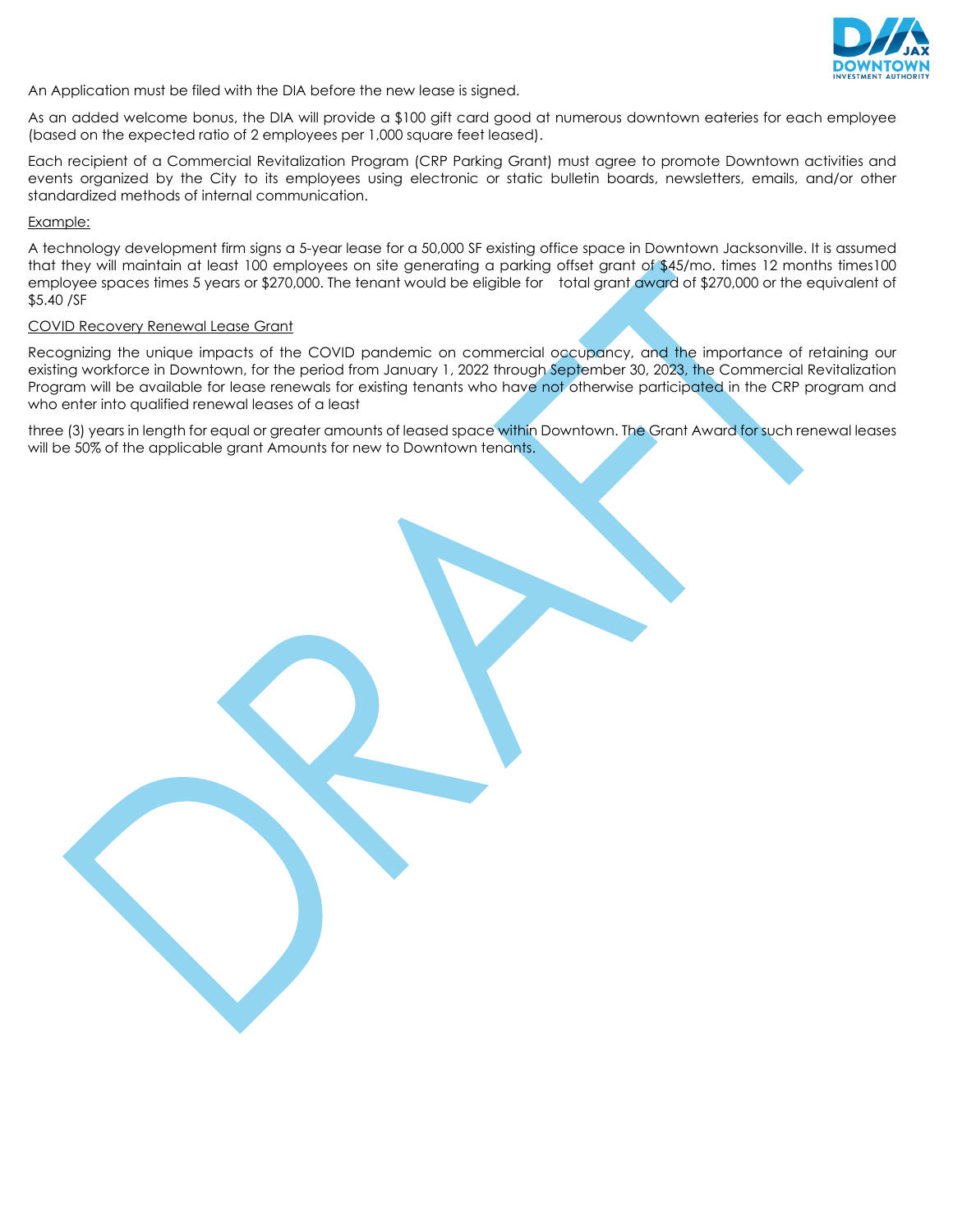

### **DIA Multi-Family Housing REV Grant**

The program, first adopted in 2014, is designed to facilitate residential development within Downtown, to stimulate economic growth, and to fulfill the Downtown population goals established by the CRA by filling the economic gap that exists between achievable rents/NOI, capital requirements, and development costs. In the case of this program, the financial gap has been established on a neighborhood or district basis in context of development costs, capital requirements, and current and projected rent-growth in combination with fulfilling other economic development goals, thereby eliminating the need for a financial gap analysis of projects that comply with the criteria below.

Based on recent market feasibility and economic analysis, it has been determined that this REV grant shall not exceed 50% for riverfront properties located between Riverside Avenue and the St. Johns River in Brooklyn and for properties located between Riverplace Blvd./Prudential Drive (the first road parallel to the river) and the St. Johns River on the Southbank ("Limited Incentive Areas") unless additional rooftop restaurants/bars or waterfront retail beyond that required is included as described below. Further limitations are found under "REV Grant Factors" under Section A below.

- The program provides for a recovery of a portion of the incremental increase in ad-valorem taxes, ("Annual Project Revenue") on real and tangible personal property, which is produced as a result of the multifamily housing development.
- Unless further restricted otherwise in this program, the maximum grant will be limited to 75% of the City/County portion of the incremental increase in ad valorem taxes.
- The maximum life of the REV grant will be 20 years from completion but in no event longer than the payment due in 2026 for the calendar year 2025 taxes payable in April 2026. (Duration exceeds the life of the applicable CRA).
- The amount of the grant is determined by DIA based on the factors below, not based on applicant request or argued need.
- Program eligibility: To be eligible for the program the development must develop at least 16 new multi-family rental housing units within the boundaries of the DIA.
	- The DIA will confirm compliance with the eligibility requirements and additional commitments made by the Developer with quarterly reviews of rent rolls and annual reports and additional monitoring as needed.
- Any DIA Multifamily Housing REV Grant application that contemplates demolition of a Historic Property (one having local landmark designation or identified as a contributing structure in the National Historic District or properties over 50 years old and determined to be historically and culturally relevant by the DIA Board in its sole discretion) shall lose a minimum of 10 percentage points from its REV calculation, and up to a maximum of 25 percentage points as further determined by the DIA Board in its sole discretion.

#### A. For Developments Adjacent to the St. Johns River or Riverwalk.

The program provides for a recovery of a portion of the Annual Project Revenue, on real and tangible personal property, which is produced as a result of multi-family housing and related development within the DIA Boundary and immediately adjacent to the St. Johns River or Riverwalk.

- The amount of the grant is determined by,
	- The amount of retail/office/commercial space included in a mixed-use development; and,
	- Density of housing along the waterfront identified.
	- Design factors identified below.

Based on recent market feasibility and economic analysis, it has been determined that this REV grant shall not exceed 50% for riverfront (adjacent to the Riverwalk or bulkhead with unobstructed river view) properties located between Riverside Avenue and the St. Johns River in Brooklyn and for properties located between Riverplace Blvd./Prudential Drive (the first road parallel to the river) and the St. Johns River on the Southbank ("Limited Incentive Area") unless additional rooftop restaurants/bars or waterfront retail beyond that required is included as described below.

#### Conditions to eligibility for any level of REV Grant:

- 1. Developer must make a substantial commitment to assume responsibility for, or contribute to, an organization (including, but not limited to, the City through the Parks Partnership Program) to provide for the development, maintenance, or programming in the adjacent public space. Examples of acceptable commitments may be assuming responsibility for maintenance of the adjacent Riverwalk, or funding the same, for the life of the REV, donating a major piece of art to the park, or construction of a playground or sport court, etc. Commitments will be evaluated by DIA staff to determine materiality and consistency with the intent of this section. A one-time up- front commitment valued by DIA at not less than 3% of minimum total Private Capital Investment of the Developer used in calculation of the REV shall be deemed material however other values and payments over time may be considered material as described in the Structuring the Deal section of the BID.
- 2. In any mixed-use residential or multi-family housing development immediately adjacent to the St. Johns River or Riverwalk, ground level restaurant or bar space that actively engages the waterfront and/or Riverwalk shall be provided of not less than: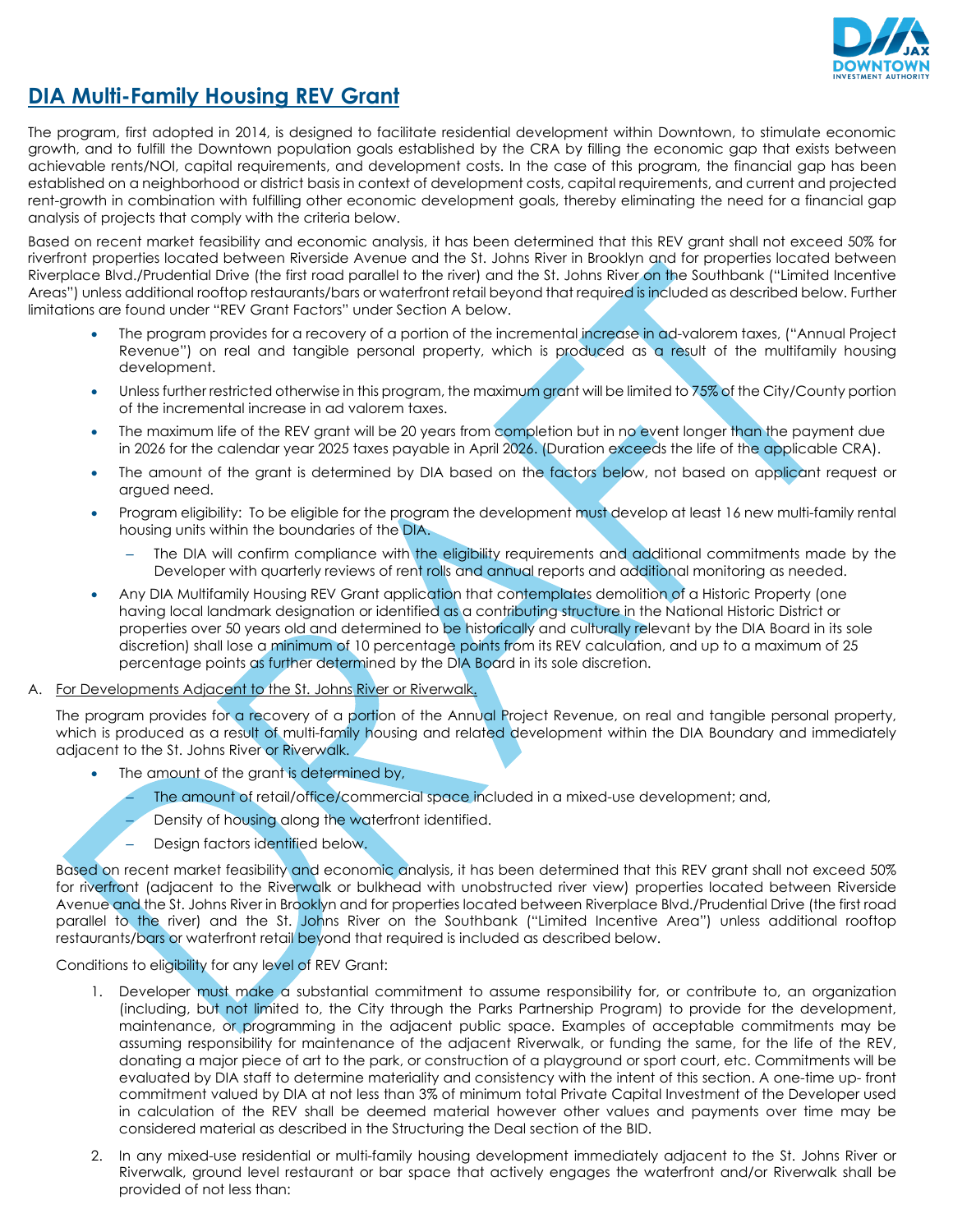

- a. 3,000 square feet or 10% of the leasable residential square footage, whichever is greater; and
- b. No less than 50% of the riverfront ground level building façade linear frontage; and
- c. No less than 50 feet in depth off the riverfront façade of the building.
- d. Higher level spaces above ground floor may be approved by the DIA Board in unique circumstances where the ground level of the building is not at the same grade as the Riverwalk, and ready access by pedestrians as provided.
- 3. In any mixed use residential or multi-family housing development immediately adjacent to the St. Johns River or Riverwalk, which development also has street frontage on the first street parallel to the river, (not including overpasses or ramps inaccessible by a driveway), no less than 30% of the ground level of the street frontage shall be retail directly accessible from the sidewalk, with an additional 20% of the frontage retail or activated space such as residential units with individual stoop entrances to the sidewalk, leasing offices, fitness centers, etc.
- 4. The ground level of any structured parking garage associated with such project, facing any street or view and access corridor, must be wrapped except at points of entry and exit with one or more of the following: a) residential units with individual stoop entrances to from the sidewalk, resident amenity space (fitness center, community room, resident lounge, etc.), or commercial space, accessible from the sidewalk, or b) urban open space.
- 5. All levels of any structured parking garage associated with such project and facing or visible from the waterfront or Riverwalk must be wrapped with one or more of the following to screen the garage from the public space: residential units, resident amenity space or commercial space.
- 6. Developer must provide at no charge to the City, a permanent easement for public access for the Riverwalk trail system as contemplated by the Downtown Zoning Overlay. In the case of areas adjacent to Riverwalk segments constructed over water, the Developer must provide permanent public access easements and bridges connecting the Riverwalk to the upland development considered for incentive.
- 7. Developer must provide at no charge to the City, the public View and Access corridor easements or dedications for public use in accordance with the Downtown Zoning Overlay.
- 8. Applicant must commit to the minimum private capital investment based on projected development costs as finalized in negotiation with the DIA.
	- a. Any deviation below the minimum will result in a pro rata reduction of the Maximum REV payable over the term.
	- b. Any reduction of 10% or greater will result in forfeiture of the REV.

*REV Grant Factors*: The precise REV Grant size will be determined by the following factors:

- 5% for every 50 units with a minimum average size of 500 square feet produced in Downtown Jacksonville adjacent to the St. Johns River or Riverwalk with a minimum density of 175 units/acre (maximum of 25%; however, properties within the Limited Incentive Area shall not be eligible for any points from the unit count); *plus,*
- Up to 15% for the development of City-owned lazy / underutilized assets (maximum amount only if purchased at appraised market value without other incentives); *plus,*
- 10% for each 2,500 square feet of ground level retail space or rooftop restaurant/bar accessible by the public directly from the river or Riverwalk and 5% for each 2,500 square feet of ground level office/commercial space made available for lease to an unrelated third party accessible by the public directly from the river or Riverwalk (maximum of 20%, exclusive of restaurant percentage awarded below); *plus,*
- 10% for each 1,500 square feet (beginning with 3,000 square feet in a single operation) of ground level waterfront, Riverwalk front, or park front restaurant(s) open weekends, and a minimum of six days per week, and two meal periods of each day of operations (maximum of 40%); *plus,*
- Up to 15% for enhanced design and quality including unique architectural features and materials in the subject residential building(s) or any visible portion of an associated structured parking garage, or both, beyond minimum compliance with DDRB standards (to qualify for this factor, conceptual plans including exterior materials, must have received DDRB approval) *plus,*
- Up to 15% total for the provision or utilization of shared use parking through one or more of the following:
	- 1% shall be available for each percent of new surface parking spaces or parking structure spaces at grade or on the ground floor that are dedicated to public use at all times (minimum 5 spaces to be eligible);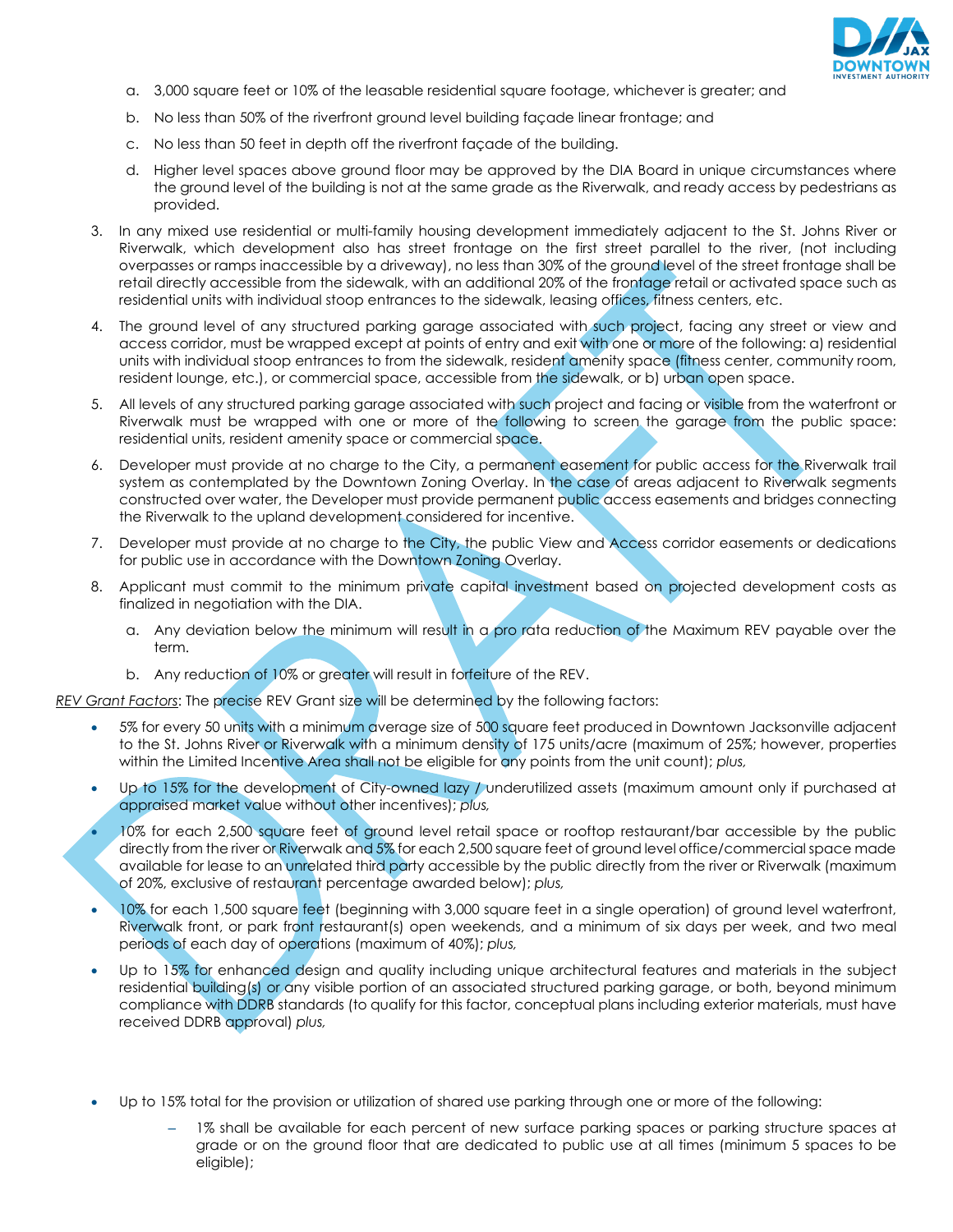

- 5% shall be available for every 25 spaces made available on site for shared parking by off-site primary users;
- 5% shall be available for every 25 spaces serving the residential development that are secured through off-site shared use arrangements; *plus,*
- 2% for every 10 units provided with enhanced accessibility above the minimum requirements of the ADA and Fair Housing Act (maximum of 10%); *plus,*
- 10% for each occupiable floor above seven (excluding any basement or rooftop amenity as a floor, maximum of 30%); *plus*
- 10% for projects located in the Central Core District; *plus,*
- Up to 10% for resiliency through one or more of the following:
	- Resilient Building Design up to 5% for utilization of resilient building techniques, such as use of flood-proof materials on first floor/subsurface elements, elevation of critical assets (HVAC, generators, utility boxes, etc.) to above the first floor, and use of reflective materials on the roof to create a "cool roof"
	- Resilient Landscaping and Site Design up to 5% for designing landscaping around residential building to address flooding and heat, including installation of catchment systems, bioswales or green infrastructure that can capture the first 1.5 inches of stormwater on-site or increasing tree canopy to twice the amount pre-construction

Properties located in the Limited Incentive Area may exceed the 50% limitation up to maximum of 75% by providing the following:

- 5% for each 10% of riverfront ground level building façade linear frontage (above the minimum 50% required) that is devoted to ground level retail or restaurant/bar space accessible by the public directly from the Riverwalk.
- 10% for a minimum 2,500 square foot rooftop restaurant/bar accessible by the public directly from the Riverwalk.
- 10% for each 8 boat slips made available for transient use by the public for any time period which the restaurant and any other public spaces are also open for business.
- B. For Developments Adjacent to a Creek Front, or adjacent to a City owned public park.

The program provides for a recovery of a portion of the Annual Project Revenue, on real and tangible personal property, which is produced as a result of multi-family housing development within the DIA Boundary and immediately adjacent to McCoy's Creek, Hogan's Creek, (the Emerald Trail adjacent to either creek), or a City owned public park.

- The amount of the grant is determined by,
	- The amount of retail/office/commercial space included in a mixed-use development; and,
	- Provision of housing in targeted districts.
	- Design factors identified below.

#### *Conditions to eligibility for any level of REV Grant:*

- 1. Developer must make a substantial commitment to assume responsibility for, or contribute to, an organization (including, but not limited to, the City through the Parks Partnership Program) to provide for the development, maintenance, or programming in the adjacent public space. Examples of acceptable commitments may be assuming responsibility for maintenance of the adjacent Riverwalk, or funding the same, for the life of the REV, donating a major piece of art to the park, or construction of a playground or sport court, etc. Commitments will be evaluated by DIA staff to determine materiality and consistency with the intent of this section. A one-time up- front commitment valued by DIA at not less than 3% of minimum total Private Capital Investment of the Developer used in calculation of the REV shall be deemed material however other values relative to the size of the park and payments over time may be considered material as described in the Structuring the Deal section of the BID.
- 2. In any mixed-use residential or multi-family housing development immediately adjacent to the Emerald Trail fronting either McCoy's Creek or Hogan's Creek, or adjacent to a City owned public park, ground level activated space that actively engages the creek, trail, or park shall be provided of not less than 30% of the trail or park front ground level building façade linear frontage.
	- a. Activated uses will include, but are not limited to, retail, restaurant, or bar spaces that open directly to the creek, park, or trail; tenant amenity areas visible from the creek, park, or trail; and residential units with individual stoop entrances to the park, creek, or trail.
	- b. Higher level spaces above ground floor may be approved by the DIA Board in unique circumstances where the ground level of the building is not at the same grade as the trail or park front, and ready access by pedestrians is provided.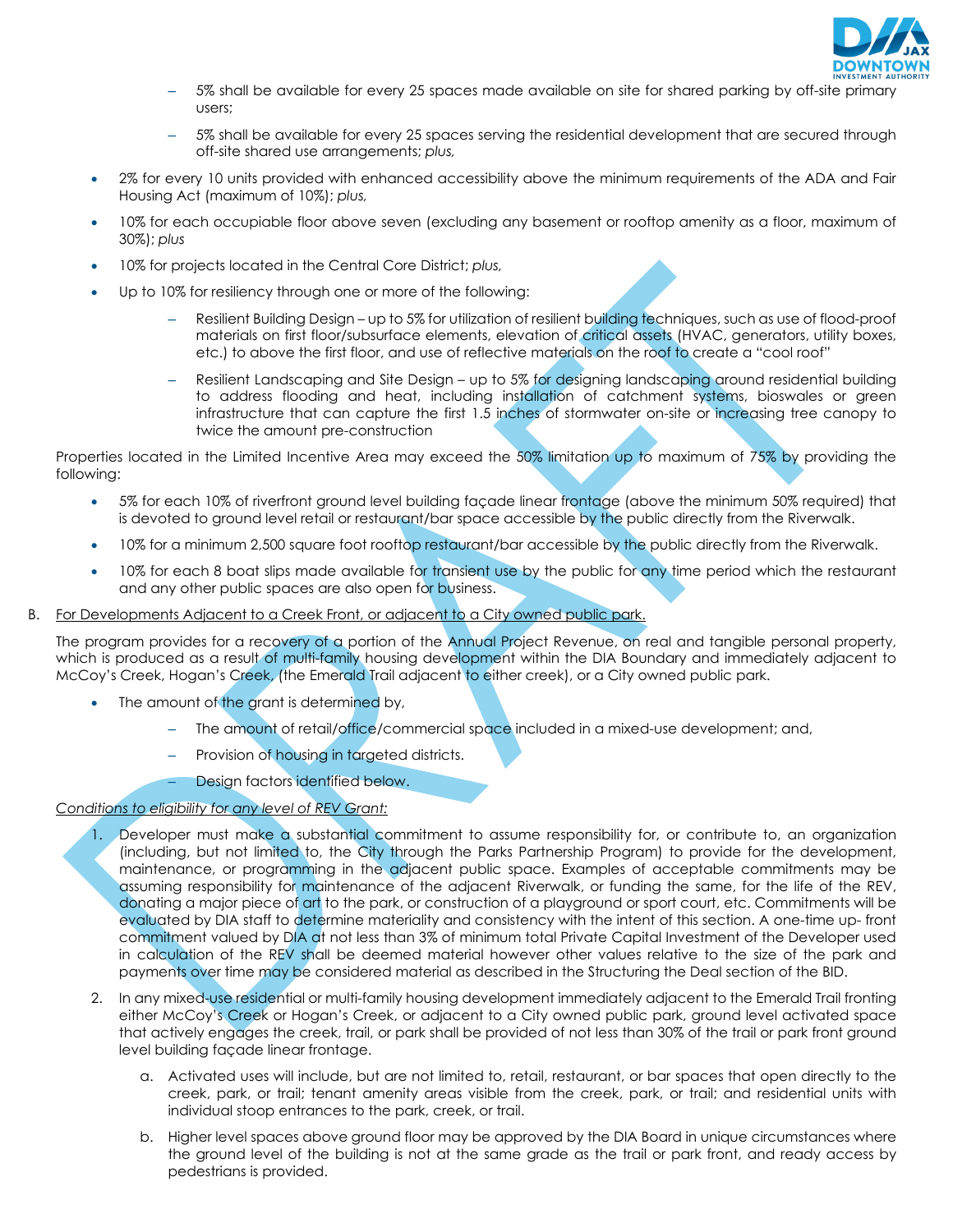

- 3. The ground level of any structured parking garage associated with such project facing the creek, park, or trail must be wrapped except at points of entry and exit with one or more of the following: a) stoop entrances to individual residential units, or b) resident amenity space (fitness center, community room, resident lounge, etc.), or commercial space, accessible from the street, or b) urban open space.
- 4. Developer must provide at no charge to the City, a permanent easement for public access for the Creekside trail system as contemplated by the Downtown Zoning Overlay.
- 5. Developer must provide at no charge to the City, the public View and Access corridor easements or dedications for public use in accordance with the Downtown Zoning Overlay.
- 6. Applicant must commit to a minimum private capital investment based on projected development costs as finalized in negotiation with the DIA.
	- a. Any deviation below the minimum will result in a pro rata reduction of the Maximum REV payable over the term
	- b. Any reduction of 10% or greater will result in forfeiture of the REV

*REV Grant Factors*: The precise REV Grant size will be determined by the following factors:

- 5% for every 50 units with a minimum average size of 500 square feet produced in Downtown Jacksonville adjacent to McCoy's Creek, Hogan's Creek, the Emerald Trail adjacent to either creek, or a City owned public park (maximum of 25%); plus
- Up to 15% for the development of City-owned lazy / underutilized assets (maximum amount only if purchased at appraised market value without other incentives); plus,
- 10% for each 2,500 square feet of ground level retail space (frontage must be equal to or greater than depth) or rooftop restaurant/bar accessible by the public directly from the street, park, trail, or creek (maximum 20%); plus,
- 5% for each 2,500 square feet of ground level office/commercial space made available for lease to an unrelated third party and accessible by the public directly from the street, park, trail, or creek (maximum of 10%, exclusive of restaurant percentage awarded below); plus
- 10% for each 1,500 square feet (beginning with 3,000 square feet in a single operation) of ground level creek front, trail front, or park front restaurant(s) open weekends, and a minimum of six days per week, and two meal periods of each day of operations (maximum of 40%); plus,
- Up to 10% for enhanced design and quality including unique architectural features and materials in the subject residential building(s) or any visible portion of an associated structured parking garage, or both, beyond minimum compliance with DDRB standards (to qualify for this factor, conceptual plans including exterior materials, must have received DDRB approval) plus,
- Up to 15% for the provision or utilization of shared use parking through one or more of the following:
	- 1% shall be available for each percent of new surface parking spaces or parking structure spaces at grade or on the ground floor that are dedicated to public use at all times.
	- 5% shall be available for every 25 spaces made available on site for shared parking by off-site primary users.
	- 5% shall be available for every 25 spaces serving the residential development that are secured through off-site shared use arrangements (maximum of 15%); plus
- 5% for every 10 units provided for enhanced accessibility above the minimum requirements of the ADA and Fair Housing Act (maximum of 10%); plus
- 10% for each occupiable floor above seven, where permissible, excluding any basement or rooftop amenity (maximum of 30%); plus
- 15% for a project of not less than 50 units with a minimum average size of 500 square feet located in Cathedral or LaVilla District; plus
- Up to 10% for resiliency through one or more of the following:
	- Resilient Building Design -- 5% for utilization of resilient building techniques, such as use of flood-proof materials on first floor/subsurface elements, elevation of critical assets (HVAC, generators, utility boxes, etc.) to above the first floor, and use of reflective materials on the roof to create a "cool roof".
	- Resilient Landscaping -- 5% for designing landscaping around residential building to address flooding and heat, including installation of catchment systems, bioswales or green infrastructure that can capture the first 1.5 inches of stormwater on-site or increasing tree canopy to twice the amount pre-construction.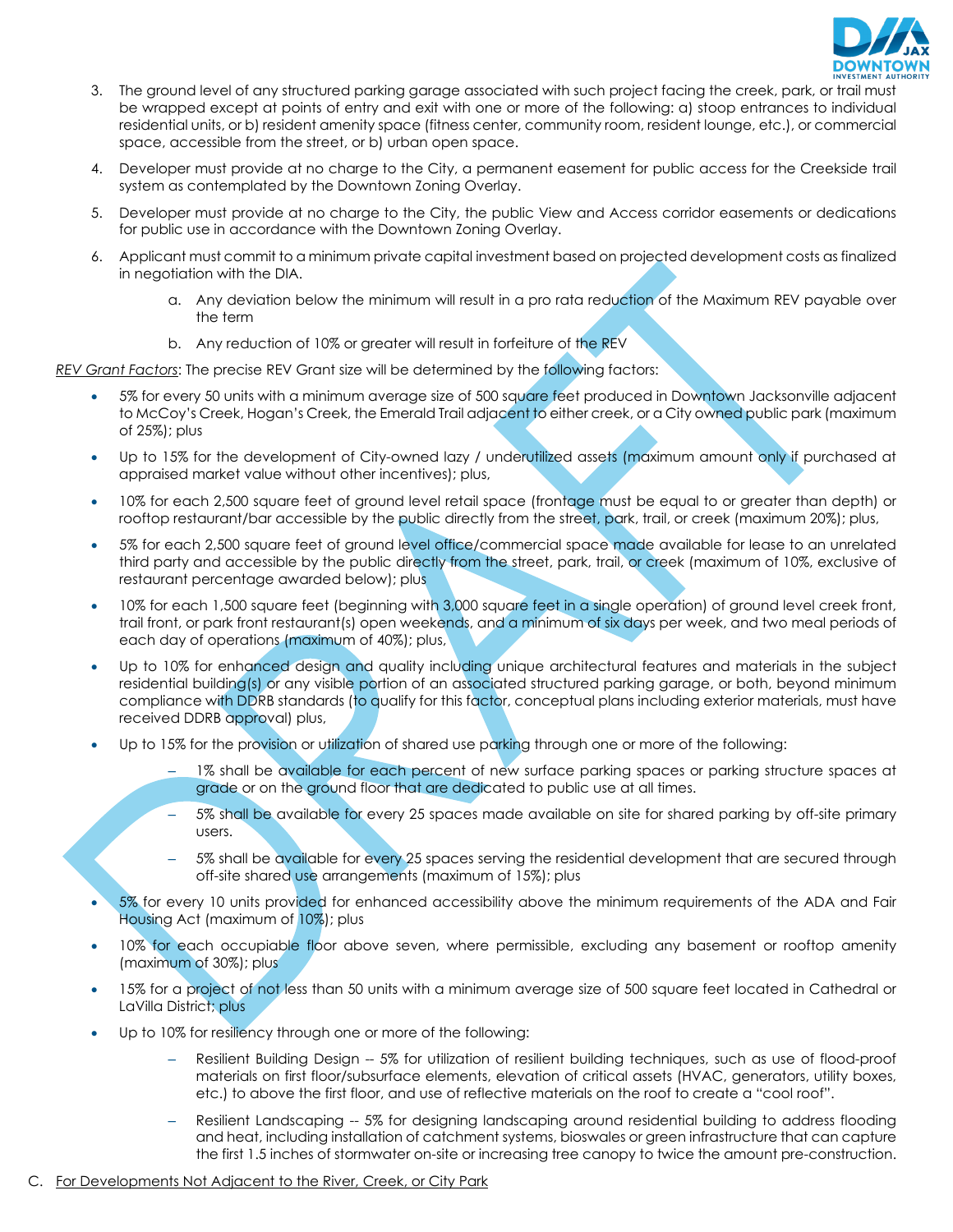

The program provides for a recovery of a portion of the Annual Project Revenue, on real and tangible personal property, which is produced as a result of multi-family housing development within the DIA Boundary and NOT immediately adjacent to the St. John's River or Riverwalk, McCoy's Creek, Hogan's Creek, the Emerald Trail adjacent to either creek, or a City owned public park.

- The amount of the grant is determined by the number of units developed, plus
	- The amount of retail/office/commercial space included in a mixed-use development; and,
	- Provision of housing in targeted districts.
	- Design factors identified below.

#### *Conditions to eligibility for any level of REV Grant*:

- 1. In any mixed use residential or multi-family housing development not immediately adjacent to the river, McCoy's Creek, Hogan's Creek, Emerald Trail, or a City owned public park, no less than 30% of the ground level of the building linear street frontage on each street shall be activated space such as residential units with individual stoop entrances to the sidewalk, retail, office use, leasing offices, fitness centers for tenants, etc.
- 2. Applicant must commit to a minimum private capital investment based on projected development costs as finalized in negotiation with the DIA.
	- a. Any deviation below the minimum will result in a pro rata reduction of the Maximum REV payable over the term.
	- b. Any reduction of 10% or greater will result in forfeiture of the REV.

*REV Grant Factors*: The precise REV Grant size will be determined by the following factors:

- 5% for every 10 units produced in Downtown Jacksonville with a minimum average size of 500 square feet (maximum of 25%); plus,
- Up to 15% for the development of City-owned lazy / underutilized assets (maximum amount only if purchased at appraised market value without other incentives); plus,
- 10% for each 2,500 square feet of ground level restaurant/bar, retail space, or balcony/rooftop restaurant/bar accessible by the public directly from the street (maximum 25%); plus
- 5% for each 2,500 square feet of ground level office/commercial space made available for lease to an unrelated third party and accessible by the public directly from the street (maximum of 15%); plus,
- 5% for each 10% of activated linear front footage above the 30% minimum required per street frontage (maximum of 20%); plus,
- Up to 10% for enhanced design and quality including unique architectural features and materials in the subject residential building(s) or any visible portion of an associated structured parking garage, or both, beyond minimum compliance with DDRB standards (to qualify for this factor, conceptual plans including exterior materials, must have received DDRB approval); plus,
- Up to 15% for the provision or utilization of shared use parking.
	- 1% shall be available for each percent of new surface parking spaces or parking structure spaces at grade or on the ground floor that are dedicated to public use at all times.
	- 5% shall be available for every 25 spaces made available on site for shared parking by off-site primary users.

– 5% shall be available for every 25 spaces serving the residential development that are secured through off-site shared use arrangements (maximum of 15%); plus

- 5% for every 10 units provided in adherence to HUD maximum rent established and maintained at the 80% AMI level and/or enhanced accessibility above the minimum requirements of the ADA and Fair Housing Act (maximum of 10%); plus,
- 10% for each occupiable floor above seven (excluding any basement or rooftop amenity) when developing on the Southbank outside the Limited Incentive Area, the Central Core or Sports and Entertainment Districts (maximum of 30%); plus,
- 5% for every 25 units produced with a minimum average size of 500 square feet in Cathedral and LaVilla Districts, and Brooklyn District between Park Street and McCoy's Creek (maximum of 20%); plus,
- 10% for a project of 16-24 units produced with a minimum average size of 500 square feet in Cathedral and LaVilla Districts, and Brooklyn District between Park Street and McCoy's Creek; plus,
- 10% for a project of not less than 50 units located in Central Core District; plus,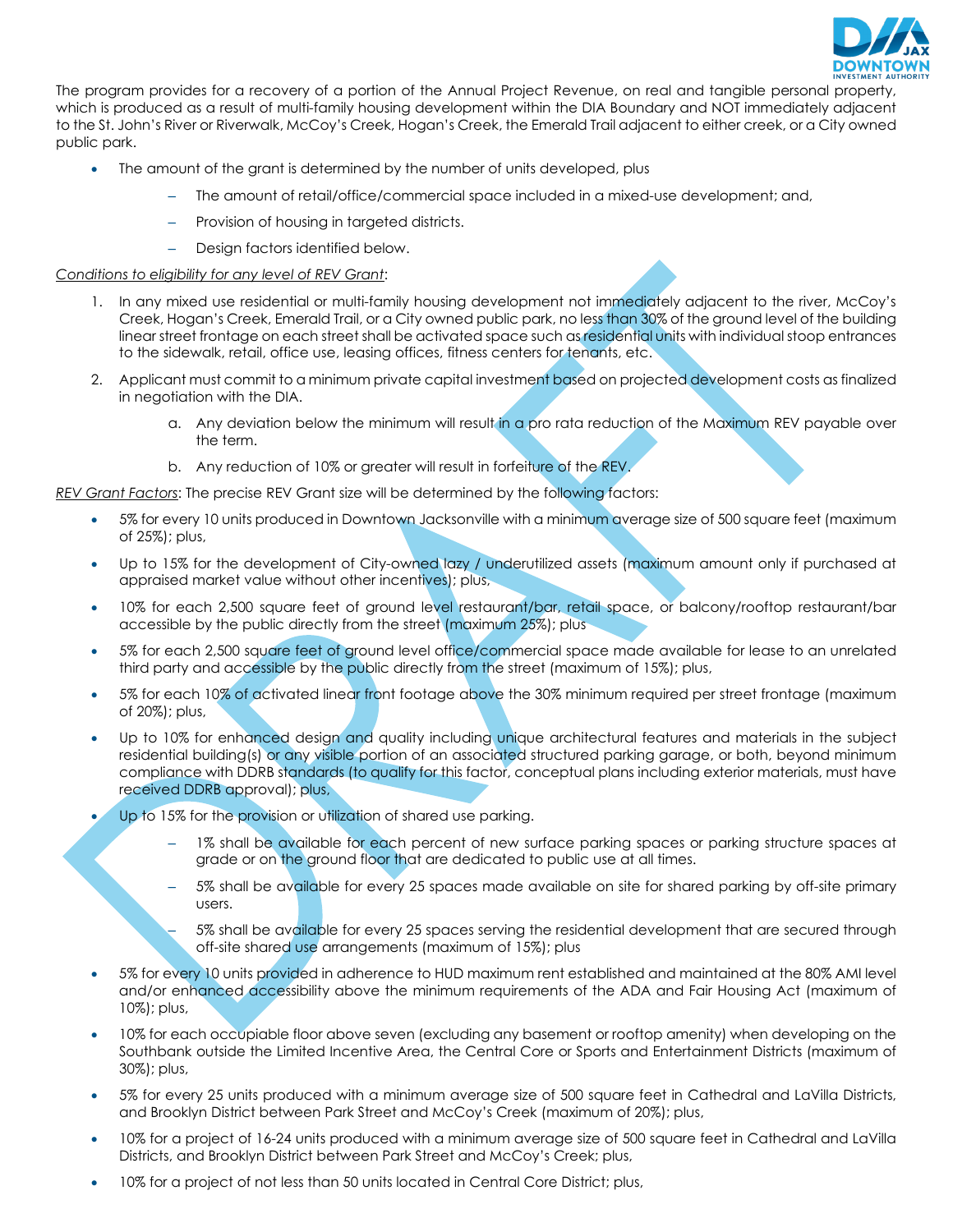

- Up to 10% for resiliency through on or more of the following:
	- Resilient Building Design Up to 5% for utilization of resilient building techniques, such as use of flood-proof materials on first floor/subsurface elements, elevation of critical assets (HVAC, generators, utility boxes, etc.) to above the first floor, and use of reflective materials on the roof to create a "cool roof"
	- Resilient Landscaping Up to 5% for designing landscaping around residential building to address flooding and heat, including installation of catchment systems, bioswales or green infrastructure that can capture the first 1.5 inches of stormwater on-site or increasing tree canopy to twice the amount preconstruction

Grant Process:

- 1. Applicant to complete the Project Profile Assessment, any associated application, and provide additional project information as requested.
- 2. The DIA staff would take the application from the prospective grantee, and make a recommendation based upon the DIA Multifamily Housing REV Grant program criteria above;
- 2. The DIA Board would evaluate the staff recommendation and reject or adopt a resolution approving a grant amount and time frame to be documented by a Redevelopment Agreement agreed to by the Applicant and executed by the Applicant and DIA.
- 3. City Council approval is not required for REV grants which comply with this program and DIA action is final.
- 4. No Multifamily Housing REV grant utilizing CRA resources shall be authorized by the Board if it exceeds the term, amount determined pursuant to the criteria above, or otherwise fails to meet the program criteria described above.
- 5. Each recipient of a DIA Multifamily Housing REV Grant must agree to promote Downtown activities and events organized by the City to its residents using electronic or static bulletin boards, newsletters, emails, and/or other standardized methods of internal communication.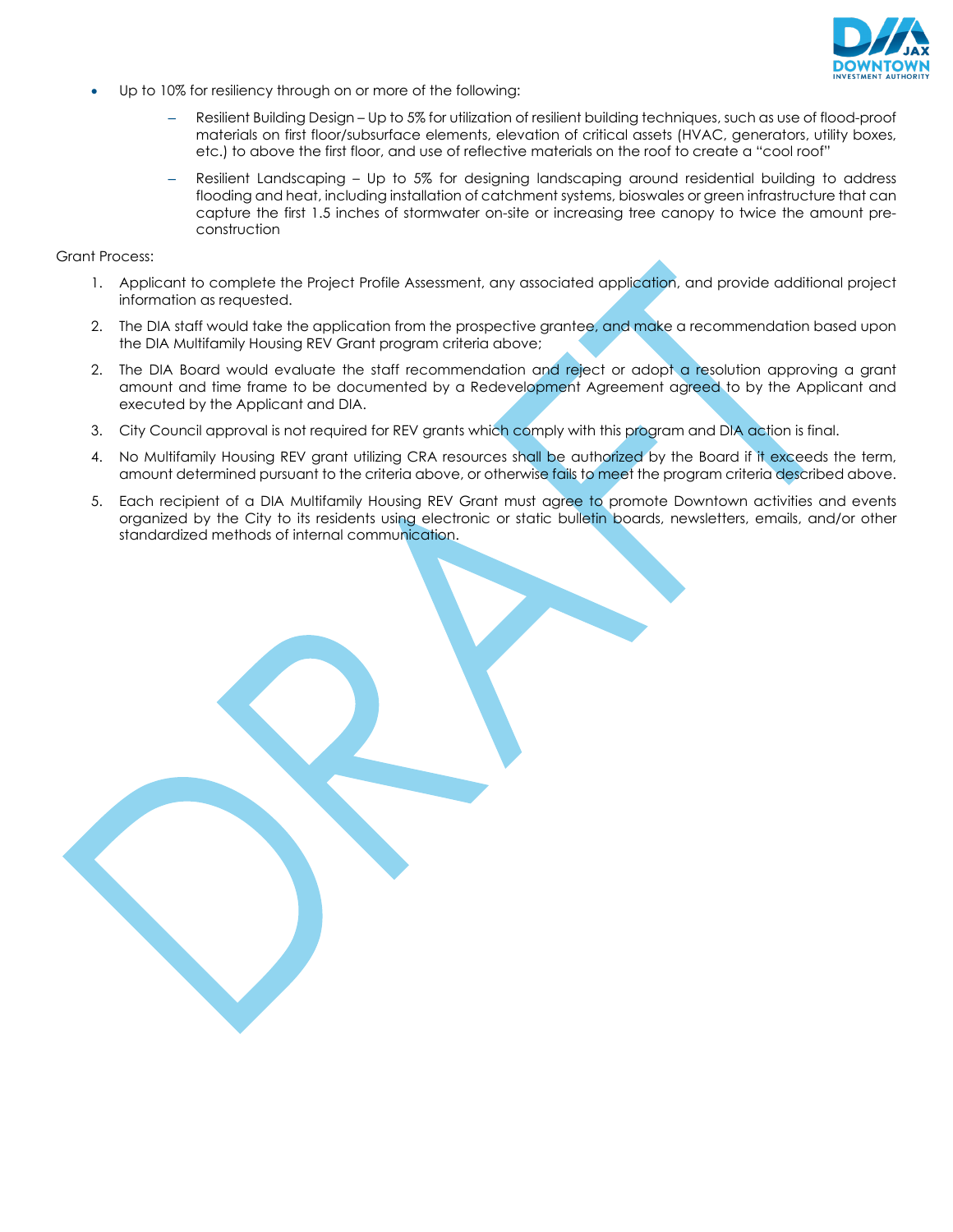

### **DIA Small-Scale Multi-Family Housing Grant**

This program is designed to encourage smaller multifamily residential development projects within Downtown to accelerate development activity, achieve the Downtown population goals established by the CRA and fill the economic gap that exists between achievable rents/NOI and development costs. In the case of this program, the gap has been pre-determined on a neighborhood or district basis and current and projected rent-growth, eliminating the need for a financial gap analysis of individual projects that comply with the criteria below. This program may not be used in combination with the Multi-Family Housing REV grant program or DPRP but may be used in combination with FAB-REP or Retail Enhancement for ground floor activation within the project, and in conjunction with the Façade Grant Program where available. However, under no circumstance is any cost or expense eligible for reimbursement under more than one program.

- The amount of the grant is determined by the number of units developed, plus
	- Provision of housing in targeted districts.
	- Design factors identified below.
- Program eligibility: To be eligible for the program the development must develop at least 4, but no more than 16, new multi-family rental or condominium housing units in Downtown Jacksonville of at least an average size of 500 square feet.
	- The DIA will confirm compliance with the eligibility requirements and additional commitments made by the Developer upon completion, and also through additional monitoring as needed.

#### *Program Parameters*

The Small-Scale MF Grant amount per unit shall not exceed \$15,000 payable upon completion of the project unless at least 20% of the units are 1,000 square feet or greater and configured for 2 or more bedrooms, in which case the maximum for the larger qualifying units will increase to \$18,000 per such unit. The actual grant award amount will be determined by the following factors:

- To qualify for the Grant, any on-site parking associated with such project must be situated behind the housing structure, unless otherwise approved by exception.
- \$12,000/unit for a project of not less than 4 units located in Cathedral or LaVilla District (units may be scattered site, so long as they are developed and placed into service simultaneously or as otherwise agreed by the DIA) *plus,*
- \$10,000/unit for a project of not less than 4 units located in the Central Core or Church District; or between Park Street and McCoy's Creek in the Brooklyn District*plus,*
- \$8,000/unit for a project of not less than 4 units located in the Southside District between Prudential Drive and the southern district boundary*plus,*
- Up to \$2,000/unit for the development of City-owned lazy / underutilized assets (maximum amount only if purchased at appraised market value without other incentives);*plus,*
- \$1,000/unit for each 2,500 square feet of ground level retail/office/commercial space or balcony or rooftop restaurant/bar accessible by the public directly from the street provided by the project (not to exceed \$2,000/unit); *plus,*
- Up to \$2,000/unit for enhanced design and quality including unique architectural features and materials in the subject residential building(s) or any visible portion of an associated structured parking garage, or both, beyond minimum compliance with DDRB standards (to qualify for this factor, conceptual plans including exterior materials, must have received DDRB approval) plus,
- \$1,000/unit for every 2 units provided in adherence to HUD maximum rent established and maintained at the 80% AMI level for a period of not less than 10 years and/or enhanced ADA accessibility (not to exceed 50% of total units and may require the recording of a Land Use Restrictive Agreement).

#### Conditions of Eligibility for the Small-Scale MF Grant

- Developers or Investors must demonstrate the financial capacity and requisite experience of having successfully developed similar product types.
- All work must be completed by general contractors, subcontractors, or others with the relevant licensing and insurance for work being performed.
- All construction, landscaping, and parking as may be provided on the property must comply with provisions as found in the Jacksonville Ordinances, Subpart H. - Downtown Overlay Zone and Downtown District Regulations, which may require further approvals by the Downtown Development Review Board.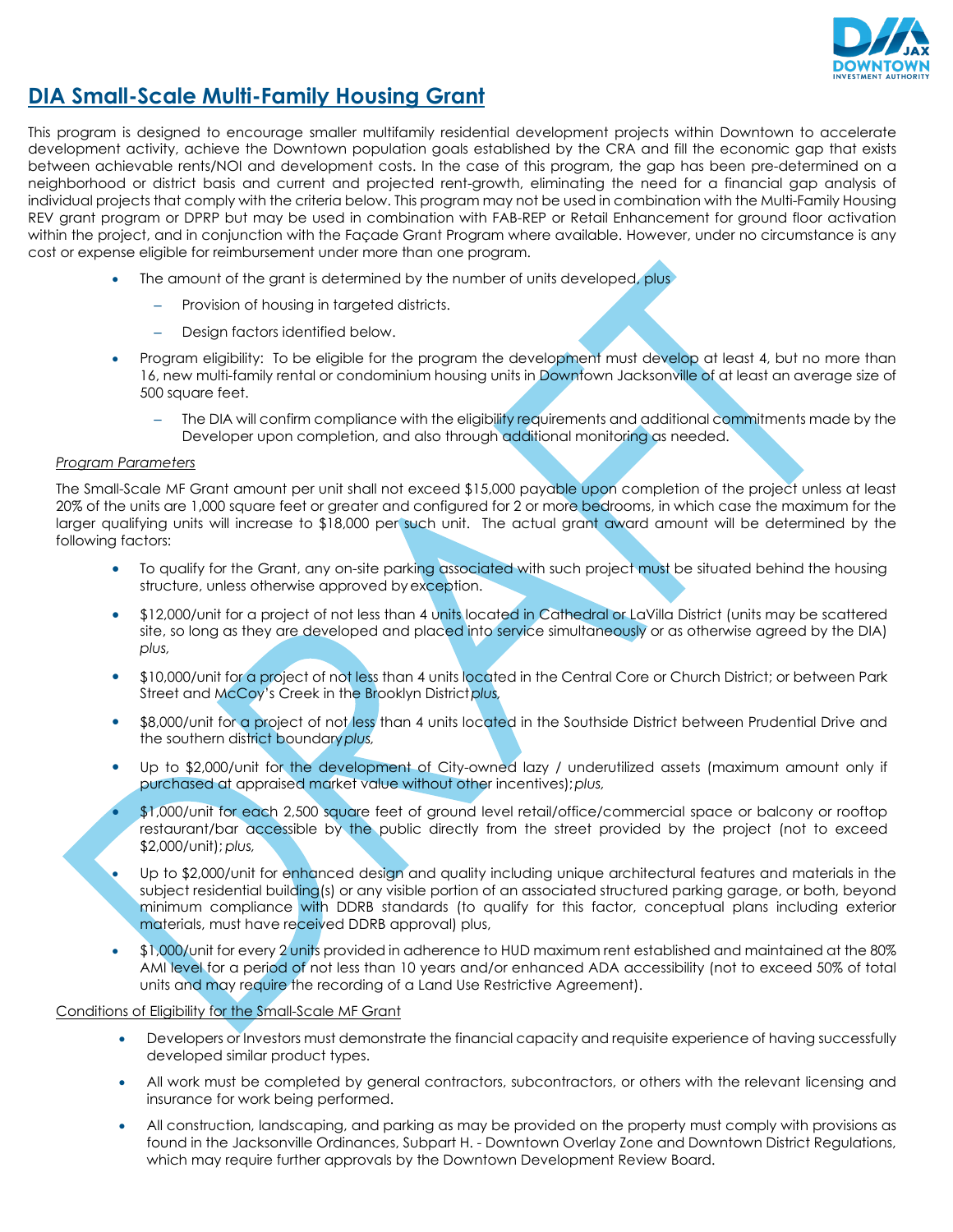

• For any properties adjacent to McCoy's Creek or Hogan's Creek, Developer must provide at no cost to the City, the requisite set-back and a permanent easement for public access for the trail system as contemplated by the Downtown Zoning Overlay.

Grant Process:

- 1. The DIA staff would take the application from the prospective grantee, and make a recommendation to the DIA Board based upon the Small-Scale Multi-Family Housing Grant Factors;
- 2. The DIA Board would evaluate the staff recommendation and reject or adopt a resolution approving a grant amount and Performance Schedule to be documented by a Redevelopment Agreement agreed to by the Applicant and executed by the Applicant and DIA.
- 3. Subject to the availability of lawfully appropriated program funding, City Council approval is not required for grants which comply with this program and DIA action is final.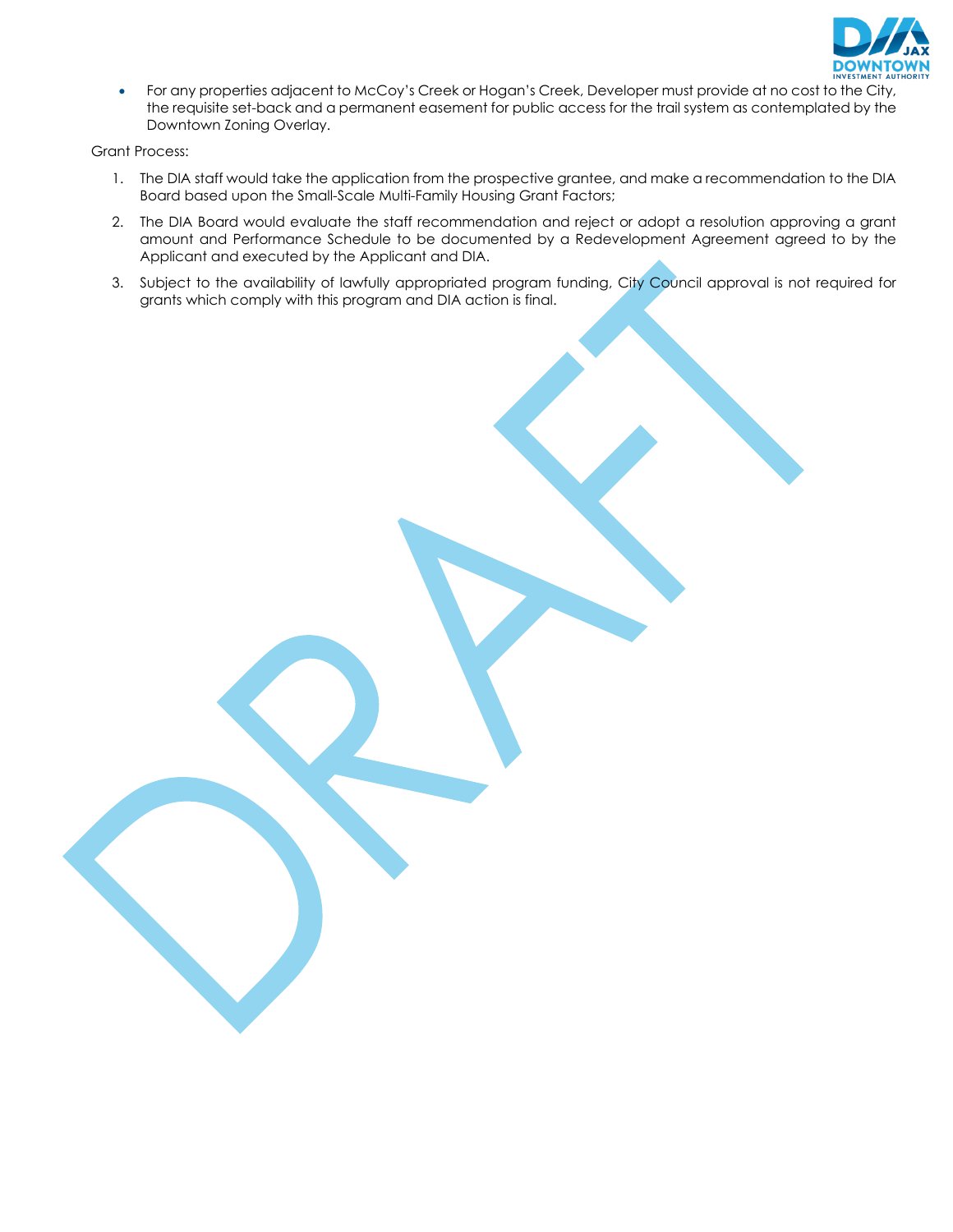

### **DIA Affordable Housing Support Loan**

The Downtown Investment Authority ("DIA") has a vested interest in facilitating housing development that meets the needs of workers in the Downtown area covering a wide range of income levels. The DIA includes "Improving the breadth and diversity of housing options across Downtown to provide all types and varied price ranges of rental and owner-occupied opportunities, including mixed-income and mixed-use structures" among its strategic objectives in meeting its goals.

A principal approach to fulfilling this strategic objective will be found in making available the Affordable Housing Support Loan. Such funding shall be used in conjunction with a Notice of Funding Availability ("NOFA") issued by the Jacksonville Housing Finance Authority ("JHFA") in further coordination with the Florida Housing Finance Corporation ("FHFC") where the Local Government Areas of Opportunity Designation ("Designation") is a structural consideration within the FHFC Request for Application ("RFA").

In these situations, the FHFC issues a competitive RFA wherein the Local Government Areas of Opportunity Designation benefits the score of an applicant, but only one such Designation may typically be submitted from any County or local jurisdiction designated as eligible under the RFA. The competition for the Designation within Duval County is managed and awarded by the JHFA which issues a NOFA to open the opportunity for Designation to applicants under a competitive process with a single recipient of the Designation chosen by the JHFA Board. Submissions under the NOFA may include applications from affordable housing developers proposing developments meeting the FHFC criteria anywhere within Duval County.

The strategic objective of the DIA related to the creation of housing at varied price levels is served by offering the Affordable Housing Support Loan which may then be helpful in a developer's application to the JHFA in its NOFA that will determine the assignment of the Designation as prescribed in the FHFC RFA. However, application and approval of an Affordable Housing Support Loan by the DIA is not competitive, and more than one recipient may be granted such approval in any given year subject to the eligibility guidelines identified below.

#### **Program Structure**

The unique nature of the Affordable Housing Support Loan program will follow the structural outline presented below:

- 1. Multiple eligible applicants may apply for and receive approval for funding in a given year under the Affordable Housing Support Loan program; however, further selection for Designation by the JHFA under its NOFA, and approval by the FHFC under its RFA shall be a condition for closing on any approval made by the DIA Board.
- 2. Should the FHFC RFA and the JHFA NOFA allow for more than one Designation in any year and approvals under the Affordable Housing Support Loan program are given to two or more applicants, subject to available funding, the DIA funding commitment will be provided to applicants in the order of their scores as determined by the JHFC Board.
- 3. Funding under the Affordable Housing Support Loan shall be made from the Downtown Economic Development Fund Loans balance or the applicable CRA.
- 4. The principal amount of, repayment requirements, maturity, interest rate, collateral interests, and other terms of the Affordable Housing Support Loan shall materially mirror the requirements of the FHFC RFA. Once an Affordable Housing Support Loan is approved for a development, it may not be replaced by funding under any other DIA program.
- 5. Program funding may be rescinded in any year where the DIA does not approve of the terms and structure as outlined in the FHFC RFA.
- 6. Any approval under this program will automatically terminate if the Developer is not selected for Designation by the JHFA in the year in which the DIA approval was granted.
- 7. Maximum funding under the DIA Affordable Housing Support Loan for a single project shall not exceed \$700,000 based on a demonstrated funding gap, and the minimum ROI shall be 0.50X as calculated over a 20-year timeline.

#### **Eligibility Guidelines**

In order to be eligible for any Affordable Housing Support Loan, the following minimum requirements must be met:

- 1. The Developer/Applicant shall meet the minimum eligibility criteria as set forth in the JHFA NOFA and the FHFC RFA.
- 2. The Developer/Applicant must also make application to the JHFA under its NOFA that will determine the Local Government Areas of Opportunity Designation as further defined by the FHFC in a given year. If the name of the Designation as defined by FHFC shall change in any year, this program shall then adopt the new name for such Designation that provides bonus points in the scoring rubric.
- 3. Only applications made for an affordable housing, or mixed-income housing development to be constructed on non-riverfront or non-creek front properties within the Northbank or Southside CRA boundaries of the DIA will be considered.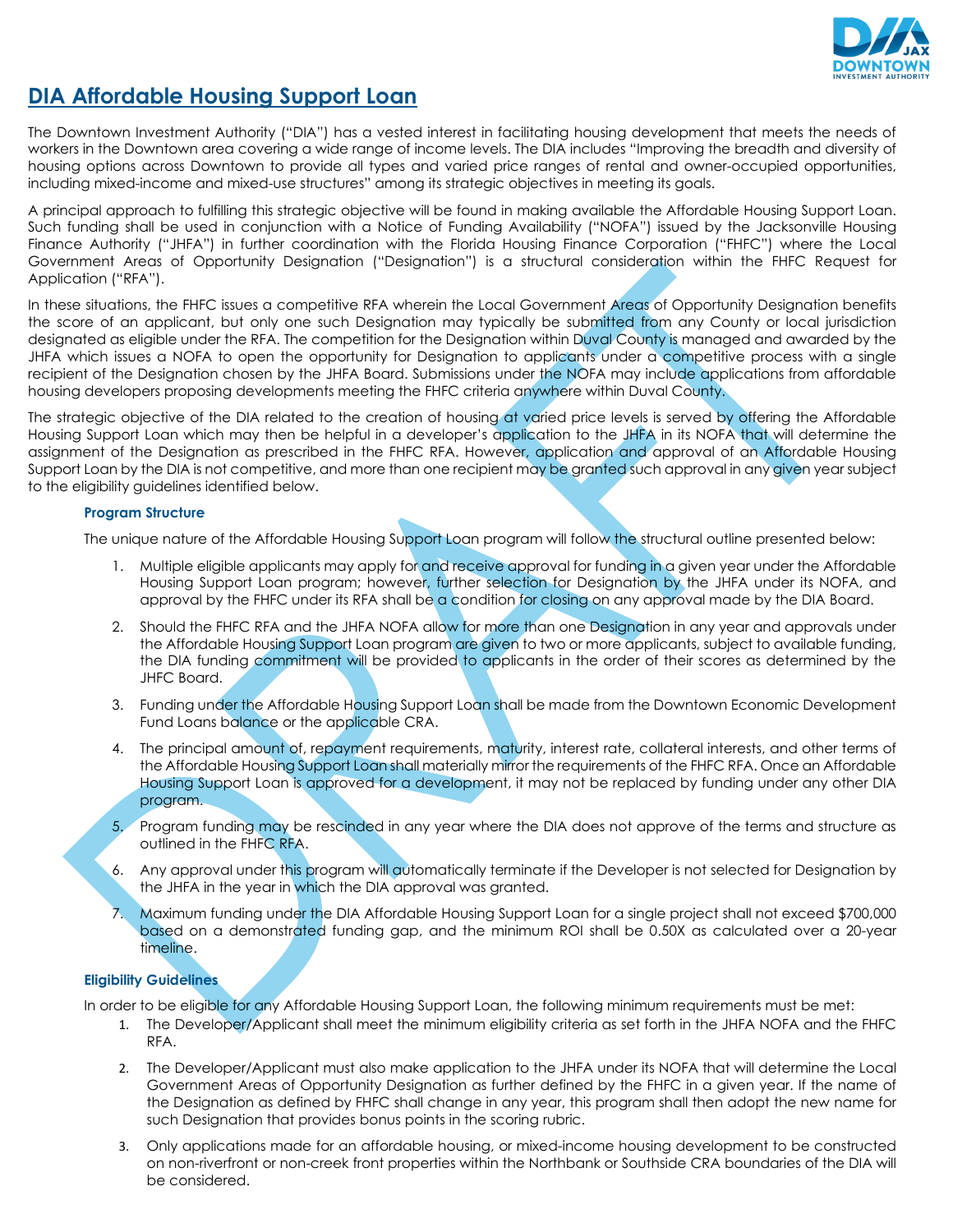

- 4. Development applications that remove the subject property from the property tax rolls shall not be eligible for funding.
- 5. All development work and design features must comply with all applicable city codes, ordinances, the established Downtown Development Review Board Guidelines and the Downtown Zoning Overlay without waiver.
- 6. Each recipient of a DIA Multifamily Housing REV Grant must agree to promote Downtown activities and events organized by the City to its residents using electronic or static bulletin boards, newsletters, emails, and/or other standardized methods of internal communication.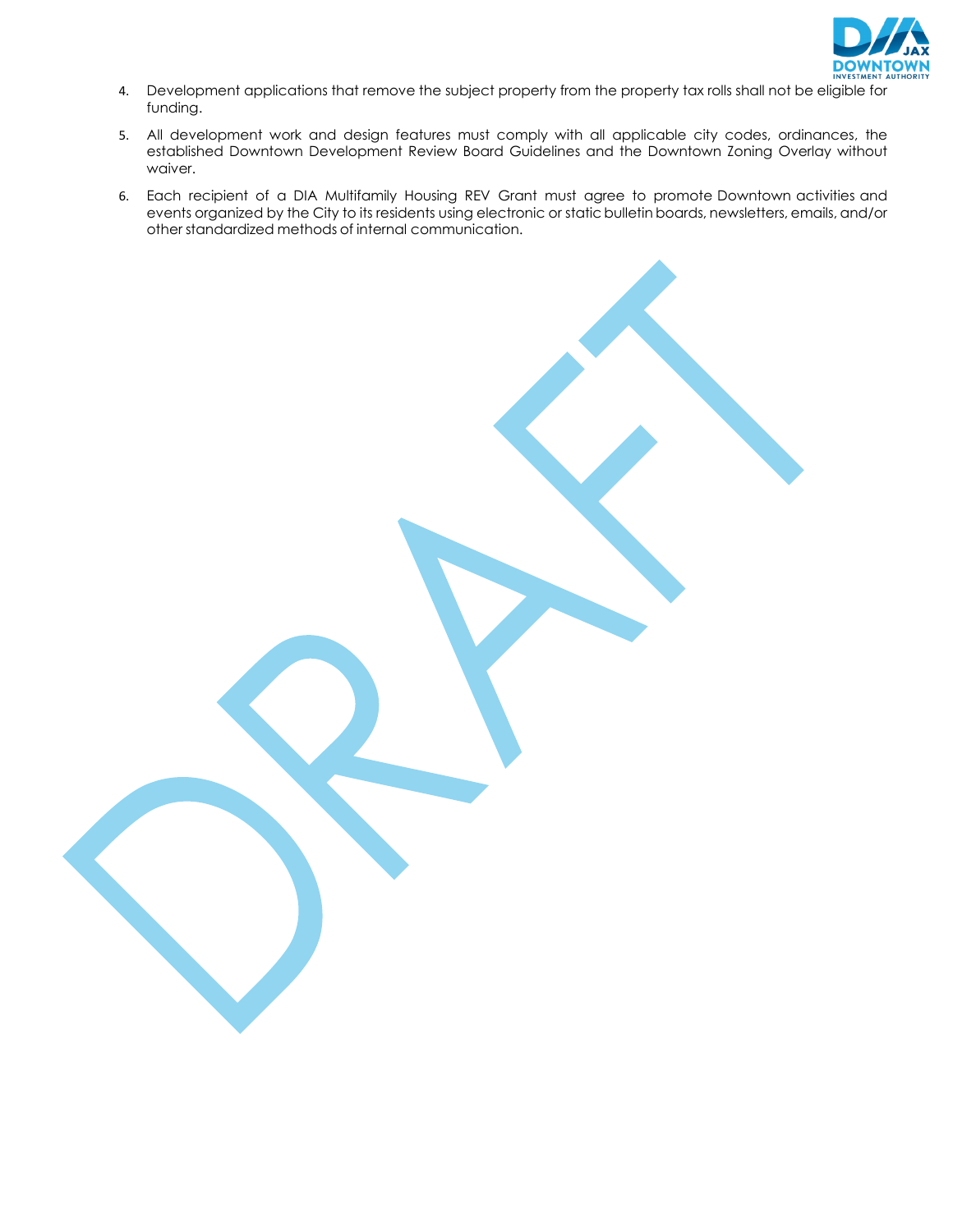

### **DIA Targeted Hotel REV Grant**

Based on standard industry metrics (ADR – Average Daily rate, REVPAR, Revenue Per Available Room, and Occupancy) the DIA has been advised by industry consultants and through studies that the current supply of limited service, select service and extended stay hotel rooms, together with our large convention and meeting hotels within the Downtown Jacksonville, exceeds the current demand from business and leisure travelers and as such occupancy and ADR are both below target for a healthy hotel sector. However, adding new room capacity in unique product types (such as boutiques hotels which do not currently exist within Downtown) does not directly compete with current supply and can also serve to increase visitation and encourage longer stays, which ultimately add to the culture and vibrancy of the area and leads to an increase in ADR. Further, the City will benefit from this activity through increased ad valorem taxes, local option sales tax, and 6% bed tax dollars.

As entertainment options and amenities with public interest are increasing in the downtown area, an opportunity exists to diversify the breadth of hospitality offerings within Downtown Jacksonville to include boutique hotels and properties with higher design and service levels and amenities that will contribute to the economic growth and vitality of the area. The DIA Targeted Hotel REV Grant is implemented to facilitate the addition of hotel properties that fit these criteria and will improve the current mix in downtown Jacksonville with the intention of strategically increasing visitation and the overall market demand for hospitality services.

Similar to the DIA Multifamily Housing REV Grant, the DIA Targeted Hotel REV Grant will fill the economic gap that exists between achievable rents/NOI, capital requirements, and development costs.

- The program provides for a recovery of a portion of the incremental increase in ad-valorem taxes, ("Annual Project Revenue") on real and tangible personal property, which is produced as a result of the hotel property development.
- Unless further restricted otherwise in this program, the maximum grant will be limited to 75% of the City/County portion of the incremental increase in ad valorem taxes.
- The maximum life of the REV grant will be 20 years from completion but in no event longer than the payment due in 2026 for the calendar year 2025 taxes payable in April 2026. (Duration exceeds the life of the applicable CRA).
- The amount of the grant is determined by DIA based on the factors below, not based on applicant request or argued need.
- Overall Program eligibility:
	- To be eligible for the program the project must develop at least 25 new hospitality units/keys in Downtown Jacksonville, and not more than 150 keys/units.
	- Limited Service, Select Service, Extended Stay and Convention Hotels do not qualify
	- The property must be rated 4 star or above
	- The property must contain a full-service restaurant open to the public serving three meal periods/day a minimum 6 days/week
	- A boutique hotel has a distinct character, intentional design and decor, and personalized service. Each boutique hotel has a unique theme; some are historic, some are culinary-focused, and some focus on specific elements like a book, a color, or a famous figure. The theme is present not only in the hotel's aesthetic, but perhaps also in its name, staff uniforms, amenities, and more.

– A hallmark of a boutique hotel is style. Each element of the hotel's look is carefully chosen, and some even showcase art or souvenirs that the owner personally handpicked. Boutique hotels carefully curate everything and interior and exterior design is coordinated, unique and high-end.

- Due to a boutique hotel's intimate size, its staff can focus on delivering extraordinary guest service.
- The DIA will confirm compliance with the eligibility requirements and additional commitments made by the Developer through annual reports and additional monitoring as needed.
- No DIA Targeted Hotel REV Grant application will be accepted for any hotel project that contemplates demolition of a Historic Property (one having local landmark designation or identified as a contributing structure in the National Historic District or properties over 50 years old and determined to be historically and culturally relevant by the DIA Board in its sole discretion).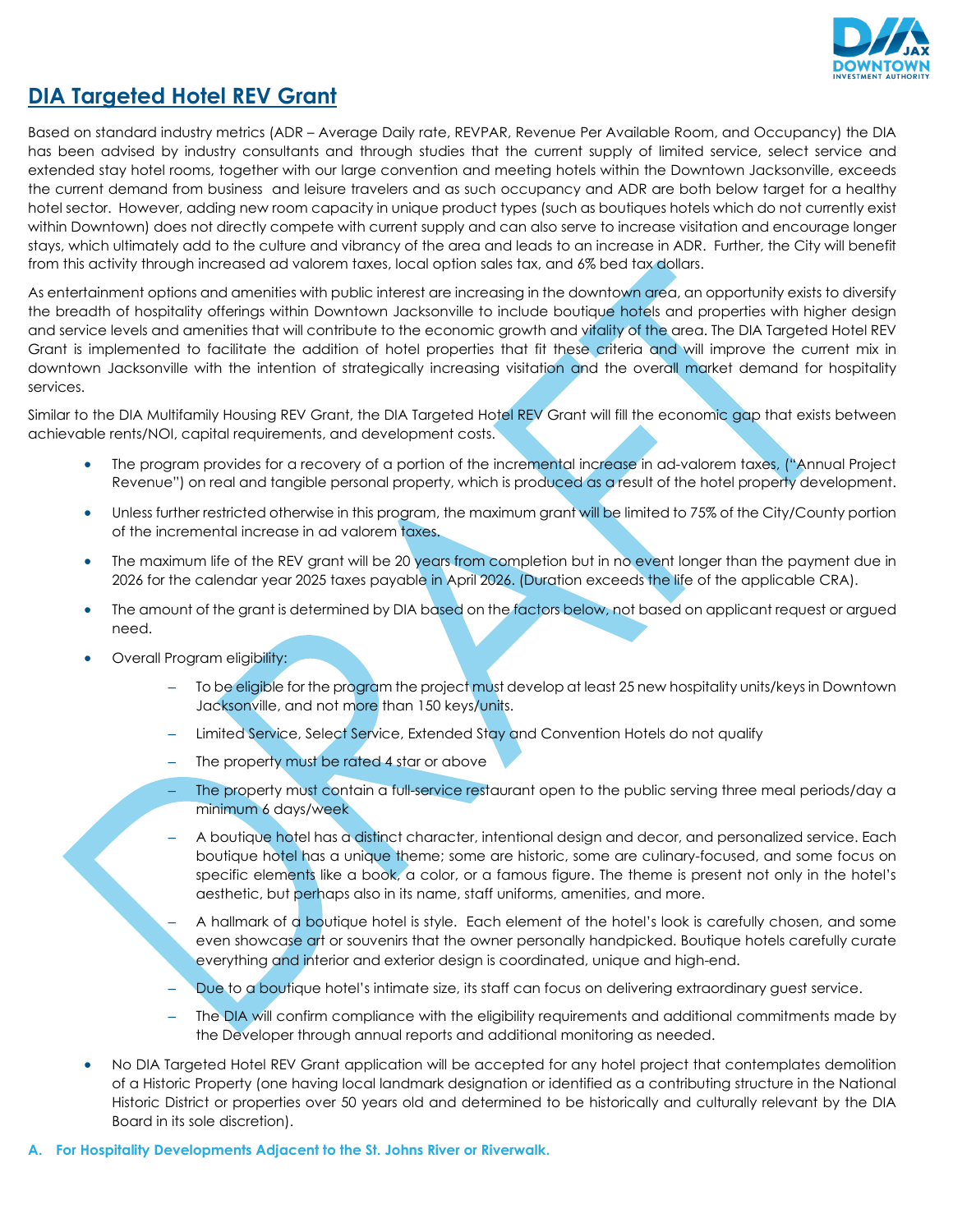

The program provides for a recovery of a portion of the Annual Project Revenue, on real and tangible personal property, which is produced as a result of a hospitality property and related development within the DIA Boundary and immediately adjacent to the St. Johns River or Riverwalk.

- The amount of the grant will not exceed demonstrated financial gap AND is determined by,
	- The amount of retail/food and beverage space included in a mixed-use development; and,
	- Amenities for guests which may also be open to the public; and
	- Design factors identified below.

#### *Conditions to eligibility for any level of REV Grant:*

- 1. Developer must make a substantial commitment to assume responsibility for, or contribute to, an organization (including, but not limited to, the City through the Parks Partnership Program) to provide for the development, maintenance, or programming in the adjacent public space. Examples of acceptable commitments may be assuming responsibility for maintenance of the adjacent Riverwalk, or funding the same, for the life of the REV, donating a major piece of art to the park, or construction of a playground or sport court, etc. Commitments will be evaluated by DIA staff to determine materiality and consistency with the intent of this section. A one-time up-front commitment valued by DIA at not less than 3% of minimum total Private Capital Investment of the Developer used in calculation of the REV shall be deemed material however other values and payments over time may be considered material as described in the Structuring the Deal section of the BID.
- 2. In any hotel development immediately adjacent to the St. Johns River or Riverwalk, ground level restaurant and/or bar space that actively engages the waterfront and/or Riverwalk shall be provided of not less than:
	- a. No less than 70% of the riverfront ground level façade linear frontage; and
	- b. No less than 50 feet in depth off the riverfront façade of the building
	- c. Higher level spaces above ground floor may be approved by the DIA Board in unique circumstances where the ground level of the building is not at the same grade as the Riverwalk.
- 3. The ground level of any structured parking garage associated with such project facing the street must be wrapped with a) hotel units, b) amenity space, or c) retail/food and beverage space accessible from the street, except at points of entry and exit.
- 4. All levels of any structured parking garage associated with such project and facing or visible from the waterfront or Riverwalk must be wrapped with a) hotel units, or b) retail/food and beverage space, or c) amenity space to screen the garage from the public space.
- 5. Developer must provide at no charge to the City, a permanent easement for public access for the Riverwalk trail system as contemplated by the Downtown Zoning Overlay. In the case of areas adjacent to Riverwalk segments constructed over water, the Developer must provide permanent public access easements and bridges connecting the Riverwalk to the upland development considered for incentive.
- 6. Developer must provide at no charge to the City, the public View and Access corridor easements or dedications for public use in accordance with the Downtown Zoning Overlay.
- 7. Applicant must commit to the minimum private capital investment based on projected development costs as finalized in negotiation with the DIA.
	- a. Any deviation below the minimum will result in a pro rata reduction of the Maximum REV payable over the term.
	- b. Any reduction of 10% or greater will result in forfeiture of the REV.

*REV Grant Factors*: The precise REV Grant size will be determined by the following factors:

- Up to 15% for the development of City-owned lazy / underutilized assets (maximum amount only if purchased at appraised market value without other incentives); *plus,*
- 10% for each 1,500 square feet (beginning with 2500 square feet in a single operation) of ground level waterfront, or Riverwalk front, restaurant(s) open weekends, and a minimum of six days per week, and three meal periods of each day of operations (maximum of 30%); *plus,*
- 10% for each 2,500 square feet of ground level retail space and 5% for each 2,500 square feet of ground level retail food and beverage space made available for lease to an unrelated third party accessible by the public directly from the river or Riverwalk (maximum of 20%, exclusive of restaurant percentage awarded below); *plus,*
- Up to 15% for the inclusion of additional amenities open to the public such as one or more bar or lounge spaces, additional restaurant offerings, spa, meeting rooms, or the like; *plus*
- 5% for each 10% of riverfront ground level building façade linear frontage (above the minimum 70% required) that is devoted to ground level retail or food / beverage space accessible by the public directly from the Riverwalk (maximum of 15%)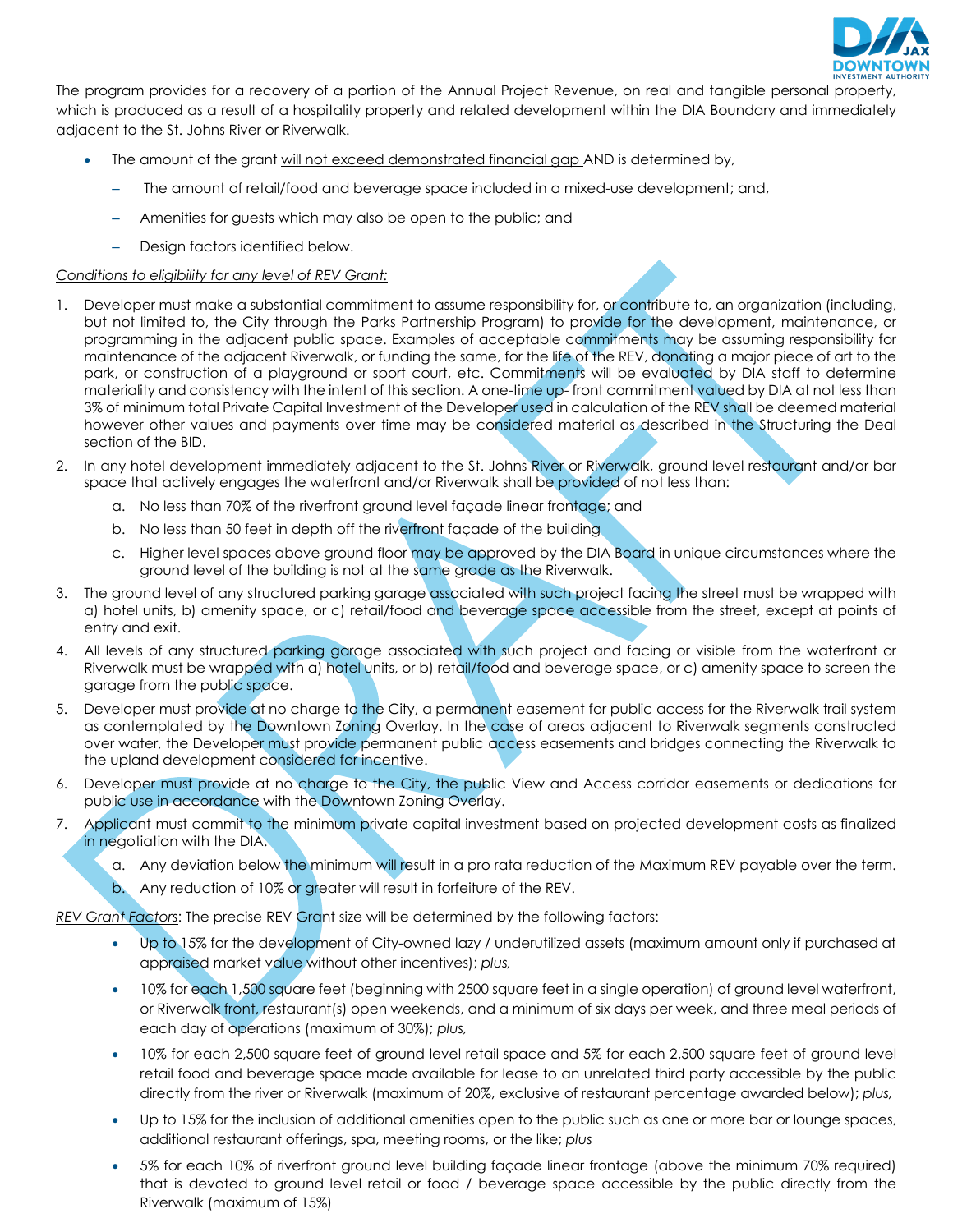

- 15% for a minimum 2,500 square foot rooftop food and beverage accessible by the public directly from the Riverwalk
- Up to 25% for enhanced design and quality including unique architectural features and materials in the subject hotel building(s) or any visible portion of an associated structured parking garage, or both, beyond minimum compliance with DDRB standards (to qualify for this factor, conceptual plans including exterior materials, must have received DDRB approval and the interior plans presented must reflect a level of finish and uniqueness required to qualify as a boutique hotel) *plus,*
- Up to 10% total for the provision or utilization of shared use parking through one or more of the following:
	- 5% shall be available for every 25 spaces made available on site for shared parking by off-site primary users;
	- 5% shall be available for every 25 spaces serving the hotel that are secured through off-site shared use arrangements; (maximum 10%) *plus,*
- 10% for each occupiable floor above seven (excluding any basement or rooftop, maximum of 30%); *plus*
- Up to 10% for resiliency through one or more of the following:
	- Resilient Building Design up to 5% for utilization of resilient building techniques, such as use of flood-proof materials on first floor/subsurface elements, elevation of critical assets (HVAC, generators, utility boxes, etc.) to above the first floor, and use of reflective materials on the roof to create a "cool roof"
	- Resilient Landscaping and Site Design up to 5% for designing landscaping around the hotel building to address flooding and heat, including installation of catchment systems, bioswales or green infrastructure that can capture the first 1.5 inches of stormwater on-site or increasing tree canopy to twice the amount pre-construction

### **B. For Developments Adjacent to the Creek Front, or adjacent to a City owned public park.**

The program provides for a recovery of a portion of the Annual Project Revenue, on real and tangible personal property, which is produced as a result of hotel development within the DIA Boundary and immediately adjacent to McCoy's Creek, Hogan's Creek, (or the Emerald Trail adjacent to either creek) or a City owned public park.

- The amount of the grant is determined by,
	- The amount of retail/food and beverage space included in a mixed-use development; and,
	- Amenities for guests which may also be open to the public; and
	- Design factors identified below.

### *Conditions to eligibility for any level of REV Grant:*

- 1. Developer must make a substantial commitment to assume responsibility for, or contribute to, an organization (including, but not limited to, the City through the Parks Partnership Program) to provide for the development, maintenance, or programming in the adjacent public space. Examples of acceptable commitments may be assuming responsibility for maintenance of the adjacent Riverwalk, or funding the same, for the life of the REV, donating a major piece of art to the park, or construction of a playground or sport court, etc. Commitments will be evaluated by DIA staff to determine materiality and consistency with the intent of this section. A one-time up-front commitment valued by DIA at not less than 3% of minimum total Private Capital Investment of the Developer used in calculation of the REV shall be deemed material, however other values relative to the size of the park and payments over time may be considered material as described in the Structuring the Deal section of the BID.
- 2. In any hotel development immediately adjacent to McCoy's or Hogan's Creek or the Emerald trail adjacent to such creek, or immediately adjacent to a public park, ground level restaurant and/or bar space that actively engages the waterfront and/or park shall be provided of not less than:
	- a. No less than 30% of the creek front or park front ground level façade linear frontage; and
	- b. No less than 50 feet in depth off the creek front or park front façade of the building
	- c. Higher level spaces above ground floor may be approved by the DIA Board in unique circumstances where the ground level of the building is not at the same grade as the creek or park.
- 3. The ground level of any structured parking garage associated with such project facing the street must be wrapped with a) hotel units, b) amenity space, or c) retail/food and beverage space accessible from the street, except at points of entry and exit.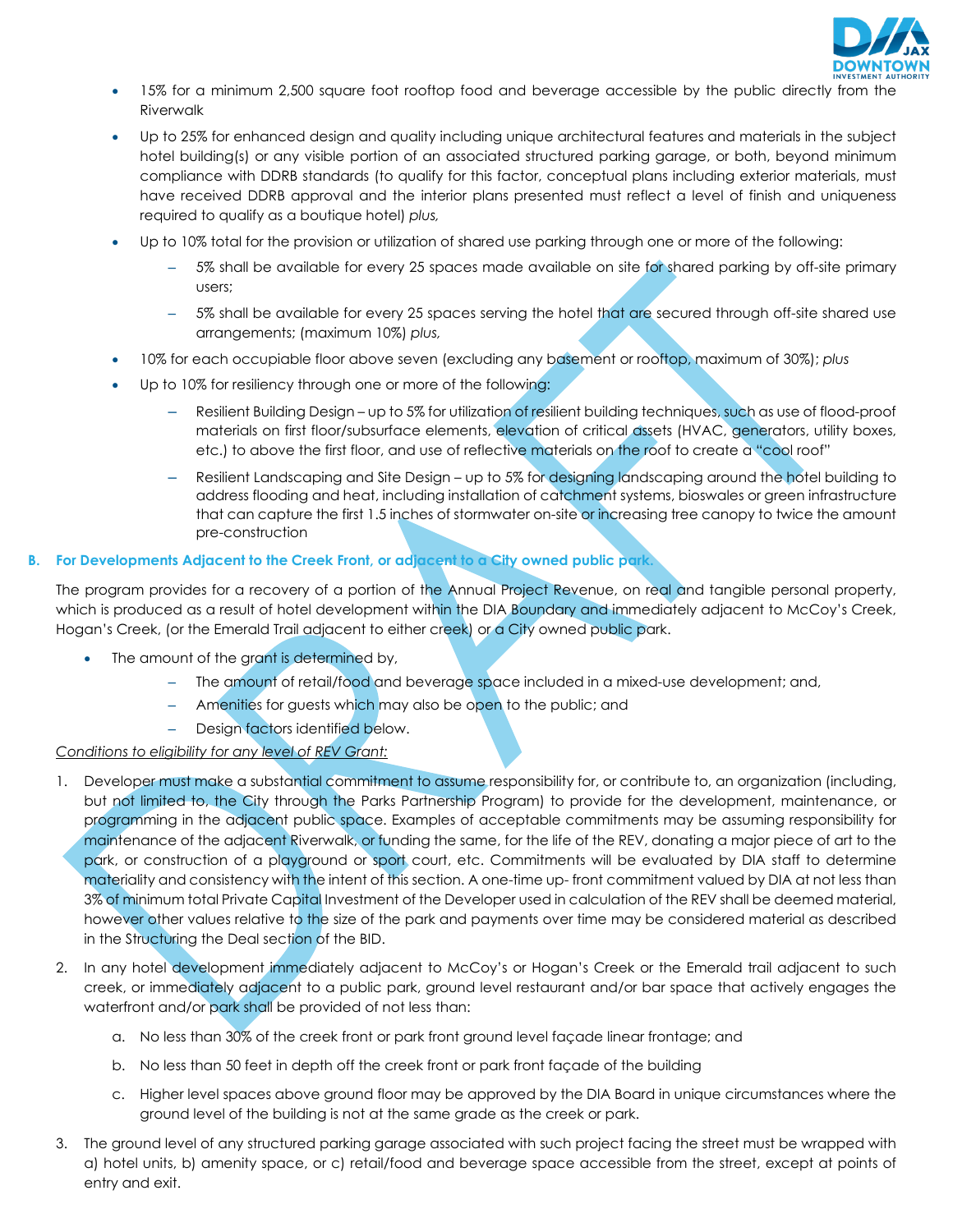

- 4. All levels of any structured parking garage associated with such project and facing or visible from the waterfront or park must be wrapped with a) hotel units, b) amenity space, or c) retail/food and beverage space to screen the garage from the public space.
- 5. Developer must provide at no charge to the City, a permanent easement for public access for the Creekside trail system as contemplated by the Downtown Zoning Overlay.
- 6. Developer must provide at no charge to the City, the public View and Access corridor easements or dedications for public use in accordance with the Downtown Zoning Overlay.
- 7. Applicant must commit to a minimum private capital investment based on projected development costs as finalized in negotiation with the DIA.
	- a. Any deviation below the minimum will result in a pro rata reduction of the Maximum REV payable over the term
	- b. Any reduction of 10% or greater will result in forfeiture of the REV

*REV Grant Factors*: The precise REV Grant size will be determined by the following factors:

- Up to 15% for the development of City-owned lazy / underutilized assets (maximum amount only if purchased at appraised market value without other incentives); *plus,*
- 10% for each 2,500 square feet of ground level retail space (frontage must be equal to or greater than depth) or rooftop restaurant/bar accessible by the public directly from the street, park, or creek (maximum 20%); *plus*
- 5% for each 2,500 square feet of ground level food and beverage space made available for lease to an unrelated third party and accessible by the public directly from the street, park, or creek (maximum of 10%, exclusive of restaurant percentage awarded below); *plus,*
- 10% for each 1,500 square feet (beginning with 2500 square feet in a single operation) of ground level creek front or park front restaurant(s) open weekends, and a minimum of six days per week, and three meal periods of each day of operations (maximum of 30%); *plus,*
- Up to 15% for the inclusion of additional amenities open to the public such as one or more bar or lounge spaces, additional restaurant offerings, spa, meeting rooms, or the like; *plus*
- Up to 20% for enhanced design and quality including unique architectural features and materials in the subject hotel building(s) or any visible portion of an associated structured parking garage, or both, beyond minimum compliance with DDRB standards (to qualify for this factor, conceptual plans including exterior materials, must have received DDRB approval and the interior plans presented must reflect a level of finish and uniqueness required to qualify as a boutique hotel) *plus,*
- Up to 10% total for the provision or utilization of shared use parking through one or more of the following:
	- 5% shall be available for every 25 spaces made available on site for shared parking by off-site primary users.
	- 5% shall be available for every 25 spaces serving the hotel development that are secured through offsite shared use arrangements (maximum of 10%); *plus*
- 10% for each occupiable floor above seven (excluding any basement or rooftop space, maximum of 30%); *plus,*
- Up to 10% for resiliency through one or more of the following:
	- Resilient Building Design -- 5% for utilization of resilient building techniques, such as use of flood-proof materials on first floor/subsurface elements, elevation of critical assets (HVAC, generators, utility boxes, etc.) to above the first floor, and use of reflective materials on the roof to create a "cool roof"
	- Resilient Landscaping -- 5% for designing landscaping around residential building to address flooding and heat, including installation of catchment systems, bioswales or green infrastructure that can capture the first 1.5 inches of stormwater on-site or increasing tree canopy to twice the amount pre-construction

#### **C. For Developments Not Adjacent to the River, Creek, or City Park**

The program provides for a recovery of a portion of the Annual Project Revenue, on real and tangible personal property, which is produced as a result of hospitality property and related development within the DIA Boundary and NOT immediately adjacent to the St. John's River or Riverwalk, McCoy's Creek, Hogan's Creek (or the Emerald Trail adjacent to either creek), or a City owned public park.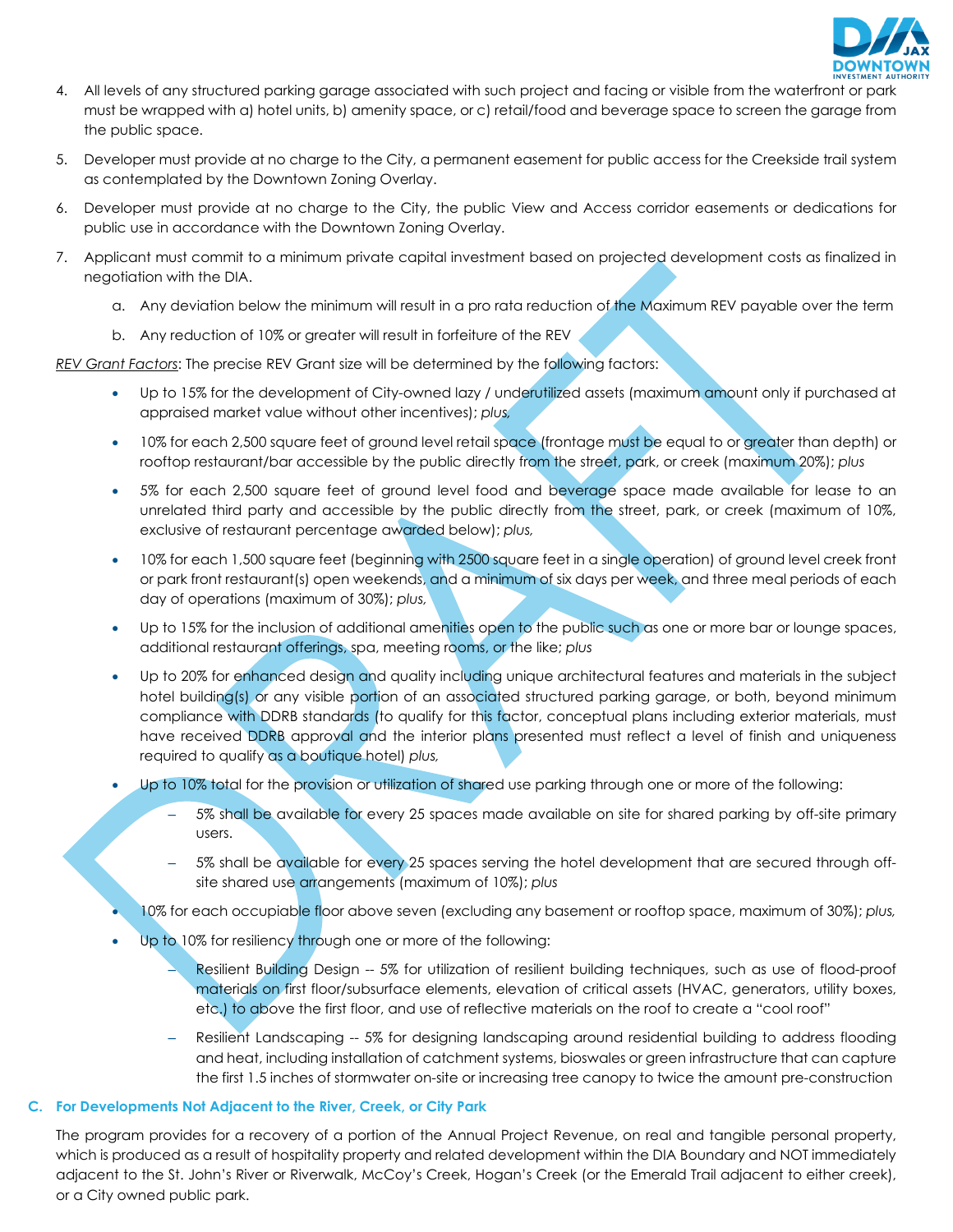

- The amount of the grant is determined by,
	- The amount of retail/food and beverage space included in a mixed-use development; and,
	- Amenities for guests which may also be open to the public; and
	- Design factors identified below.

#### *Conditions to eligibility for any level of REV Grant*:

- 1. In any mixed-use hotel property development not immediately adjacent to the river, McCoy's Creek, Hogan's Creek, or a City owned public park, no less than 30% of the ground level of the linear street frontage shall be retail/food and beverage space.
- 2. The ground level of any structured parking garage associated with such project facing the street must be wrapped with a) hotel units, b) amenity space, or c) retail/food and beverage space accessible from the street, except at points of entry and exit.
- 3. Applicant must commit to a minimum private capital investment based on projected development costs as finalized in negotiation with the DIA.
	- a. Any deviation below the minimum will result in a pro rata reduction of the Maximum REV payable over the term
	- b. Any reduction of 10% or greater will result in forfeiture of the REV

*REV Grant Factors*: The precise REV Grant size will be determined by the following factors:

- Up to 15% for the development of City-owned lazy / underutilized assets (maximum amount only if purchased at appraised market value without other incentives); *plus,*
- 10% for each 2,500 square feet of ground level retail space (frontage must be equal to or greater than depth), or balcony/rooftop food and beverage, each accessible by the public directly from the street (maximum 20%); plus
- 10% for each 1,500 square feet (beginning with 2500 square feet in a single operation) of ground level restaurant open to the public, directly accessible from the street, whose façade length is greater than its depth and is open weekends, and a minimum of six days per week, and three meal periods of each day of operations (maximum of 30%); *plus,*
- 5% for each 2,500 square feet of ground level retail/food and beverage space made available for lease to an unrelated third party and accessible by the public directly from the street (maximum of 10%); *plus,*
- Up to 20% for enhanced design and quality including unique architectural features and materials in the subject hotel building(s) or any visible portion of an associated structured parking garage, or both, beyond minimum compliance with DDRB standards (to qualify for this factor, conceptual plans including exterior materials, must have received DDRB approval and the interior plans presented must reflect a level of finish and uniqueness required to qualify as a boutique hotel) *plus,*
- Up to 15% for the inclusion of additional amenities open to the public such as one or more bar or lounge spaces, additional restaurant offerings, spa, meeting rooms, or the like; *plus*
- Up to 10% total for the provision or utilization of shared use parking.
	- 5% shall be available for every 25 spaces made available on site for shared parking by off-site primary users.
	- 5% shall be available for every 25 spaces serving the residential development that are secured through off-site shared use arrangements (maximum of 10%); *plus*
- 10% for each occupiable floor above seven (excluding any basement or rooftop space) when developing in the Central Core or Sports and Entertainment (maximum of 30%); *plus,*
- Up to 10% for resiliency through on or more of the following:
	- Resilient Building Design Up to 5% for utilization of resilient building techniques, such as use of flood-proof materials on first floor/subsurface elements, elevation of critical assets (HVAC, generators, utility boxes, etc.) to above the first floor, and use of reflective materials on the roof to create a "cool roof"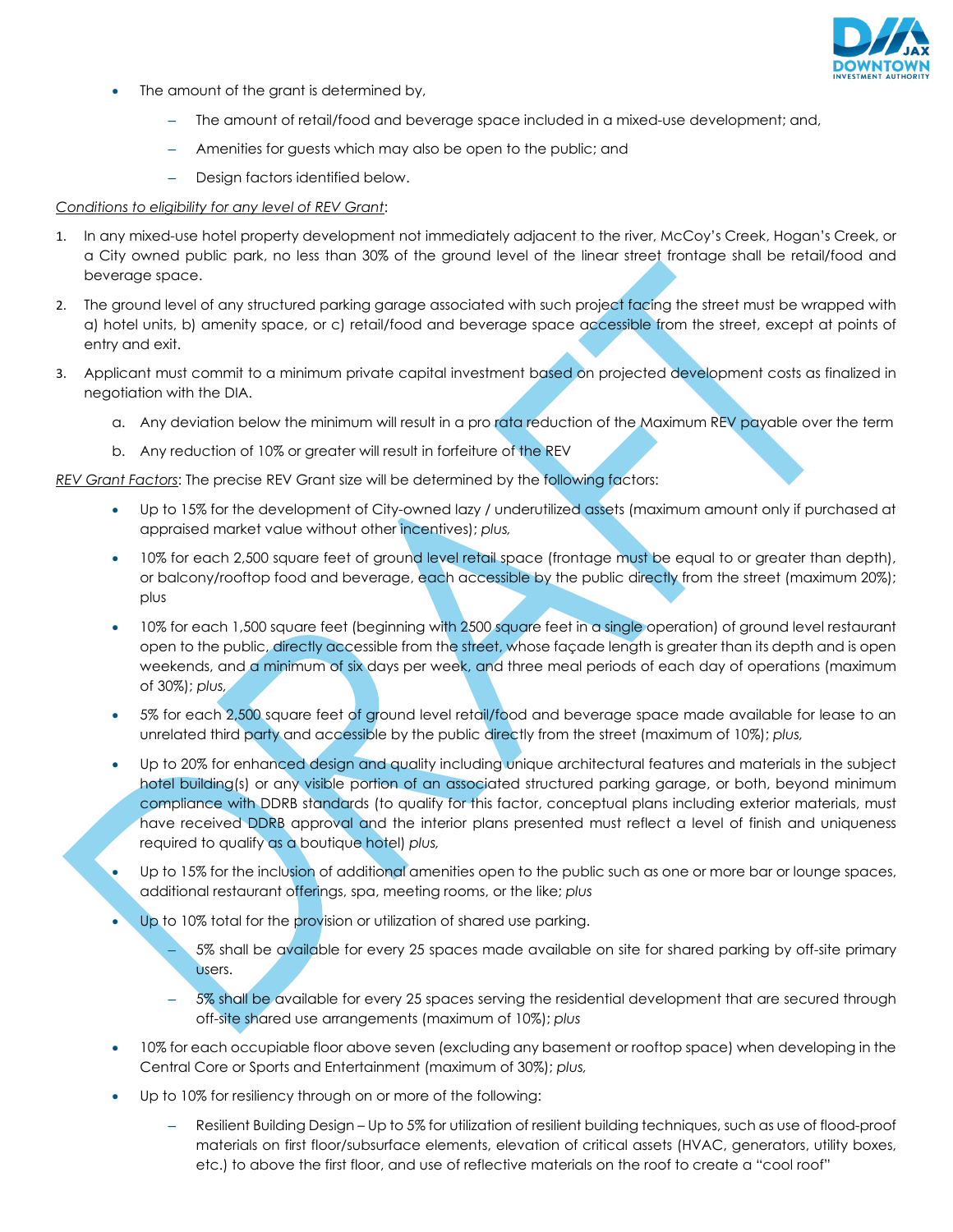

– Resilient Landscaping – Up to 5% for designing landscaping around residential building to address flooding and heat, including installation of catchment systems, bioswales or green infrastructure that can capture the first 1.5 inches of stormwater on-site or increasing tree canopy to twice the amount preconstruction

Grant Process:

- 1. The DIA staff would take the application from the prospective grantee, and make a recommendation based upon the DIA Targeted Hotel REV Grant program criteria above;
- 2. The DIA Board would evaluate the staff recommendation and reject or adopt a resolution approving a grant amount and time frame to be documented by a Redevelopment Agreement agreed to by the Applicant and executed by the Applicant and DIA.
- 3. City Council approval is not required for REV grants which comply with this program and DIA action is final.
- 4. No DIA Targeted Hotel REV Grant utilizing CRA resources shall be authorized by the Board if it exceeds the term, amount determined pursuant to the criteria above, or otherwise fails to meet the program criteria described above.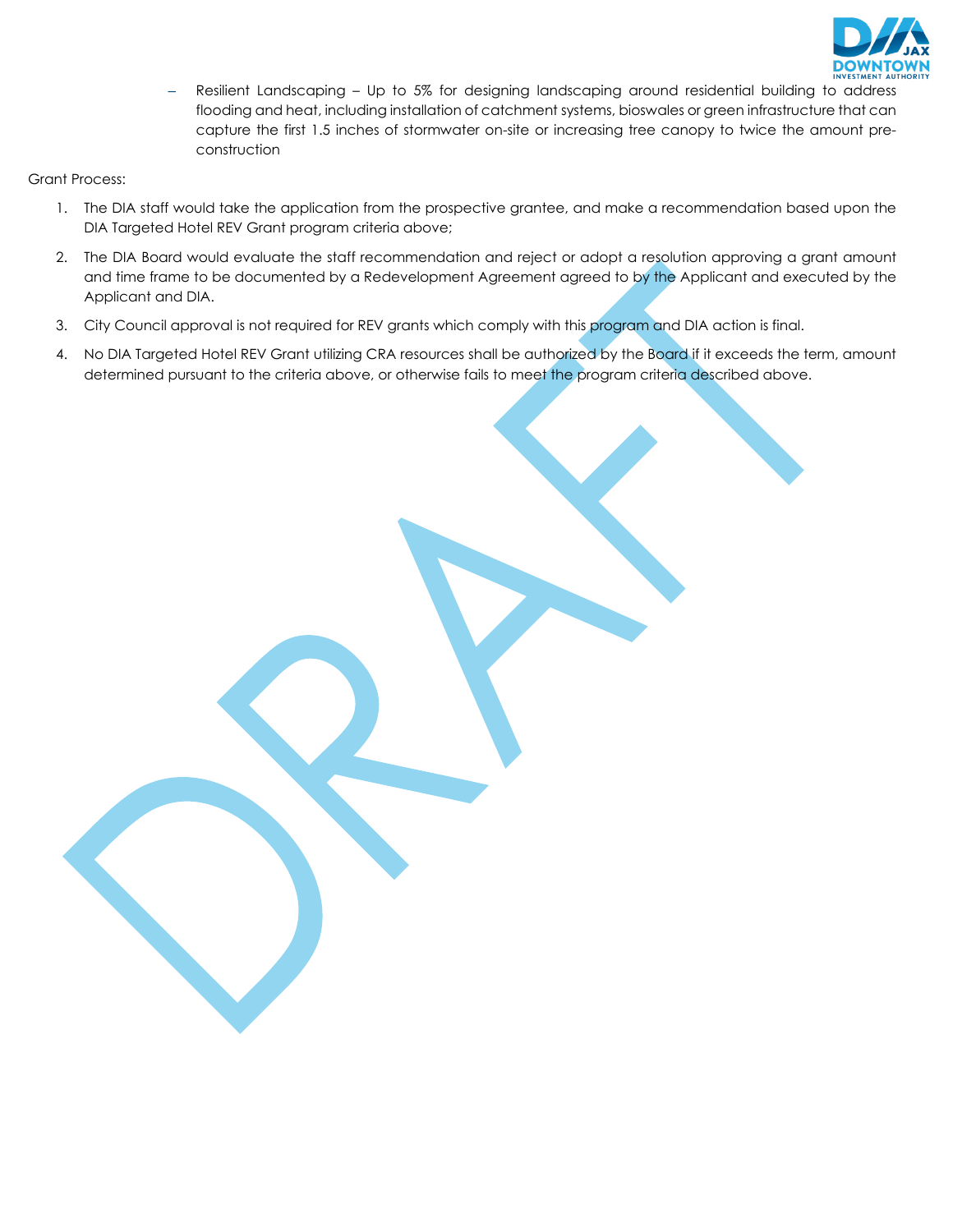

### **DIA Mobility Fee Credit**

The Downtown Investment Authority ("DIA") and the City of Jacksonville entered into a Mobility Fee Credit Contract in an amount of \$32,834,388.39. Pursuant to that agreement and Chapter 55, Part 1, Section 55.018(a)(10) of the Jacksonville Code of Ordinances, the DIA is authorized to "To negotiate, assign and allocate development rights within the Central Business District, including assigning mobility fee credits pursuant to any applicable mobility fee contract."

Mobility Fee Credits may be applied as an incentive to offset Mobility Fees, or a portion thereon, associated with a new allocation of development rights and may be issued within the Central Business District.

In order to be eligible for any Mobility Fee credit, the following minimum requirements must be met:

- 1. The Developer shall have provided to the City, at no charge, a perpetual, minimum 25' wide, multi-use trail easement (or fee) contemplated by the Downtown Zoning Overlay for Riverwalk or creek-side trails within Downtown.
- 2. The developer shall have provided structured parking that conforms to the Chapter 656, Part 3, Subpart H and complied with Downtown Zoning Overlay and Downtown Design Standards for street-front activation and screening of any parking garages and/or parking lots located on the subject property.
- 3. The developer shall have complied with the sidewalk requirements of the Downtown Zoning Overlay and Downtown Design Standards, including the provision of additional right of way when existing right of way is inadequate.

The DIA may grant a mobility fee credit incentive equal to the value of the Developer's contributions below, will use the following considerations when determining whether to grant a Mobility Fee Credit incentive, and the amount of incentive credit to be awarded:

- 1. If the developer has conveyed lands either in fee or via perpetual easement for the expansion of the Pedestrian Zone or the Riverwalk or those bike/ped facilities adjacent to McCoy's Creek or Hogan Creek beyond that which are enabled by the existing boundaries of the adjacent rights-of-way or City-owned parcels.
- 2. The project improves the transportation network through such measures as reduction in the number of existing curb cuts or driveways, utilizes joint driveways or cross access, or includes multi-model facilities, bus shelters, etc.
- 3. The developer includes such programs as transit pass, ride share, and other programs that focus on transportation modes other than single occupant vehicles;
- 4. The Developer provides or makes use of shared use parking. The Developer satisfies the goal in the Downtown Zoning Overlay that 10% of ground level or at grade parking spaces in any new garage will be made available for public parking at all times. Lesser numbers and times will be considered proportionately. The Developer makes excess spaces in any new structured parking facility available for lease or license by users of other developments. The Developer constructs fewer spaces for the exclusive use of the development than are needed, and leases or licenses parking spaces in another existing parking facility for use by tenants of the development.
- 5. The developer incurs the costs of construction for such public improvements as upgraded sidewalks, pedestrian lighting, benches, shade trees, trash receptacles, artistic bicycle racks, etc. beyond the minimum required by the Downtown Overlay of Downtown Design Standards.
- 6. The developer has entered into an agreement with the DIA or the City to provide enhanced maintenance of the Pedestrian Zone, the Riverwalk or those bike/ped facilities adjacent to McCoy's Creek or Hogan Creek;
- 7. Any other improvement or commitment for ongoing maintenance of a facility for the benefit of pedestrians, bicyclists, transit users, or other non-single occupant vehicle transportation users;
- 8. Any other improvement or commitment for ongoing maintenance of a facility that increases pedestrian or bicyclist connectivity to a park, the St. Johns River and its tributaries, or the Riverwalk; or
- 9. The project includes a mix of uses that includes first floor retail vertically integrated with residential, noting that office and other non-residential uses may also be incorporated providing that the project includes a residential component.

The developer is to provide a calculated cost of the improvement, land value or maintenance. The DIA may grant a mobility fee credit incentive equal to the value of the developer's contributions above, or at DIA's discretion, in excess thereof if needed to meet the mobility fee credit requirement for the development. Although the Mobility Fee Credit incentive provided is not intended to be derived from a prescribed formula, any value of the Mobility Fee Credit granted, in excess of the improvement, land value or maintenance cost will be the portion of the incentive incorporated into a Return-on-Investment calculation by the DIA.

The value of each credit is determined within the Mobility Fee Credit Contract and is a function of land use x cost per vehicle mile trip x average vehicle mile trip.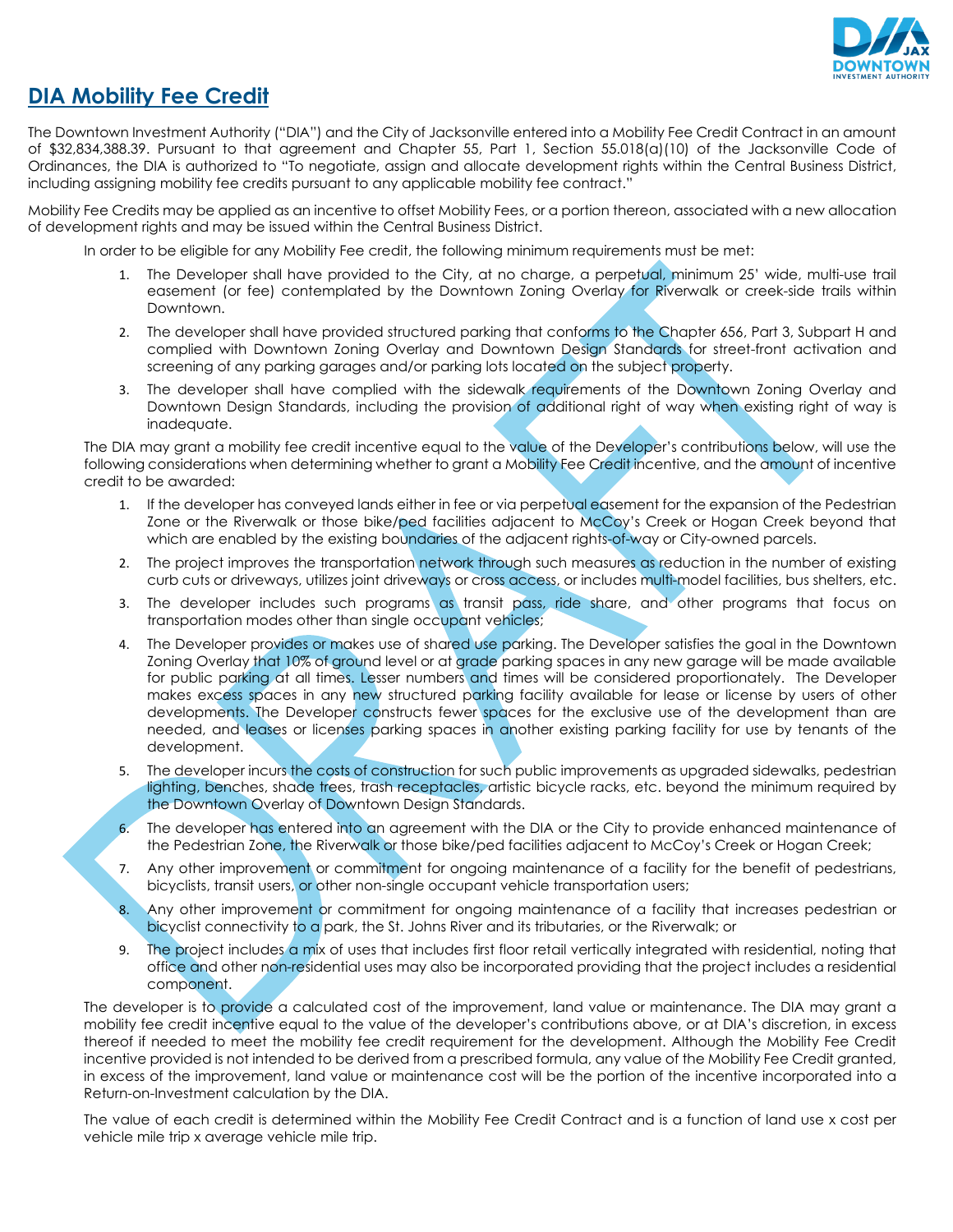

### **DIA Parking Screening Grant**

The "Parking Screening Grant" assists with the costs of compliance with the landscaping and screening requirements of §656.361.6.2.L for accessory and on-site surface parking facilities. "Applicants" may be the owner of record or building management entity.

Pursuant to §656.361.2.L.2(a), accessory and on-site surface parking facilities are required to come into compliance with §656.361.6.2.L, (Screening and Landscaping of Surface Parking, Trash, Storage, and Loading Areas) requirements on or before July 1, 2024. In order to encourage compliance, the Ordinance Code requires the DIA to develop a policy and consider the creation of a Parking Screening Grant to encourage early compliance.

The Parking Screening Grant:

- Is available to those Applicants whose property is deemed out of compliance, or for those properties that are in compliance but are proposing to utilize the program to enhance landscaping and hardscaping when such enhancements have been determined by the DIA Chief Executive Officer to being beneficial to the health, safety and welfare of the public (e.g., replacement of palm trees with shade trees);
- May be used for fencing, screening, landscaping, buffers, hardscaping, etc. necessary for compliance with §656.361.6.2.L for accessory and on-site surface parking facilities;
- May be used for fencing, screening, landscaping, buffers, hardscaping, etc. that does not meet the strict requirements of §656.361.6.2.L when and if the DDRB has granted a deviation from those requirements pursuant to its authority to do so;
- May not be used for those costs associated with compliance with other portions of the Ordinance Code (e.g., ADA spaces) nor may these funds be used for compliance with other Federal, state or local regulations (e.g., stormwater);
- May not be used in conjunction with the creation of a new or expansion of an existing surface parking facility, nor may they be used for commercial surface parking lots; and
- May only be used on those accessory and on-site parking facilities that have been properly permitted and, at the time they were created, were a lawful use.

In addition to the above, a Parking Screening Grant payment is predicated on:

- The Downtown Development Review Board staff having reviewed and found landscape and hardscape plans compliant with the Ordinance Code, or in those instances where an applicant is seeking a deviation from those requirements such deviation has been reviewed and approved by the Downtown Development Review Board ("DDRB");
- A budget for this grant program has approved by the Downtown Investment Authority and funds allocated accordingly;
- All property taxes on the project site are paid and current;
- No contractor liens, no outstanding liens (other than mortgages), and no outstanding code violations at the project address at the time of application and at the time that the request for reimbursement is submitted;
- A signed Agreement for funding assistance having been executed by the Downtown Investment Authority and the Applicant prior to the commencement of any work to be covered under this program. No grants will be awarded retroactively;
- All site improvements complying with all applicable city codes and ordinances, as well as state and federal regulations (if applicable); and
- Work following the permitted or approved plans and specifications and having been completed within six months (180 calendar days) from the execution date of a Parking Screening Grant Agreement ("Agreement") unless that completion horizon has been extended by the DIA Chief Executive Officer.

If after 180 calendar days from the execution date of a Parking Screening Grant, unless extended by the DIA Chief Executive Officer, who may extend Parking Screening Grants for up to an additional 90 calendar days, the improvements are not completed:

- 1. The Agreement and funding will become null and void without further action by DIA;
- 2. The property will be subject to immediate Code Enforcement Action; and
- 3. The Applicant will not be eligible for another Parking Screening Grant for that property.

Parking Screening Grant Funding Tiers

Tier 1 Funding: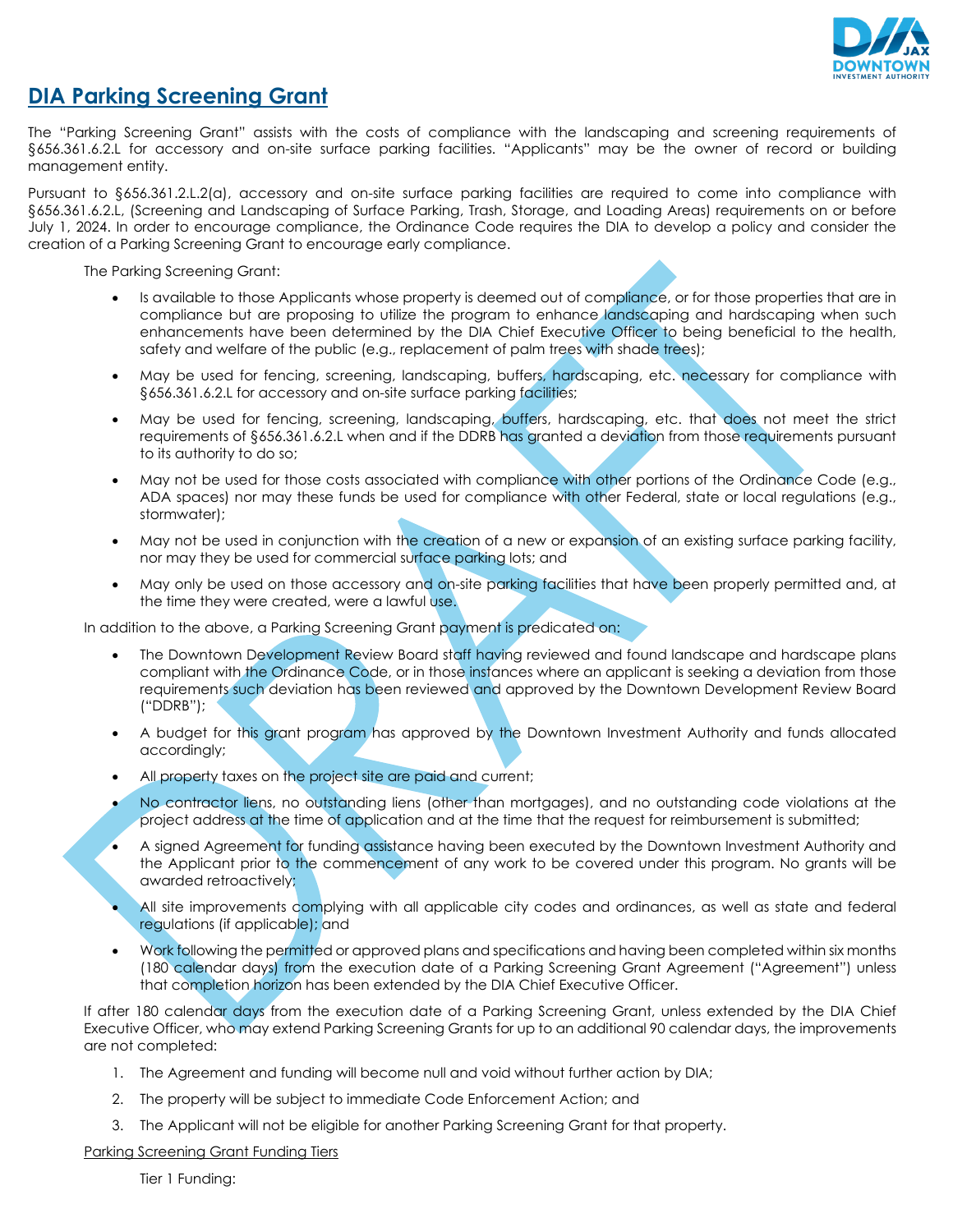

A Parking Screening Grant Agreement must have been executed on or by June 30, 2023, with all work completed pursuant to the Agreement on or by June 30, 2024. Tier 1 Funding will pay for:

- Up to seventy-five percent (75%) of the costs of materials and labor, excluding soft costs and permit costs, with a maximum award of up to \$100,000, providing that an applicant has not sought a deviation from §656.361.6.2.L; or
- Up to fifty percent (50%) of the costs of materials and labor, excluding soft costs and permit costs, with a maximum award of up to \$50,000 in those instances where an applicant has sought and been granted a deviation from §656.361.6.2.L by the DDRB.

Tier 2 Funding:

A Parking Screening Grant Agreement executed after June 30, 2023, but before June 30, 2024, Tier 2 Funding will pay for:

- Up to fifty percent (50%) of the costs of materials and labor, excluding soft costs and permit costs, with a maximum award of up to \$50,000, providing that an applicant has not sought a deviation from §656.361.6.2.L; or
- Up to twenty-five percent (25%) of the costs of materials and labor, excluding soft costs and permit costs, with a maximum award of up to \$25,000 in those instances where an applicant has sought and been granted a deviation from §656.361.6.2.L by the DDRB.

Note: the requirement to come into compliance on or by July 1, 2024, cannot be extended through the execution of a Parking Screening Grant Agreement. Those properties that remain out of compliance on July 1, 2024, shall be subject to immediate Code Enforcement action.

#### Parking Screening Grant Agreement

The DIA is authorized under this program to create Applications, Agreements, and other forms and require information and documentation as the Chief Executive Officer deems necessary to implement this program while exercising the DIA's fiduciary responsibilities. This program and funding awards may be implemented administratively or as otherwise dictated by the DIA Board.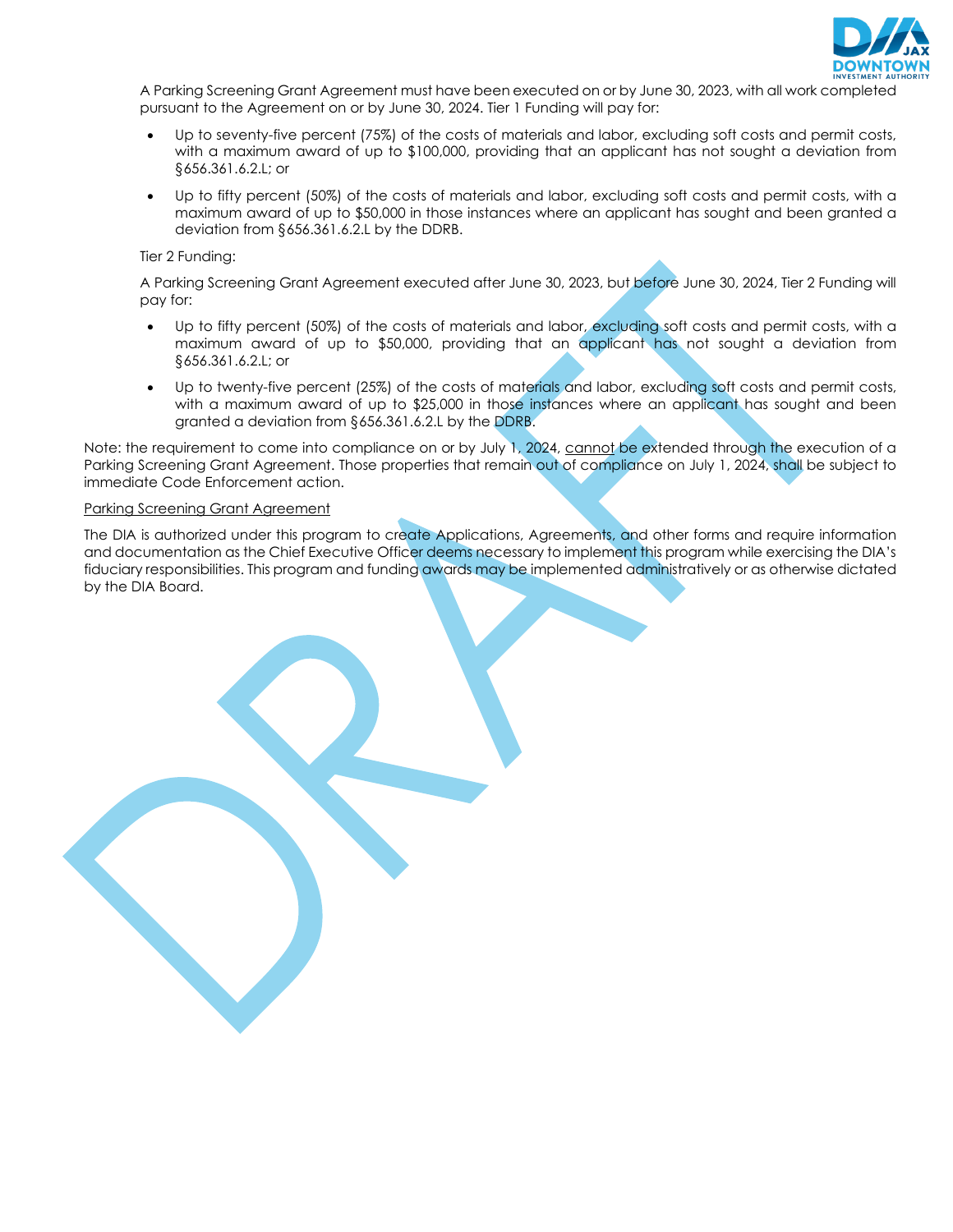

### **DIA Storefront Façade Grant Program**

Criteria for DIA Storefront Façade Grant Program

1. Program Purpose and Benefit

To provide grant funding for the improvement of storefronts, and, if applicable, second story façades, in the Downtown Jacksonville Historic District to activate the streetscape and the overall revitalization of Downtown Jacksonville. This program is focused on physical improvements to the exterior of buildings unlike the Retail Enhancement Grant program which is focused on the operating business and interior and exterior improvements required for such business operation.

#### **Location**

In the Northbank CRA, limited initially to the area identified as the Downtown Jacksonville Historic District, as designated by the National Register of Historic Places Program.

- 2. Eligibility
	- a. Only storefront façades that have street frontage on a public street are eligible. "Storefront Facade" refers to the exterior façade of entire ground floor fronting the sidewalk and public street. The second story of the building may be eligible if the architectural details and construction materials of the second story are most similar to the first story when compared to the rest of the building, or if the building is only two-stories tall. "Storefronts" are not limited to open and occupied retail spaces but may include vacant spaces.
	- b. Applicant must be in good standing with the City (no unpaid taxes, Municipal Code Compliance outstanding citation on any property of applicant, outstanding defaults on any City contract, or previous uncured grant defaults or noncompliance).
	- c. Have no outstanding liens or violations.
	- d. Applicant must not be engaged in an active lawsuit with or have an unresolved claim from or against the City or its agencies that is related to the property from which the grant is sought or other similar rehabilitation grants.
	- e. The DIA and the City offer several types of rehabilitation grants and forgivable loans to rehabilitate and/or improve Downtown property, including but not limited to FAB-REP Forgivable Loans, HPTF Grants, and the Storefront Façade Grants, cumulatively referred to as "Downtown Improvement Grant(s)."
		- i. An applicant is limited to one Storefront Façade Grant per applicant at a time and only one Storefront Facade Grant will be awarded for a particular building's storefront facade.
		- ii. An applicant may receive a REP or FAB-REP grant for business-specific improvements to a building's façade that already received a Storefront Façade Grant, provided that such improvements are not replacing or removing improvements made with the Storefront Façade Grant.
		- iii. An applicant cannot receive a Storefront Facade Grant for storefront improvements that already received other Downtown Property Improvement Grants for improvements to the storefront or façade.
		- iv. Upon the completion of a project that received a Storefront Façade Grant, the applicant may seek a subsequent Storefront Façade Grant for other eligible structures.
		- v. This requirement acknowledges some applicants may have multiple properties that could benefit from the façade grant program. Instead of limiting applicants to one address per year, the DIA would require the completion of a project that received a grant prior to awarding any additional façade grant(s) to the same applicant.
	- Must strive to utilize City approved JSEB's for renovation work associated with grant.
	- Must contribute to the CRA through ad valorem taxes prior to submitting the application and for 5 years following the receipt of the grant.
	- h. Must agree to remove any billboards when billboard lease expires and conform all nonconforming signs to the current sign code.
	- i. Ineligible: Including but not limited to:
		- i. A structure that has already restored the entire façade.
		- ii. New construction and structures built within the last 25 years.
- 3. Property Use

All property uses that contribute to the CRA through ad valorem taxes are eligible to apply for a Storefront Façade Grant, except that parking garages must have commercial, retail, office, or residential space(s) on the ground floor.

- 4. Grant Amount
	- a. Base Amount: A maximum amount of 50% of eligible costs, not to exceed:
		- i. \$30 per square foot of eligible storefront façade not to exceed \$75,000.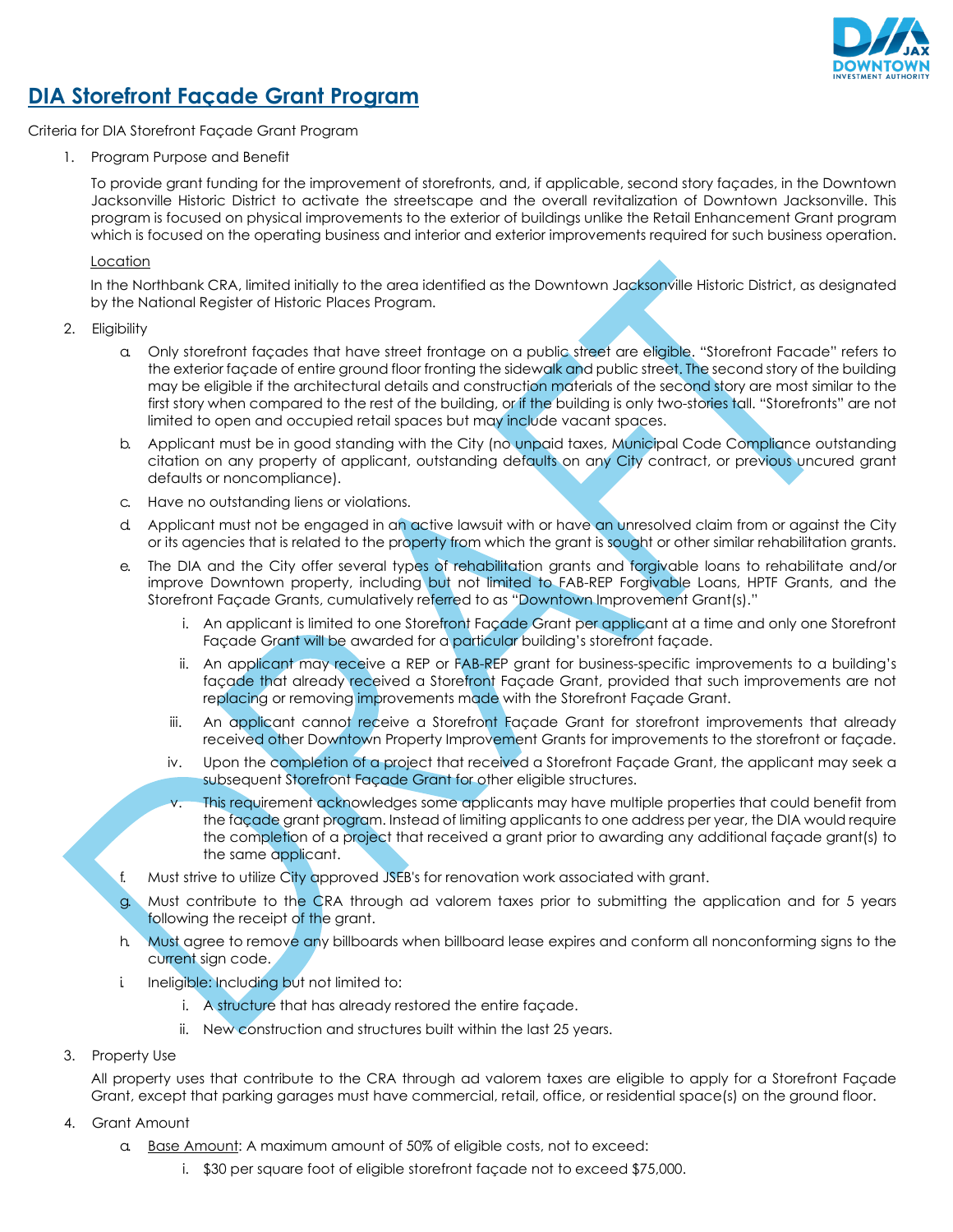

- ii. For purposes of calculating the grant amount, the square footage is determined by the total area of the storefront façade to be improved with funds from the grant. (The area included in order to determine the grant amount will not be eligible for a second grant)
- b. Contributing Structure Boost: For properties that are deemed contributing structures to the Downtown Historic District, but are not locally designated landmarks, an additional \$2 per square foot up to 50% of total costs, not to exceed \$75,000.
- c. Local Landmarks: If the structure is a locally designated landmark, the applicant should consider applying for a Historic Preservation Trust Fund Grant ("HPTF") instead of a Storefront Façade Grant, since a Certificate of Appropriateness will be required for any improvements and that program has a higher cap for eligible improvements.
- 5. Eligible Expenses
	- a. In general, the renovation, restoration, and rehabilitation of the ground floor façade that fronts a public street, typically referred to as the "storefront." Improvements to the second story of the building may be eligible if the architectural details and construction materials of the second story are most similar to the first story when compared to the rest of the building, or if the building is only two-stories tall.
	- b. Painting, cleaning, staining, masonry repairs, repairing or replacing cornices, entrances, doors, windows, decorative details and awning, signage
	- c. Screening for parking garages (adjacent to or above an eligible storefront)
	- d. Landscape elements
	- e. Permanently affixed exterior lighting
	- f. Removal of non-contributing false façades
	- g. Replacement or reconstructive woodwork
	- h. Hardscape improvements that are visible from the ROW
	- i. Restoration of historically appropriate doors, windows, or building features
	- j. Removal of deteriorated portions of the façade provided the structural integrity of the building remains intact
	- k Replacement or installation of signage that is in accordance with the Sign Code
- 6. Historic Designations/Local Landmark Limitations
	- a. A contributing property that is not designated as local landmark shall perform work that is compatible with the affected structure's original architectural style and character as determined by DDRB however shall not be required to adhere to historic standards. The DDRB will consider the practicality, economic feasibility, and reversibility of making certain non-historically compatible improvements, such as window and doorway replacements, other storefront rehabilitations, and signage, when considering such work.
	- b. Properties that are designated as local landmarks will need to comply with the guidelines and regulations of Ch. 307, Ordinance Code and receive a Certificate of Appropriateness from the Jacksonville Historic Preservation Commission or Division.
- 7. Grant Covenants

The Storefront Façade Grant is payable upon completion of work. The grant agreement will include covenants that the recipient:

- a. Must maintain the improvements in good repair.
- b. If at any point the space is not occupied, the Property Owner shall utilize its best efforts to continue to activate the streetscape. This can be accomplished through temporarily attaching art on the windows, utilizing the storefront space as an art installation or exhibition, or other creative efforts to address street activation.
- 8. Final Design Approval

Approval of a Storefront Façade Grant Application is NOT an approval of the proposed façade improvements. Recipients of a Storefront Façade Grant shall obtain all required authorizations from the Downtown Design Review Board, the Planning and Development Department, and any other necessary department or agency prior to commencing construction. DIA Storefront Facade Grant and DDRB Applications may be processed simultaneously in order to expedite the approval process, however no application will be presented to the DIA Board for final grant approval prior to receipt of DDRB final approval.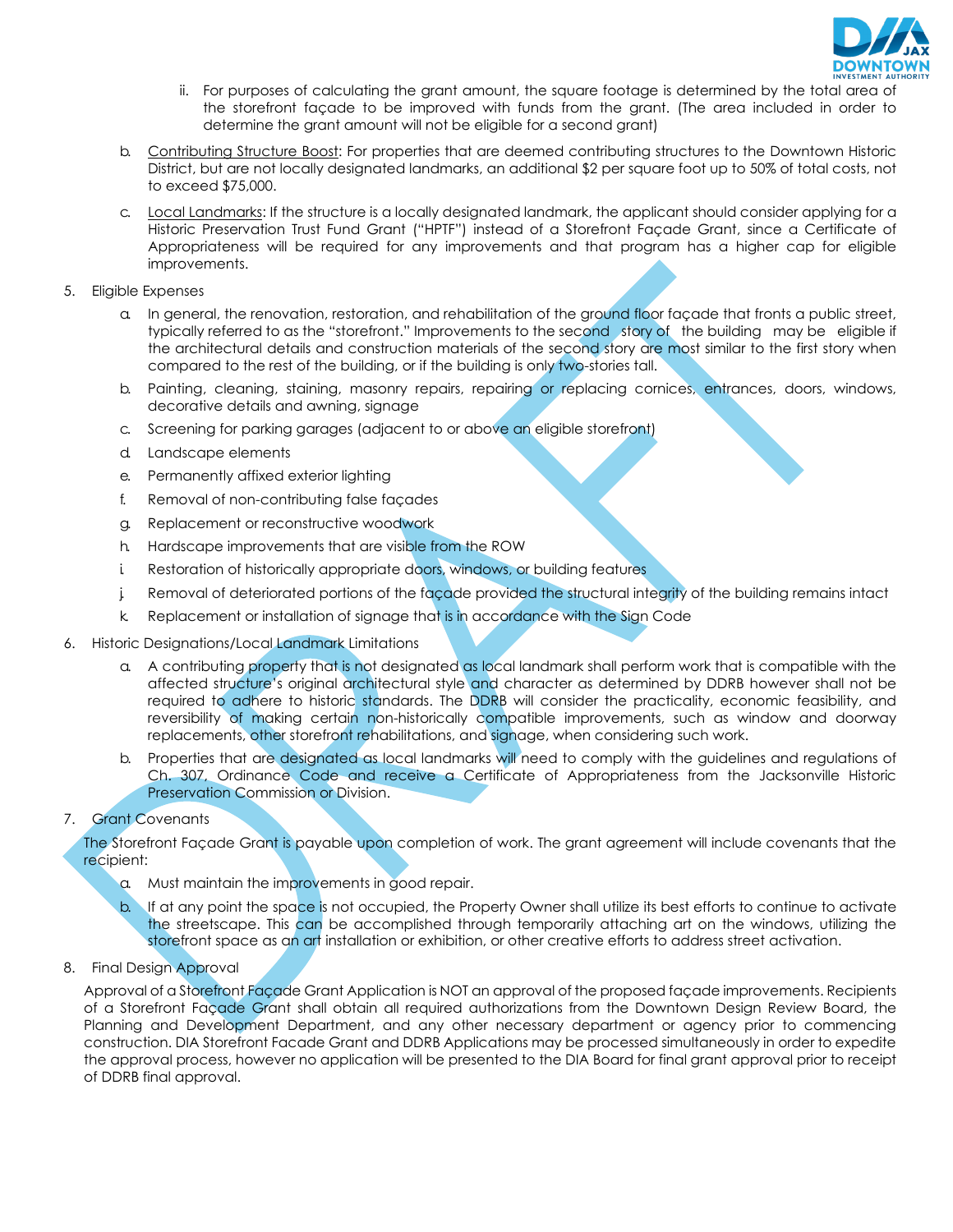

### **DIA Downtown Preservation and Revitalization Program (DPRP)**

The intent of the Downtown Preservation and Revitalization Program (the "DPRP") is to foster the preservation and revitalization of unoccupied, underutilized, and/or deteriorating historic, and qualified non-historic, buildings located in downtown Jacksonville. This program is designed to serve historic projects applying for in excess of \$100,000, and non-historic code compliance projects.

Development projects eligible for this program will be those deemed to promote the following downtown Community Redevelopment Area Goals:

*Redevelopment Goal No. 1*: Reinforce Downtown as the City's unique epicenter for business, history, culture, education, and entertainment. Program specific emphasis will be placed on retail activity, food and beverage establishments, culture, and entertainment including the activation of openspaces.

*Redevelopment Goal No. 2*: Increase rental and owner-occupied housing downtown, targeting key demographic groups seeking a more urban lifestyle. Building on the success of growth in multi-family housing across the downtown corridor, providing additional housing units in historic buildings contributes to the unique residential atmosphere of our City and the opportunity to maximize Jacksonville's historic attributes.

*Performance Measures* of the City of Jacksonville's Downtown Investment Authority (DIA).

Such developments are considered particularly impactful meaning that their completion is expected to provide the highest level of interest and benefits for residents and visitors to the City, and the greatest impact on creating further demand for surrounding properties thereby stimulating additional investment in development and redevelopment activity.

Single-user, multi-tenant office space, or buildings without retail or public spaces will be considered eligible under this program in limited circumstances based on unique contributions made to the City and its residents such as healthcare providers, financial services, regional or nationally known owners or principal tenants that provide employment in Downtown Jacksonville.

The DPRP has three general components for which funding will beconsidered:

- 1. Historic Preservation Restoration and Rehabilitation Forgivable Loan ("HPRR Forgivable Loan")
- 2. Code Compliance Renovations Forgivable Loan ("CCR ForgivableLoan")
- 3. Downtown Preservation and Revitalization Program Deferred Principal Loan ("DPRP Deferred Principal Loan")

The DPRP program will be administered in the form of a forgivable loan or loan and each project will require City Council approval. All funds will be disbursed upon completion of improvements subject to cost verification and other approvals as specified below.

A. General Program Requirements applicable to all proposedprojects:

- 1. Project must be located within the DIA boundary. For this program, a project will be considered within the DIA boundary if, as of the effective date of this program, any portion of the tax parcel on which the building or buildings to be restored or renovated are located, is within the boundary of DIA.
- 2. Must conform to the goals and objectives of the BID and CRA Plan.
- 3. Applicant and/or its General Contractor, working in conjunction with the project Architect as applicable, must demonstrate significant, relevant experience and performance on projects of similar type and scale.
- 4. Total Development Costs ("TDC") is defined as:
	- a. costs for the acquisition of eligible buildings and associated land, and;
	- b. the negotiated construction costs with a qualified General Contractor; and
	- c. additional soft costs typically eligible for capitalization in development activity of this type.
	- d. Developer Fee is to be excluded from both Sources and Uses.
	- e. The market value of property owned, and any related debt, may be included in TDC for purposes of these calculations.
- 5. The following limits apply to Total Development Costs unless otherwise stated (Existing property owners are also considered the Developer for these purposes):
	- a. Developer equity *plus* third-party debt *plus* outside tax credit or other subsidies of not less than:
		- i. 50% if Developer Equity (less Developer Fee) is > 15% of TDC; or
		- ii. 60% if Developer Equity (less Developer Fee) is ≤ 15% of TDC.
	- b. Developer Equity (less Developer Fee) shall be not less than 10% of TDC.
	- c. COJ total capitalization from all sources not to exceed: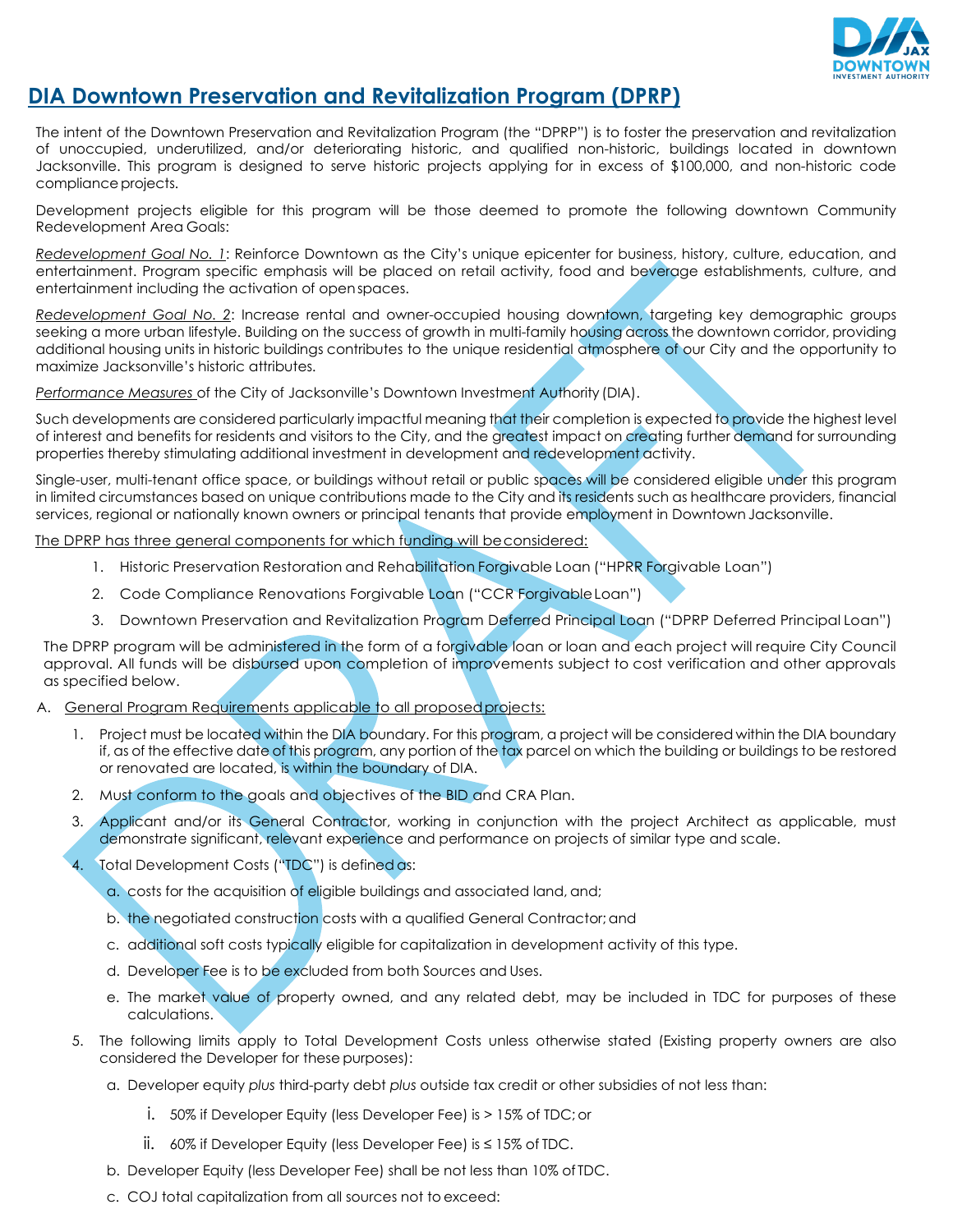

- i. 50% if Developer Equity (less Developer Fee) is > 15% of TDC; or
- ii. 40% if Developer Equity (less Developer Fee) is ≤ 15% of TDC; or
- iii. 25% if the property being improved does not have, nor is applying for, local landmark status (i.e., No HPRR Forgivable Loan component in therequest).
- d. HPRR Forgivable Loan not to exceed 30% of TDC, as applicable.
- e. CCR Forgivable Loan not to exceed:
	- i. 25% of TDC if the property does not have historic landmark status;or
	- ii. 30% of TDC if the property has historical landmark status
- f. DPRP Deferred Principal Loan not to exceed 20% of TDC, as applicable.
- g. DPRP Deferred Principal Loan shall be *not less than* 20% of the aggregate gap funding requirement for any project where Developer Equity is less than 25% of TDC.
- h. Funding for the project from all other DIA programs may not exceed 10% TDC, subject to further limitations found in the guidelines for each such program.
- i. If the property is designated, or applying to become, a historic landmark, the request must exceed \$100,000 (requests for \$100,000 or less should proceed under the HPTRF)
- 6. Total Development Costs must be determined reasonable for the scope of the project utilizing third party verification where available.
- 7. Gap funding need must be demonstrated on all projects where the total funding request is greater than \$1 million.
- 8. ROI must reach 0.50X minimum incorporating the following assumptions:
	- i. Ad valorem real property taxes calculated on the cost basis using twenty-yeartime horizon from date property is projected to be placed into service.
	- ii. Ad valorem property taxes on historic properties are abated for ten years from placed into service date. (*Note: Projects receiving a CCR Forgivable Loan without historic landmark status are not eligible for the property tax abatement, and the ROI will be calculated using the incremental ad valorem for the full twenty-year period*).
	- iii. Tangible Personal Property tax included based on FF & E information provided by the applicant.
	- iv. Local Opportunity Sales Tax and Employment based on 50% of any speculative commercial lease space and employment information provided by the applicant.
	- v. Estimated interest revenue on the DPRP Deferred Principal Loan to be included as additional benefit to the City.
	- vi. Where preservation and revitalization activities are being performed on a property where business operations are established, ROI will be calculated on existing ad valorem, local opportunity sales tax, and employee metrics.
- 9. All loan components pursuant to the Redevelopment Agreement will be secured by a subordinate-lien position on the real property behind any senior secured, third-party lender providing construction, mini-perm, or permanentfinancing.
- 10. All COJ and DIA program funding will be subject to cross-default, meaning a default under one COJ or DIA funded program or DPRP component triggers a default under outstanding funding of all COJ or DIA programs and DPRP components at such time.
- 11. All property, business, and income taxes must be current at the time of application and maintained in a current status during the approval process, the term of the Redevelopment Agreement and through the DPRP loan period.
- 12. Payment defaults, bankruptcy filings, or other material defaults during the DPRP loan period will trigger the right for the City of Jacksonville to accelerate all amounts funded and outstanding under any or all programs at such time plus 20% of any amounts amortized or prepaid prior to that date.
- 13. DPRP Loan funding under any component is subject to standard claw back language related to disposition of the property prior to each component's respective maturity, or similar circumstances of conversion.
- 14. DIA reserves the right to approve any sale, disposition of collateral property, or refinance of senior debt during the DPRP loan period.
- B. Historic Preservation Restoration and Rehabilitation Forgivable Loan Component ("HPRR Forgivable Loan")
	- 1. The building must be designated as a local historic landmark at the time of application or an application for local landmark status must be filed and pending. Application may be made for an award under the DPRP prior to final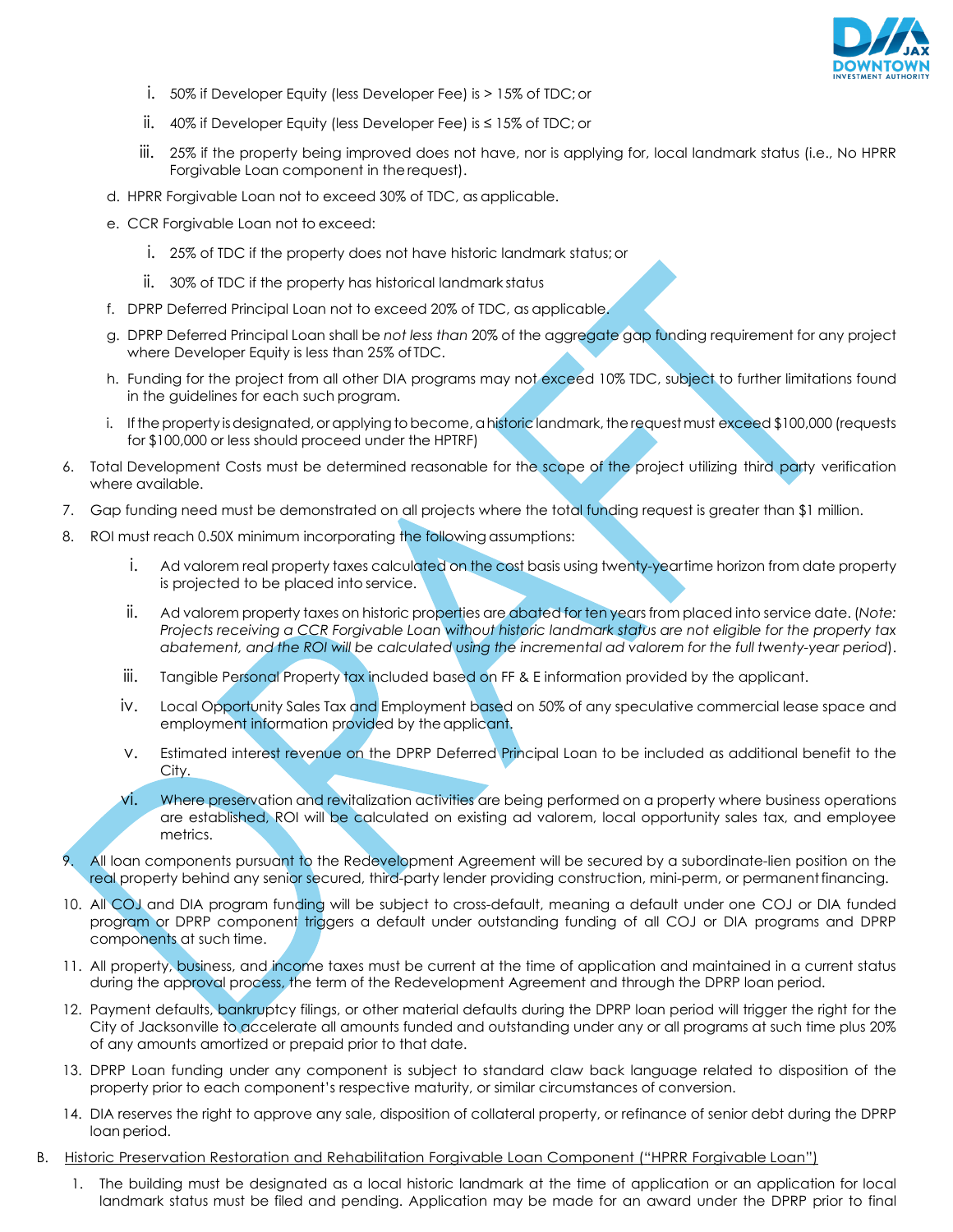

designation; however, request for funding under this component will not be approved prior to the building receiving designation as a localhistoric landmark.

- 2. All work must be reviewed and approved by the Planning and Development Department for consistency with the United States Secretary of Interior Standards and applicable design guidelines during application processing and for verification upon completion and request for funding.
- 3. This HPRR Forgivable Loan component may include up to:
	- a. 75% of eligible costs for the Restoration or Rehabilitation of the building Exterior
	- b. 75% of eligible costs for the Restoration of Historic features on the building Interior
	- c. 30% of eligible costs for the Rehabilitation of the building Interior; and
	- d. 20% of eligible costs for General Requirements and Overhead of the GC
- 4. Funding attributable to the HPRR Forgivable Loan may not exceed 30% of Total Development Cost.
- 5. Downtown Preservation and Revitalization Program funding in the amount of the HPRR Forgivable Loan component will be forgiven 20% per year over the first five years of the loan.
- 6. This funding component of the Downtown Preservation and Revitalization Program will be interest free.
- C. Code Compliance Renovations Forgivable Loan Component ("CCR ForgivableLoan")
	- 1. The building need not be designated a local historic landmark but must be a contributing structure in the National Historic District or a structure at least 50 years old and meet the applicable general program requirements above.
	- 2. This CCR Forgivable Loan component may include up to:
		- a. 75% of eligible costs for bringing the property up to levels as required for Code Compliance or related fire and safety requirements.
		- b. Cost of environmental remediation or abatement on the property or within the building, such as asbestos removal, as included in Total Development Cost, may be included as well as new code requirements.
	- 3. If a building is historically designated with local landmark status and therefore exempt from certain code compliance requirements, the cost of any elective renovations may not be included in this section.
	- 4. If a building is historically designated with local landmark status, all work must be reviewed and approved by the Planning and Development Department for consistency with the United States Secretary of Interior Standards and applicable design guidelines.
	- 5. If a building is historically designated with local landmark status, the scope of Building and Fire Code Improvement work must use the Downtown Historic Building Code Matrix and be approved by the Building Inspection Division of the Public Works Department and the Fire Marshall.
	- 6. If a building is not historically designated but is a contributing structure in the National Historic District, plans must be reviewed and approved by COJ PDD to ensure that no work included in the application would render the building ineligible for local landmark designation. Further, the property must remain in good standing as eligible for local landmark designation during the compliance period of the DPRP.
	- 7. If a building is neither a local landmark nor a contributing structure, but is at least 50 years old, the eligibility of code compliance expenditures will be determined by DIA with the assistance of COJ Planning.
	- 8. Funding derived from the CCR Forgivable Loan component may not exceed 30% of the Total Development Cost when the building is a locally designated landmark.
	- 9. Redevelopment projects where the property being improved neither has, nor is applying for, local landmark status, are only eligible for a CCR Forgivable Loan if the total scope of work of the redevelopment project is CCR eligible and no other work is contemplated. In this event, eligibility is limited to 25% of Total Development Costs. Other program requirements remain applicable, including that 20% of COJ funding must come in the form of a DPRP Deferred Principal Loan, unless waived under any other provision found in the programguidelines.
	- 10. Downtown Preservation and Revitalization Program funding in the amount of the CCR Forgivable Loan component will be forgiven 10% per year over the ten-year life of the loan when not used in combination with an HPRR Forgivable Loan. When combined with a HPRR Forgivable Loan, both loans will be forgiven over a five-year period at 20% per year, and therefore shall be coterminous.
	- 11. This funding component of the Downtown Preservation and Revitalization Program will be interest free.
- D. Downtown Preservation and Revitalization Program Deferred Principal Loan Component ("DPRP Deferred Principal Loan")
	- 1. The DPRP Deferred Principal Loan amount shall be determined by the gross funding gap found in the Total Development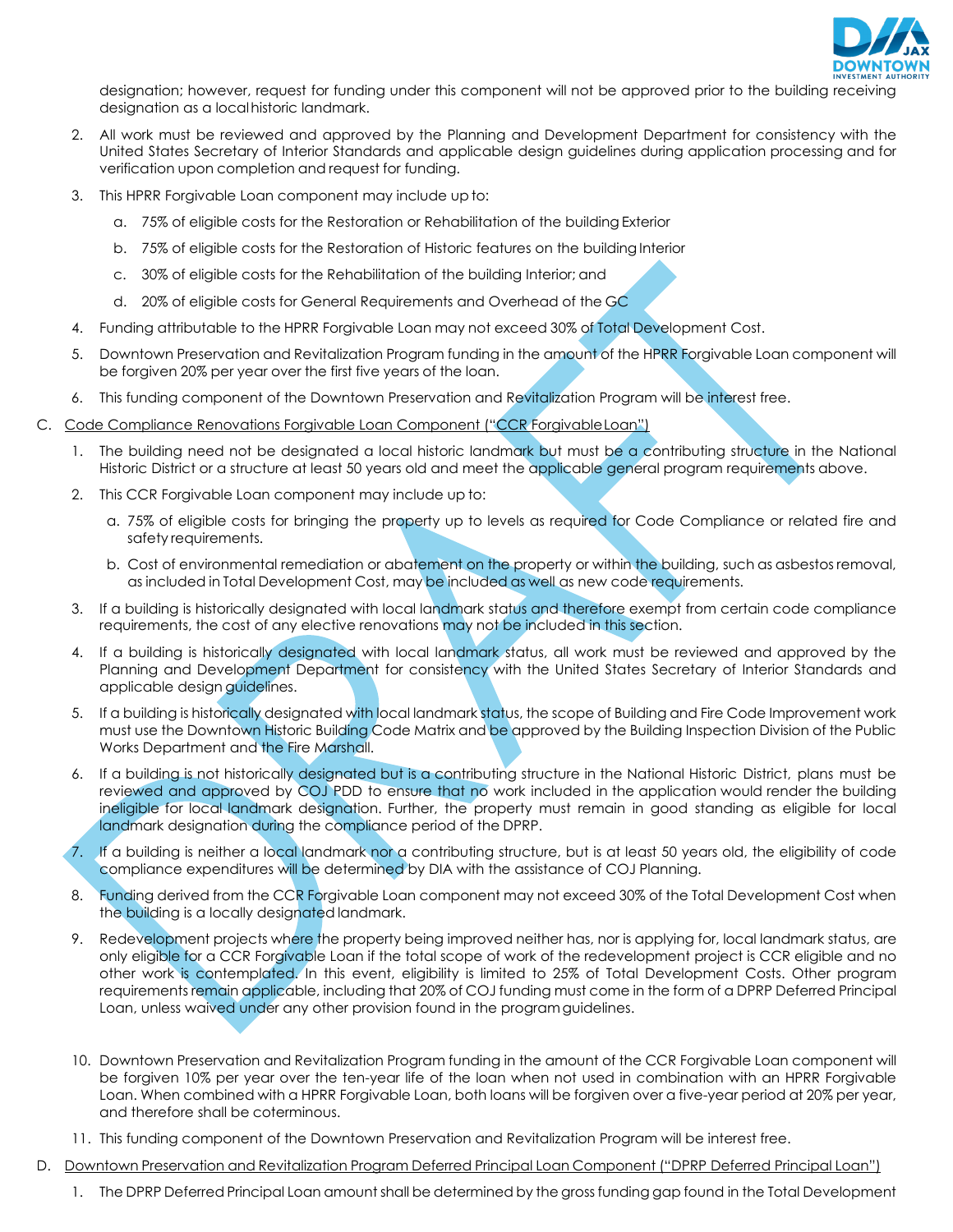

Costs with a requirement that the amount will be not less than 20% of gap funding requirement in any development plan where developer equity (net of developer fee) is less than 25% of TDC.

- 2. Downtown Preservation and Revitalization Program funding in the amount of the DPRP Deferred Principal Loan component will be structured as non-amortizing with a maturity of ten years from closing.
- 3. Although principal payments on the DPRP Deferred Principal Loan are not required on the loan prior to maturity, interest payments will be due and payable annually based on a rate of the Ten-Year Treasury Note Rate at the time ofclosing.
- 4. Partial principal reductions may be made after the fifth anniversary with no prepayment penalty; however, 50% of the loan balance must remain outstanding through the loan maturity date unless the property is sold or refinanced during that period, subject to DIA approval.
- 5. The loan balance is due in full upon maturity, sale, or refinancing of the property prior to maturity subject to terms of the disposition and value of the property at the time of such event.
- 6. Funding derived from DPRP Deferred Principal Loan may not exceed 20% of the Total Development Costs and may not be used on a stand-alone basis.

#### E. Other DIA programs

Applicants for funding pursuant to this Downtown Preservation and Revitalization Program may also seek funding from DIA pursuant to the other programs for which they may qualify and choose to fund the applicable portion of redevelopment costs under the program of their choice. However, the Construction Budget provided with each application must clearly delineate costs by the program for which application is made and no portion of a single line-item cost can be considered for or qualify for partial funding under more than one program. For example, the operator of a restaurant could seek funding for build out of a restaurant while the building owner seeks funding under this DPRP program for the building exterior, interior of other spaces, and code compliance. See the separate guidelines for each program for more information.

#### F. Project Approval Process

For applications under the Downtown Preservation and Revitalization Program, the following apply:

- 1. If the total amount requested is \$100,000 or less, and the property has or is seeking local historic landmark status, the Historic Preservation and Revitalization Trust Fund ("HPRTF") Guidelines shall apply.
- 2. If total amount requested is more than \$100,000, and the applicant is seeking funding under the HPRR Forgivable Loan component, the redevelopment agreement requires Historic Preservation Commission Landmark (Local) Recommendation, City Council Landmark Designation, Planning and Development Department Approval of Scope of Work, DIA Board Approval, and City Council approval.
- 3. If applicant requests funding under the CCR Forgivable Loan:
	- a. In any amount, and the property does not have and is not seeking local historic landmark status, the redevelopment agreement requires Planning and Development Department Approval of the Scope of Work, DIA Board Approval, and City Council approval; or
	- b. In excess of \$100,000, and the property has or is seeking local historic landmark status, the redevelopment agreement requires Historic Preservation Commission Landmark (Local) Recommendation, City Council Landmark Designation, Planning and Development Department Approval of Scope of Work, DIA Board Approval, and City Council approval.
- For any one project, the dollar amounts in all applications for loans or Forgivable Loans submitted within five years of the first HPTRF grant, or loan or Forgivable Loan approved under this program shall be aggregated to determine if the project requires City Council approval.

#### PRE-APPLICATION

1. A pre-application meeting will be held for all proposed developments planning to utilize the DPRP loan program. Attendees shall include the Applicant and related members of the proposed development team, members of the COJ Planning and Development Department (PDD) Historical Preservation Section staff, Downtown Development Review Board (DDRB) staff, and Downtown Investment Authority (DIA) staff, as appropriate. From this meeting, a strategy that incorporatesthe following steps and requirements will be formulated to include task assignments and a timeline for target dates to accomplish the application processing goals.

#### APPLICATION AND PROCESSING

1. General

Application and processing of historic designation, Certificate of Appropriateness approval and DPRP funding approval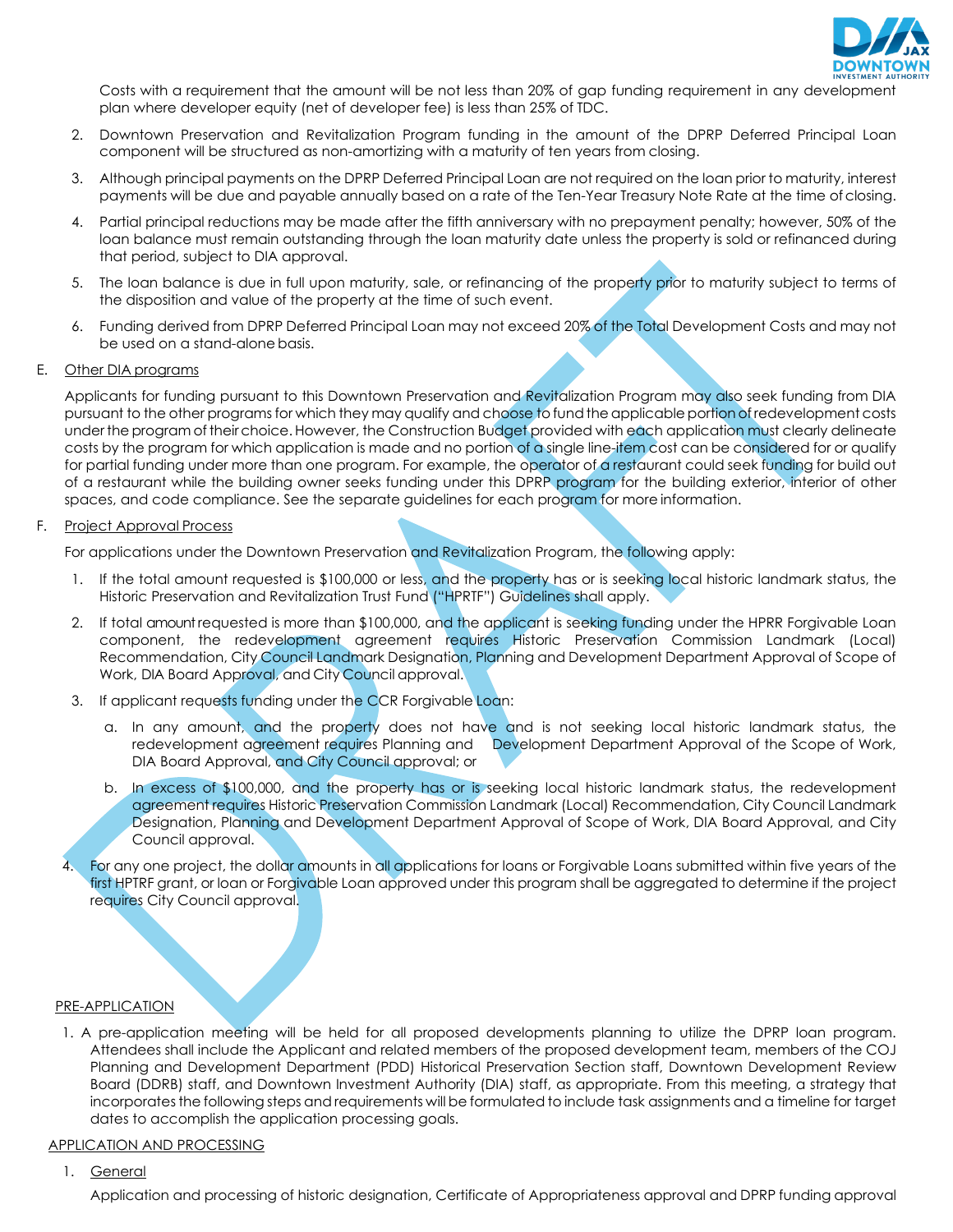

through the Planning and Development Department and DIA may occur simultaneously, except as provided below.

2. Landmark Designation

Application shall be made to the Planning and Development Department (PDD) for Local Landmark designation unless the building is already a local landmark, or the program request is for a CCR loan only.

- a. The Planning and Development Department shall verify whether the building is already a local Landmark or is eligible for designation. PDD shall assist the applicant in Local Landmark Designation Procedures as needed and process any landmark designation application through the Historic Preservation Commission and City Council approval process.
- b. A staff report recommending designation and legislation regarding the same must be filed prior to any DIA action.
- 3. Scope of Work
	- a. Application shall also be made to PDD for a Certificate of Appropriateness or other approval for the scope of work to be performed on any local landmark, or for approval of any CCR work on a contributing structure in the National Historic District.
		- i. Such application shall break down the work to be performed between exterior restoration and renovation work, interior restoration, interior renovation, and code compliance work.
	- b. The Planning and Development Department shall review applications for work to be performed on any local landmark for compliance with the United States Secretary of the Interior Standards for Restoration or Rehabilitation, and any applicable historic preservation design guidelines, and shall issue an approval, denial, or approval with conditions and comments to the DIA. PDD may rely on National Park Service determination, or process locally. In the absence of final NPS approval, a conditional approval letter may be provided to DIA identifying by category any improvements that are considered ineligible. PDD Staff conditional approval shall serve as the basis for determination of qualified eligible expenses in reviewing incentive requests and calculating the "up to" award amount, however actual disbursement of loans will be based on final COA or NPS approved eligible expenses.
	- c. All work on local landmarks must be consistent with United States Secretary of Interior's Standards, approved by Certificate of Appropriateness (COA) by the Historic Preservation Commission, and approved by DDRB.
	- d. PDD shall review applications for CCR work to be performed on contributing structures in the National Historic District to determine whether any of the proposed improvements would render the building ineligible for local landmark designation and identify the same. HPS shall issue a staff report to DIA with the results of their review and indicating whether the elimination of any particular improvements would allow the building to remain eligible for local landmark status.
	- e. The application for a COA or approval of the scope of work can be submitted and reviewed simultaneously with landmark designation; however, no staff report regarding scope of work will be issued to DIA prior to the filing of legislation for landmark status.
	- f. Any work not approved through the COA review process by the Jacksonville Historic Preservation Commission, Planning and Development Department Staff or NPS, or determined to not meet the Secretary of the Interior Standards or other design guidelines will be removed from the list of qualified eligible expenses for consideration, even if previously approved by PDD Staff Conditional Approval as described in letter b. of this section.

### 4. DPRP Loan Approval

Simultaneously, application shall be made to DIA for funding pursuant to one or more components of this DPRP. For all applications under the DPRP loan program, DIA Staff shall receive and analyze project information as outlined below:

- a. Business plan to include:
	- i. Proposed usage of the property following completion and contribution towards the relevant DIA Redevelopment Goals and Performance Measures.
	- ii. Names and descriptive summary of relevant experience for all members of the development team including principals, General Contractor, architect, consultants, and others as applicable.
	- iii. Market analysis summary and strategy relied upon in support of the development decision.
	- iv. Names of tenants where lease negotiations are near completion or have been finalized. Executed leases, or those ready for execution, should be provided for consideration in ROI calculations.
	- v. Anticipated job creation, both direct and from commercial spaces whether existing or to be created.
- b. Applications to include detailed Total Development Cost estimate for proposed acquisition and/or improvements along with sources and uses of funds, a thorough and detailed three-year pro forma financial statements (including time to stabilization), evidence of ownership or control of the subject property.
- c. A detailed construction budget must be provided that reconciles to the contract with the General Contractor, and that clearly allocates costs between Restoration or Rehabilitation of the building Exterior, Restoration of Historic features on the building Interior, Rehabilitation of the building Interior, General Requirements and Overhead of the GC, and Code Compliance Renovations, as may be appropriate per the DPRP loan request being made.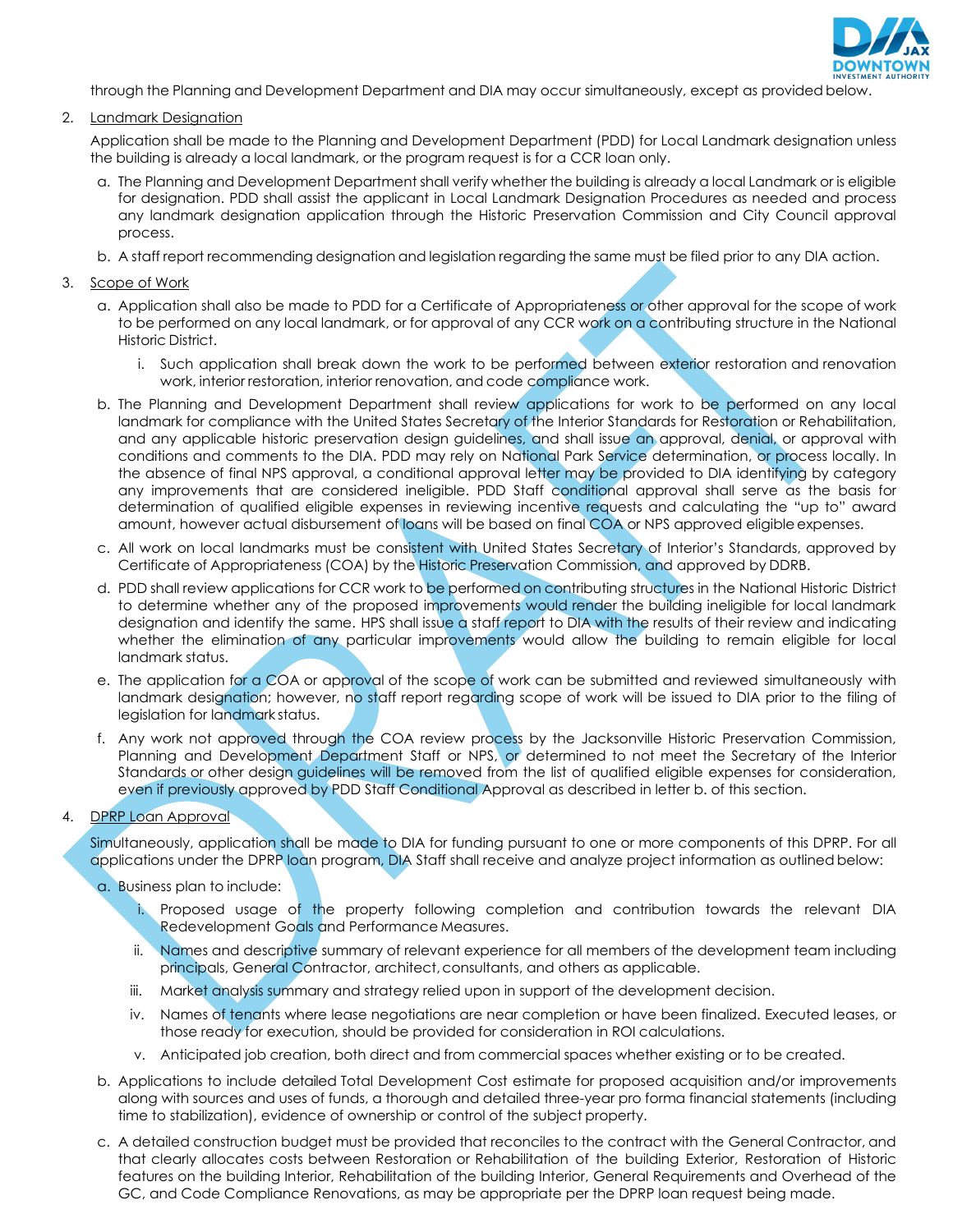

- d. Operating pro forma must be provided and DIA must generally agree with projected operating or rental income, operating expenses, and debt service. Market study or third- party data (CoStar or similar) will be relied upon where available.
- e. Provide evidence that all property, business, and income taxes are current.
- f. Evidence of Landmark status for the subject property as outlined above or application for the same, to be submitted as appropriate for the request made.
- g. All code compliance work on buildings not designated local landmarks shall require review by Planning and Development Department to ensure that no contributing structure is rendered ineligible for local landmark designation by the proposed work, and shall require DDRB and DIA Board approval, and City Council approval.
- h. PDD staff recommendation as to eligibility of the approved scope of work on any local landmark shall be required prior to DIA board approval of any program funding, however a contingent staff report will be accepted. The level of certainty required before presentation to the DIA Board and City Council will depend on the extent to which eligible costs exceed the request.
- i. Upon approval by the DIA Board of DPRP funding, DIA staff will negotiate a proposed Redevelopment Agreement and associated loan documents, possibly combining other sources of revenue, and file the same for approval through MBRC and CityCouncil.
- 5. Following Final City Council Approval
	- a. The Redevelopment Agreement will be routed for execution.
	- b. All development work and design features must comply with all applicable city codes, ordinances, the established Downtown Development Review Board Guidelines and approvals, and the Downtown Zoning Overlay, without waiver.
	- c. Only costs incurred following final approval may be eligible for reimbursement under the DPRP.
	- d. During the development process, JSEB goals and implementation will be consistent with the City JSEB Policy.
	- e. DIA to be provided copies of periodic inspections and/or progressreports as applicable.
- 6. Loan Closing/Funding Requirements
	- a. The DPRP loan will be funded following review and approval of the Request for Disbursement by the Applicant following issuance of the last needed Certificate of Occupancy for the project.
	- b. All work on locally designated historic landmarks must be inspected by the Planning and Development Department or designee for compliance with the approvedapplication prior to funding.
	- c. COJ PDD, and DIA jointly, or other appropriate COJ Department, will verify that paid invoices submitted for reimbursement align with the construction budget as approved, and confirm Developer's compliance with previously approved building permits, Certificate of Appropriateness ("COA"), and all Planning and Development Department and NPS approvals, as applicable.
	- d. All existing liens and code violations must be cleared prior to disbursement of funds and recordation of Loan security documents.
	- e. Funds will be authorized for distribution in accordance with the approved Redevelopment Agreement including evidence of all permanent funding commitments, satisfaction of all liens and waiver of claims from general contractor and subcontractors, verification that there are no delinquent property taxes or other tax obligations outstanding beyondtheir respective due dates, and other requirements as may be found in that agreement.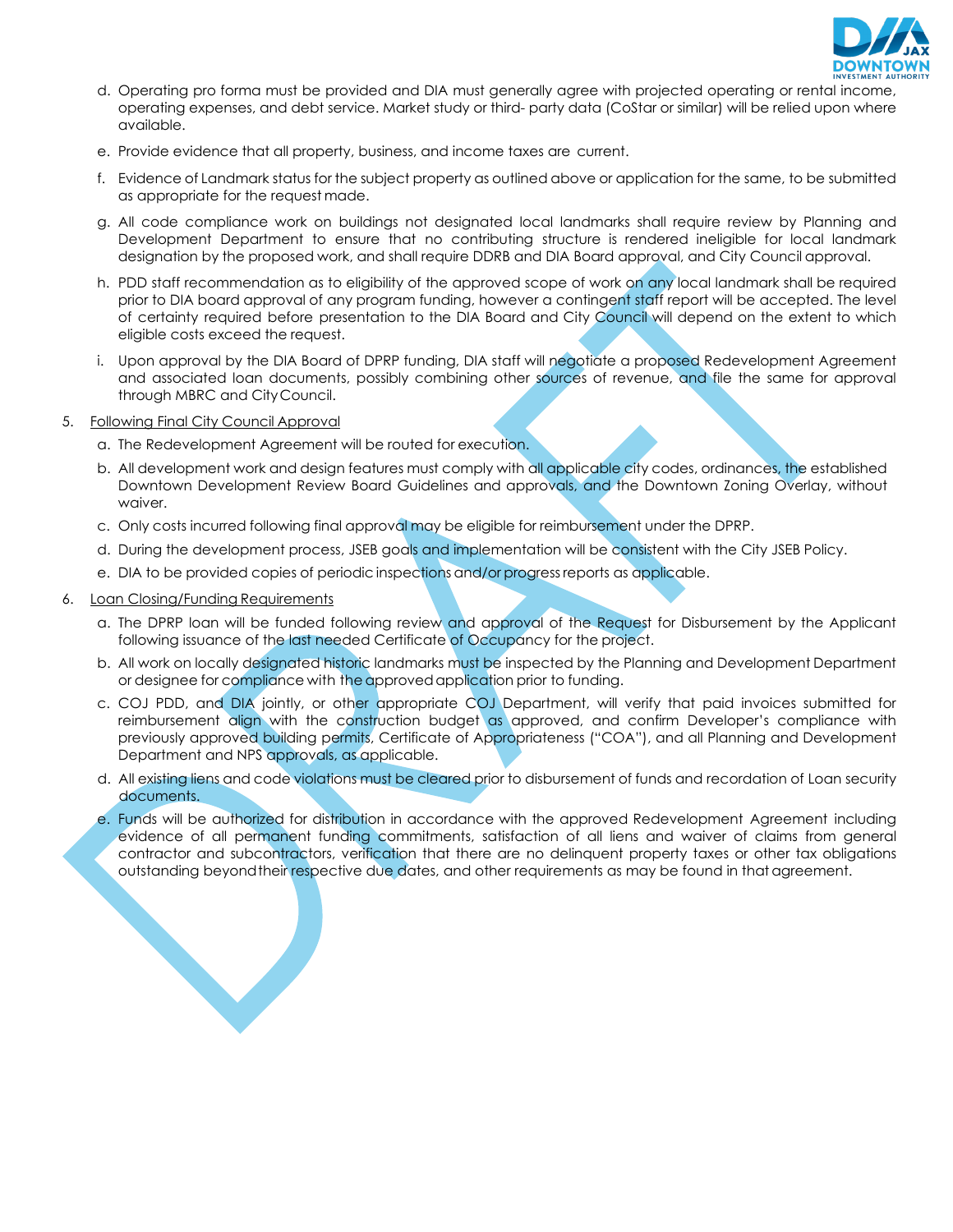

### **DIA Downtown Historic Preservation and Revitalization Trust Fund (HPRTF)**

The purpose of the Historic Preservation and Revitalization Trust Fund Guidelines ("HPRTF") is to establish the parameters for use of the Trust Fund to facilitate renovation of historically designated landmarks within the DIA boundaries (Downtown). The Trust Fund was created to foster the preservation and revitalization of unoccupied, underutilized, and/or deteriorating historic buildings located in downtown Jacksonville. The Downtown Investment Authority ("DIA") shall, in coordination with the Planning and Development Department ("PDD"), process applications for and the DIA shall administer grants awarded from the Trust Fund.

- 1. Only projects that apply for \$100,000 or less in the aggregate are eligible for funding from the Trust Fund.
- 2. All DIA approvals of Trust Fund allocations are subject to the available unencumbered balance in the Trust Fund at time of award, and all grants awarded by the DIA shall encumber the related balance in the Trust Fund upon execution of a Redevelopment Agreement.
- 3. Projects that apply for \$100,000, or less may be approved by DIA without further Council approval in compliance with the following criteria:
	- a. The building must be a locally designated historic landmark at the time of application or an application for local landmark status must be filed and pending. Application may be made for a HPRTF Grant prior to final designation; however, no funds under this component will be disbursed prior to the building receiving formal designation as a local historic landmark. Any grant award will expire unless designation is obtained within 12 months of the award by the DIA.
	- b. All work must be reviewed and approved by the Planning and Development Department for consistency with the United States Secretary of Interior Standards and applicable design guidelines during application processing and for verification upon completion and request for funding.
	- c. Eligible expenses include up to:
		- i. 75% of eligible costs for the Restoration or Rehabilitation of the building Exterior
		- ii. 75% of eligible costs for the Restoration of Historic features on the building Interior
		- iii. 30% of eligible costs for the Rehabilitation of the building Interior, and
		- iv. 75% of eligible costs for bringing the property up to levels as required for Code Compliance or related fire and safety requirements. Environmental remediation or abatement within the building such as asbestos removal is included as well as new code requirements.
		- 20% of the above eligible costs for General Requirements and Overhead of the GC
	- d. HPRTF grants will be awarded for a five-year term and will be forgiven 20 o per year over the term of the grant with a claw-back in the event of sale, transfer, or default.
	- e. The HPRTF Grant will be interest free.
	- f. All funds will be disbursed upon completion of improvements subject to cost verification and other approvals as specified below.
	- g. Project must be located within the DIA boundary.
	- h. Must conform to the goals and objectives of the BID and CRA Plan.
	- i. Applicant and/or its General Contractor must demonstrate significant, relevant experience and performance on projects of similar type and scale.
	- j. Total Development Costs ("TDC") is defined as:
		- i. costs for the acquisition of eligible buildings and associated land, and;
		- ii. the negotiated construction costs with a qualified General Contractor; and
		- iii. additional soft costs typically eligible for capitalization in development activity of this type.
		- iv. Developer Fee is to be excluded from both Sources and Uses.
		- v. The market value of property owned, and any related debt, may be included in TDC for purposes of these calculations.
	- k. DIA funding, including HPRTF funds, in the aggregate may not exceed 40% of Total Development Costs.
	- l. Developer Equity (less Developer Fee) shall be not less than 10°Z« of TDC.
	- m. Total Development Costs must be determined reasonable for the scope of the project utilizing third party verification where available.
	- n. ROI must reach 0.50X minimum incorporating the following assumptions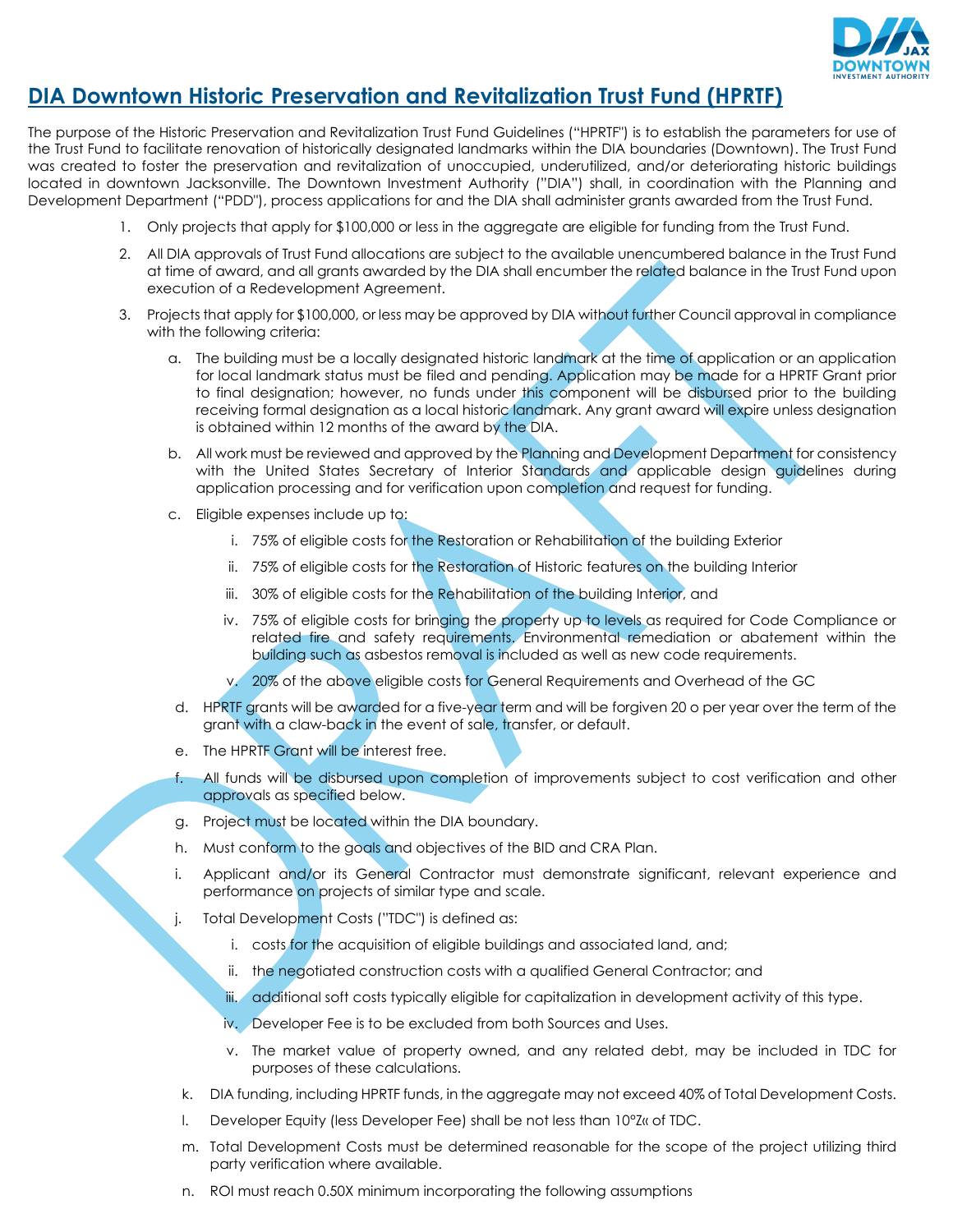

- i. Ad valorem real property taxes calculated on the cost basis using twenty-year time horizon from date property is projected to be placed into service.
- ii. Ad valorem property taxes on historic properties are abated for ten years from placed into service date.
- iii. Tangible Personal Property tax included based on FF & E information provided by the applicant
- iv. Local Opportunity Sales Tax and Employment based on 50% of any speculative commercial lease space and employment information provided by the applicant
- v. Where preservation and revitalization activities are being performed on a property where business operations are established, ROI will be calculated on existing ad valorem, local opportunity sales tax, and employee metrics.
- o. All property, business, and income taxes must be current at the time of application and maintained in a current status during the approval process, the term of the Redevelopment Agreement and through the HPRTF grant period.
- p. Payment defaults, bankruptcy filings, or other material defaults during the HPRTF Grant period will trigger the right for the City of Jacksonville to accelerate all amounts funded and outstanding under any or all programs at such time.
- q. HPRTF funding is subject to standard claw back language related to disposition of the property within 5 years of disbursement, or similar circumstances of conversion.
- r. DIA reserves the right to approve any sale, disposition of collateral property during the HPRTF Grant period.

#### Other DIA programs

Applicants for funding pursuant to the HPRTF Guidelines may also seek funding from DIA pursuant to the other programs for which they may qualify and choose to fund the applicable portion of redevelopment costs under the program of their choice. However, the Construction Budget provided with each application must clearly delineate costs by the program for which application is made and no portion of a single line-item cost can be considered for or qualify for partial funding under more than one program. For example, the operator of a restaurant could seek funding for build out of a restaurant while the building owner seeks funding under the HPRTF for the building exterior, interior of other spaces, and code compliance. See the separate guidelines for each program for more information.

#### Project Approval Process

- 1. If total amount requested is \$100,000 or less then the redevelopment agreement requires Historic Preservation Commission Landmark (Local) Recommendation, City Council Landmark Designation, Planning and Development Department Historic Preservation Section Approval of Scope of Work, and DIA Board Approval.
- 2. For any one project, the dollar amounts in all applications for grants submitted within five years of the first grant approved under this program shall be aggregated to determine if the project qualifies.

#### PRE-APPLICATION

1. A pre-application meeting will be held for all proposed developments planning to utilize the HPRTF program. Attendees shall include the Applicant and related members of the proposed development team, members of the COJ Planning and Development Department (PDD) Historical Preservation Section staff, Downtown development Review Board (DDRB) staff, and Downtown Investment Authority (DIA) staff, as appropriate. From this meeting, a strategy that incorporates the following steps and requirements will be formulated to include task assignments and a timeline for target dates to accomplish the application processing goals.

#### APPLICATION and PROCESSING

1. General

Application and processing of historic designation, Certificate of Appropriateness approval and HPRTF funding approval through the Planning and Development Department and DIA may occur simultaneously, except as provided below.

2. Landmark Designation

Application shall be made to the Planning and Development Department (PDD) for Local Landmark designation unless the building is already a local landmark.

a. The Planning and Development Department shall verify whether the building is already a local Landmark or is eligible for designation. PDD shall assist the applicant in Local Landmark Designation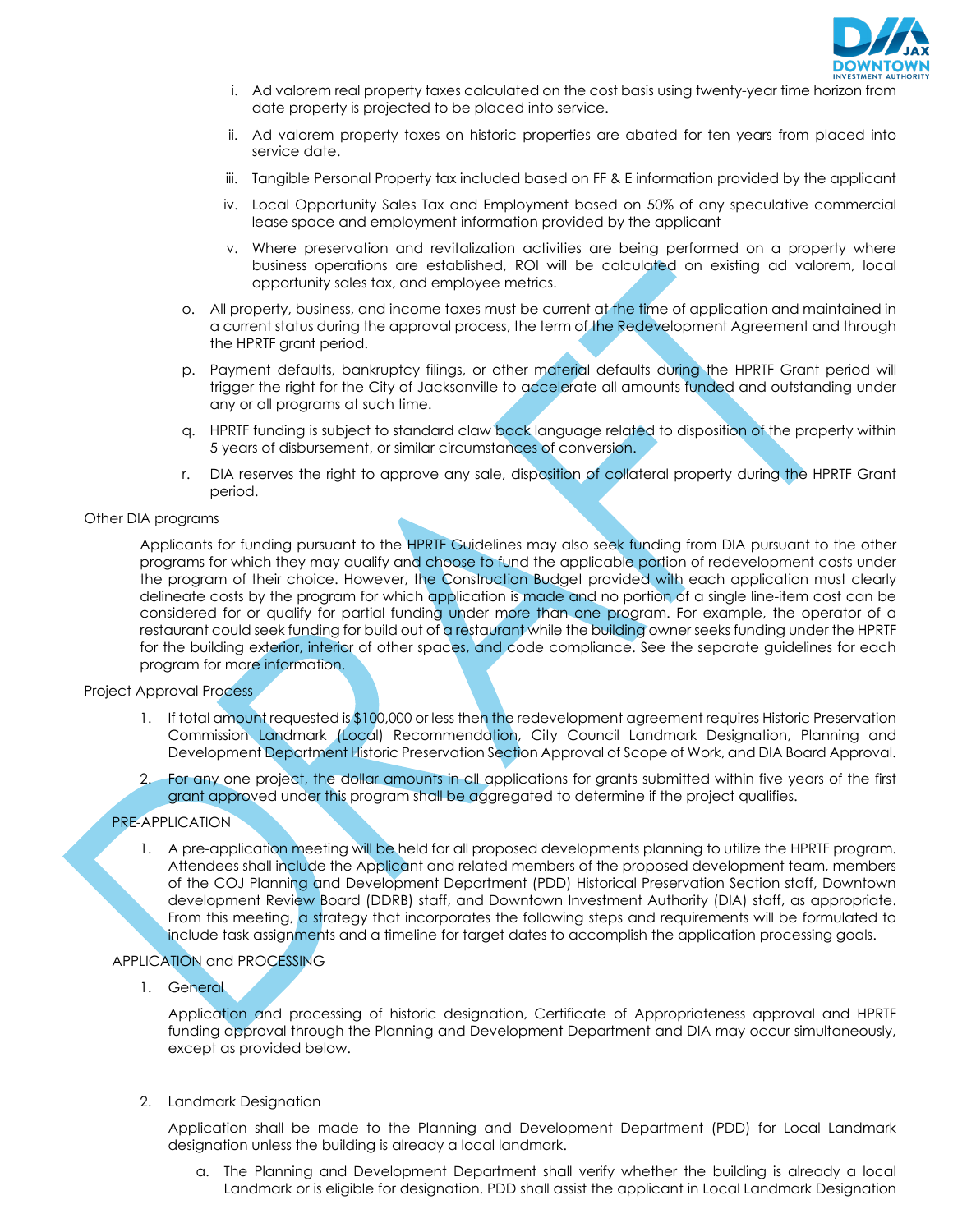

Procedures as needed and process any landmark designation application through the Historic Preservation Commission and City Council approval process.

- b. A staff report recommending designation and legislation regarding the same must be filed prior to any DIA action.
- 3. Scope of Work
	- a. Application shall also be made to PDD for a Certificate of Appropriateness or other approval for the scope of work to be performed on any local landmark.
		- i. Such application shall break down the work to be performed between exterior restoration and renovation work, interior restoration, interior renovation, and code compliance work.
	- b. The Planning and Development Department shall review applications for work to be performed on any local landmark for compliance with the United States Secretary of the Interior Standards for Restoration or Rehabilitation, and any applicable historic preservation design guidelines, and shall issue an approval, denial, or approval with conditions and comments to the DIA. PDD may rely on National Park Service determination, or process locally. In the absence of final NPS approval, a conditional approval letter may be provided to DIA identifying by category any improvements that are considered ineligible. PDD Staff conditional approval shall serve as the basis for determination of qualified eligible expenses in reviewing incentive requests and calculating the "up to" award amount, however actual disbursement of loans will be based on final COA or NPS approved eligible expenses.
	- c. All work on local landmarks must be consistent with United States Secretary of Interior's Standards, approved by Certificate of Appropriateness (COA) by the Historic Preservation Commission, and approved by DDRB.
	- d. The application for a COA or approval of the scope of work can be submitted and reviewed simultaneously with landmark designation; however, no staff report regarding scope of work will be issued to DIA prior to the filing of legislation for landmark status.
	- e. Any work not approved through the COA review process by the Jacksonville Historic Preservation Commission, Planning and Development Department Staff or NPS, or determined to not meet the Secretary of the Interior Standards or other design guidelines will be removed from the list of qualified eligible expenses for consideration, even if previously approved by PDD Staff Conditional Approval as described in letter b. of this section.
- 4. HPFTF Grant Approval

Simultaneously, application shall be made to DIA for funding pursuant to the HPRTF Guidelines. DIA Staff shall receive and analyze project information as outlined below:

- a. Business plan to include:
	- i. Proposed usage of the property following completion and contribution towards the relevant DIA Redevelopment Goals and Performance Measures.
	- ii. Names and descriptive summary of relevant experience for all members of the development team including principals, General Contractor, architect, consultants, and others as applicable.
	- iii. Market analysis summary and strategy relied upon in support of the development decision, unless waived by DIA.
	- iv. Names of tenants where lease negotiations are near completion or have been finalized. Executed leases, or those ready for execution, should be provided for consideration in ROI calculations.

v. Anticipated job creation, both direct and from commercial spaces whether existing or to be created.

- b. Applications to include detailed Total Development Cost estimate for proposed acquisition and/or improvements along with sources and uses of funds, evidence of ownership or control of the subject property, and unless waived by DIA, a thorough and detailed three-year pro forma financial statements (including time to stabilization).
- c. A detailed construction budget must be provided that reconciles to the contract with the General Contractor, and that clearly allocates costs between Restoration or Rehabilitation of the building Exterior, Restoration of Historic features on the building Interior, Rehabilitation of the building Interior,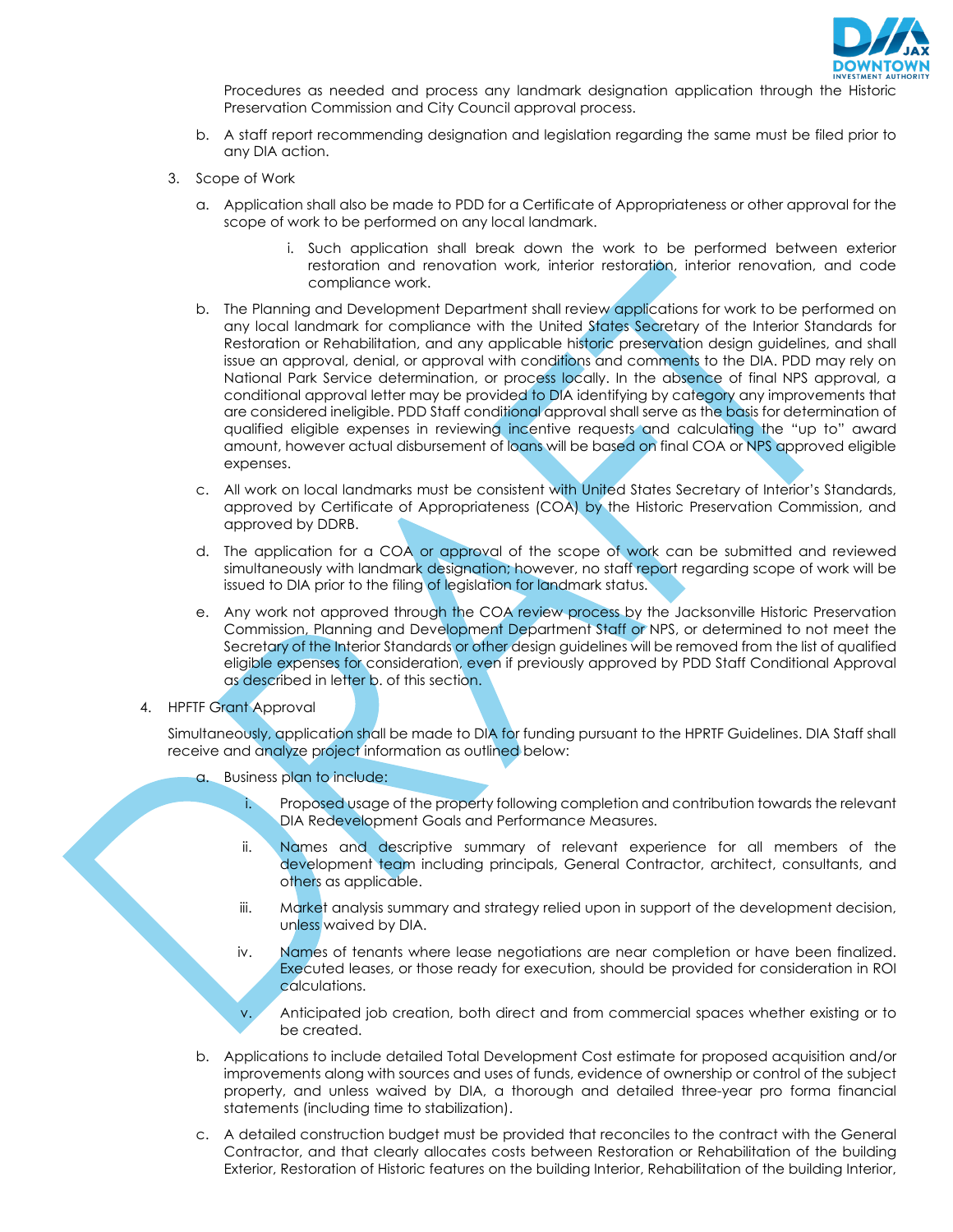

General Requirements and Overhead of the GC, and Code Compliance Renovations, as may be appropriate per the HPRTF Grant request being made.

- d. Corporate applicants shall submit two most recent years' tax returns (if available).
- e. Applications must be accompanied with a personal financial statement and the two most recent years' tax returns of principals with ownership of more than 20/» of the project, the project's general partner, and/or the project's controlling member.
- f. Provide evidence that all property, business, and income taxes are current.
- g. Evidence of Landmark status for the subject property as outlined above or application for the same, to be submitted as appropriate for the request made.
- h. PDD staff recommendation as to eligibility of the approved scope of work on any local landmark shall be required prior to DIA board approval of any program funding, however a contingent staff report will be accepted. The level of certainty required before presentation to the DIA Board will depend on the extent to which eligible costs exceed the request.
- 5. Following Final DIA Approval
	- a. Upon approval by the DIA Board of HPRTF funding, DIA staff will negotiate a proposed Redevelopment Agreement and associated grant documents.
	- b. The Redevelopment Agreement will be routed for execution.
	- c. During the development process, JSEB goals and implementation will be consistent with the City JSEB Policy.
	- d. DIA to be provided copies of periodic inspections and/or progress reports as applicable.
- 6. Closing/Funding Requirements
	- a. The HPRTF Grant will be funded following review and approval of the Request for Disbursement by the Applicant following issuance of the last needed Certificate of Occupancy for the project.
	- b. All work on locally designated historic landmarks must be inspected by the Planning and Development Department or designee for compliance with the approved application prior to funding.
	- c. COJ PDD, and DIA jointly, or other appropriate COJ Department, will verify that paid invoices submitted for reimbursement align with the construction budget as approved, and confirm Developer's compliance with previously approved building permits, Certificate of Appropriateness ("COA"), and all Planning and Development Department and NPS approvals, as applicable.
	- d. All existing liens and code violations must be cleared prior to disbursement of funds and recordation of Loan security documents.
	- e. Funds will be authorized for distribution in accordance with the approved Redevelopment Agreement including evidence of all permanent funding commitments, satisfaction of all liens and waiver of claims from general contractor and subcontractors, verification that there are no delinquent property taxes or other tax obligations outstanding beyond their respective due dates, and other requirements as may be found in that agreement.